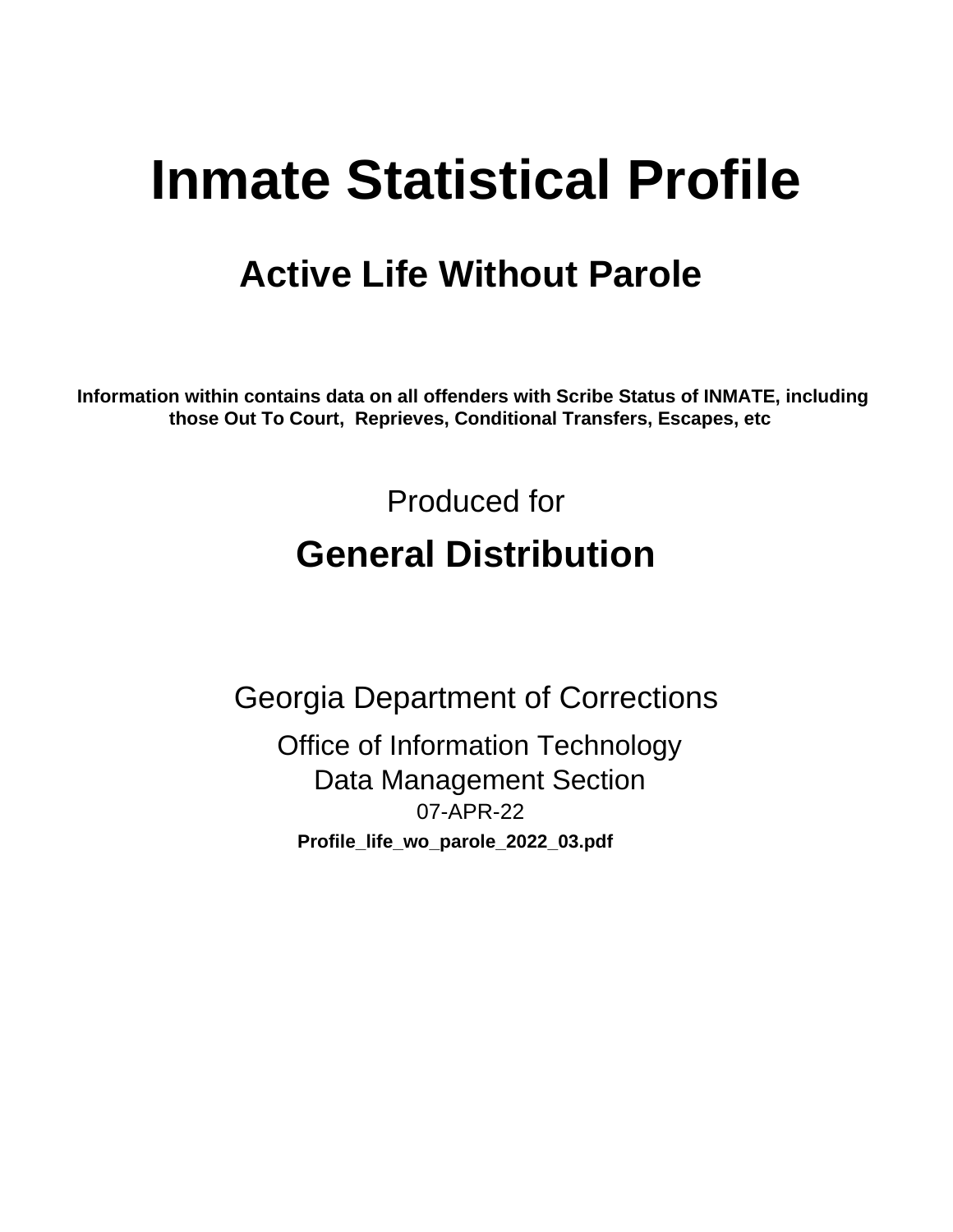## **Inmate Statistical Profile 07-APR-22**

Contents

**Active Life Without Parole** 

Produced for General Distribution

## **Table of Contents**

|    | <b>Demographic information</b>                                        |
|----|-----------------------------------------------------------------------|
|    | 4 Current age, broken out in ten year age groups                      |
|    | 5 Race group                                                          |
|    | 6 Marital status, self-reported at entry to prison                    |
|    | 7 Number of Inmates with Dependents, self-reported at entry to prison |
|    | 8 Religious affiliation, self-reported at entry to prison             |
|    | 9 Home county - self-reported at entry to prison                      |
|    | 13 Employment status before prison, self-reported at entry to prison  |
|    | 14 Age at admission                                                   |
|    | 16 Height, measured at entry to prison                                |
|    | 17 Weight, measured at entry to prison                                |
|    | 18 Military service                                                   |
|    | <b>Correctional information</b>                                       |
|    | 19 Type of admission to prison                                        |
|    | 20 Current / last supervision level                                   |
|    | 21 Current / last institution type                                    |
|    | 22 Institution type - transitional centers                            |
|    | 23 Institution type - county prisons                                  |
|    | 24 Institution type - state prisons                                   |
|    | 25 Institution type - private prisons                                 |
|    | 26 Institution type - inmate boot camp                                |
|    | 27 Number of disciplinary reports                                     |
|    | 28 Number of transfers                                                |
|    | 29 Number of escapes                                                  |
|    | 30 Time served in current (or last) institution                       |
|    | Educational, psychological and physical information                   |
| 31 | Highest grade level attained                                          |
|    | 32 Culture fair IQ scores                                             |
|    | 33 Wide Range Achievement Test (WRAT) reading score                   |
|    | 34 Wide Range Achievement Test (WRAT) math score                      |
|    | 35 Wide Range Achievement Test (WRAT) spelling score                  |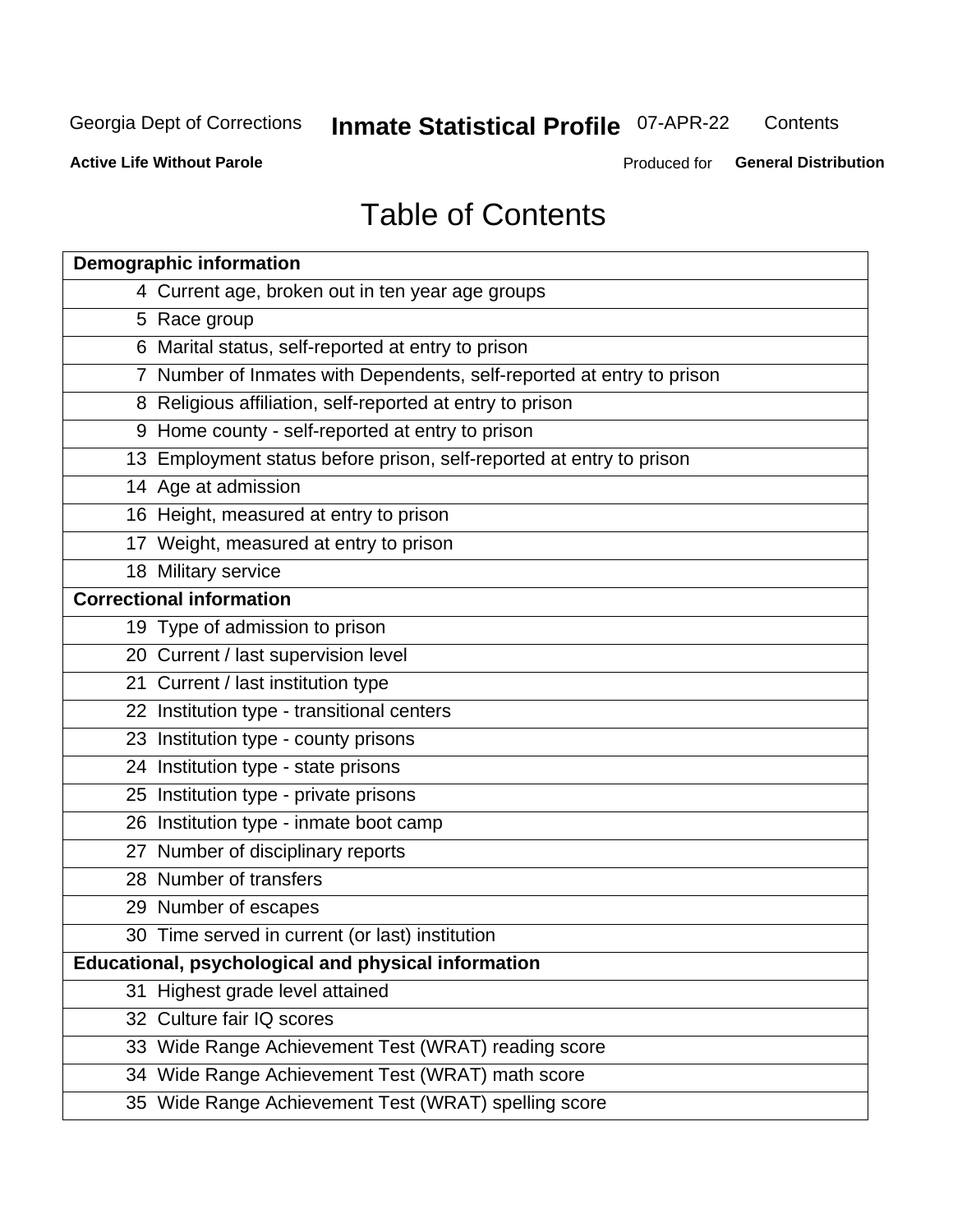## **Inmate Statistical Profile 07-APR-22**

Contents

**Active Life Without Parole** 

Produced for General Distribution

## **Table of Contents**

| Educational, psychological and physical information              |
|------------------------------------------------------------------|
| 36 Current / last mental health treatment level                  |
| 37 PULHESDWIT medical scale - 'P' overall condition ('P'hysical) |
| 38 PULHESDWIT medical scale - 'U' upper body                     |
| 39 PULHESDWIT medical scale - 'L' lower body                     |
| 40 PULHESDWIT medical scale - 'H' hearing                        |
| 41 PULHESDWIT medical scale - 'E' vision                         |
| 42 PULHESDWIT medical scale -'S' psychiatric                     |
| 43 PULHESDWIT medical scale - 'D' dental                         |
| 44 PULHESDWIT medical scale - 'W' work ability                   |
| 45 PULHESDWIT medical scale - 'I' impairment                     |
| 46 PULHESDWIT medical scale - 'T' transportability               |
| <b>Crimes and criminal history information</b>                   |
| 47 Number of prior Georgia incarcerations                        |
| 48 Prison sentence in years                                      |
| 49 Primary offense, broken out into felonies vs misdemeanors     |
| 50 Primary offense, broken out into six broad crime categories   |
| 51 Primary offense, detailed offense code                        |
| 52 County of conviction of primary offense                       |
| 56 Circuit of conviction of primary offense                      |
| 58 Years served (jail + prison) in this incarceration            |
| <b>Medical information</b>                                       |
| 59 Results of most recent HIV test                               |
| 60 Results of most recent tuberculosis test                      |
| 61 Results of most recent syphilis test                          |
| 62 Results of most recent Hepatitis-C test                       |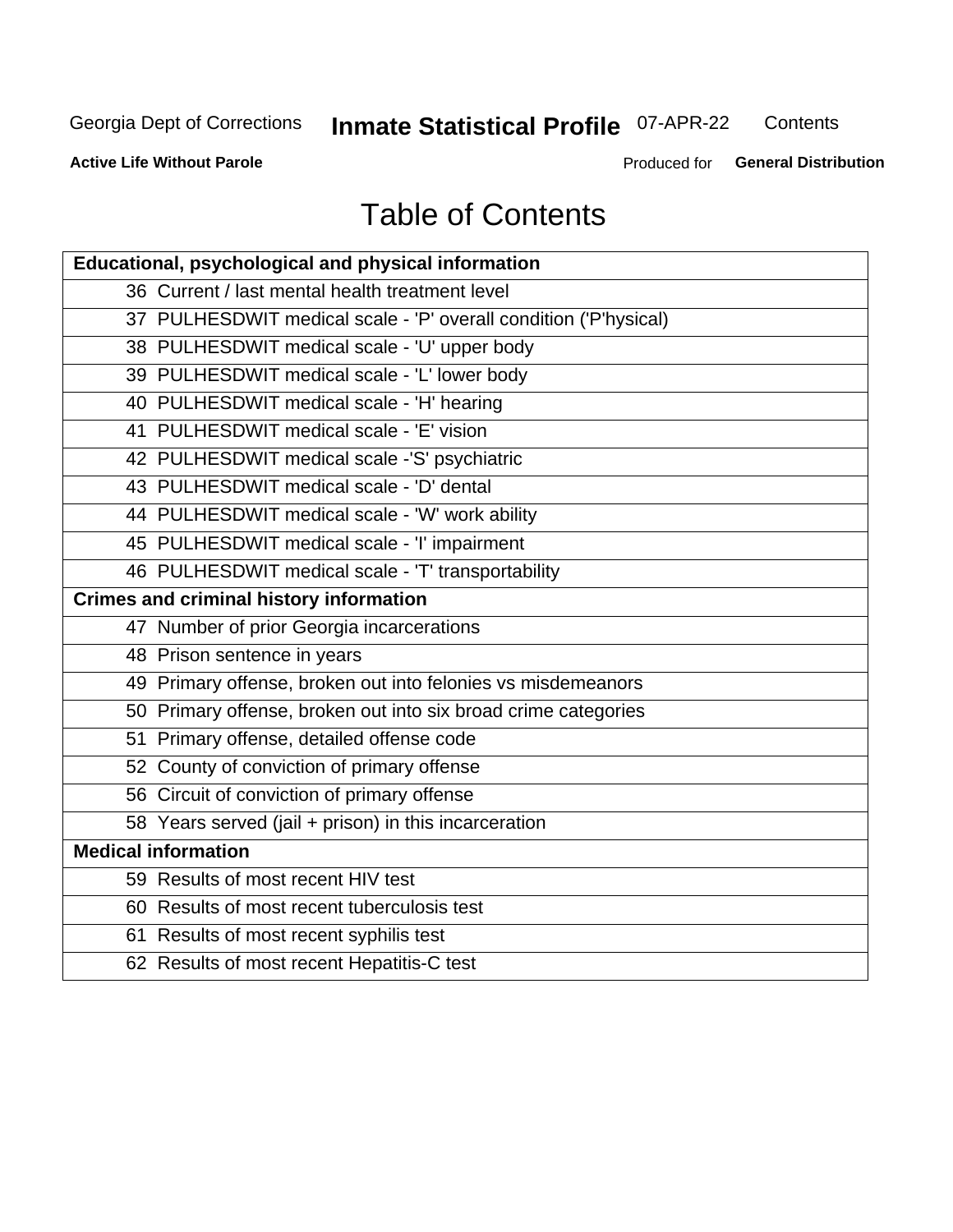#### **Active Life Without Parole**

#### Produced for General Distribution

### Current age, broken out in ten-year age groups

COL % - percent each COUNT is of its particular column

|                          | <b>Male</b>  |        |           | <b>Female</b> |        |          | <b>Total</b> |        |
|--------------------------|--------------|--------|-----------|---------------|--------|----------|--------------|--------|
| <b>Current Age</b>       | <b>Count</b> | Col %  | Row %     | <b>Count</b>  | Col %  | Row %    | <b>Total</b> | Col %  |
| <b>Twenties (20-29)</b>  | 191          | 11.44% | 95.98%    | 8             | 13.56% | 4.02%    | 199          | 11.52% |
| Thirties (30-39)         | 459          | 27.50% | 95.43%    | 22            | 37.29% | 4.57%    | 481          | 27.84% |
| <b>Forties (40-49)</b>   | 449          | 26.90% | 96.56%    | 16            | 27.12% | 3.44%    | 465          | 26.91% |
| <b>Fifties (50-59)</b>   | 345          | 20.67% | 97.46%    | 9             | 15.25% | $2.54\%$ | 354          | 20.49% |
| <b>Sixties (60-69)</b>   | 187          | 11.20% | 97.91%    | 4             | 6.78%  | 2.09%    | 191          | 11.05% |
| Seventy + (70 and above) | 38           | 2.28%  | 100.00%   |               |        |          | 38           | 2.20%  |
| <b>Total Reported</b>    | 1,669        | 100%   | $96.59\%$ | 59            | 100%   | 3.41%    | 1,728        | 100.0% |

| <b>Reported</b>                  |      |    |      |
|----------------------------------|------|----|------|
| <b>Fotal</b><br>$\mathbf{v}$ and | ,669 | 59 | ,728 |

| <b>Mean</b><br>(average)       | 44.26 | 41.14 | 44.16 |  |  |
|--------------------------------|-------|-------|-------|--|--|
| Median (middle)                |       | 38    |       |  |  |
| <b>Mode</b><br>(most frequent) |       |       | 4     |  |  |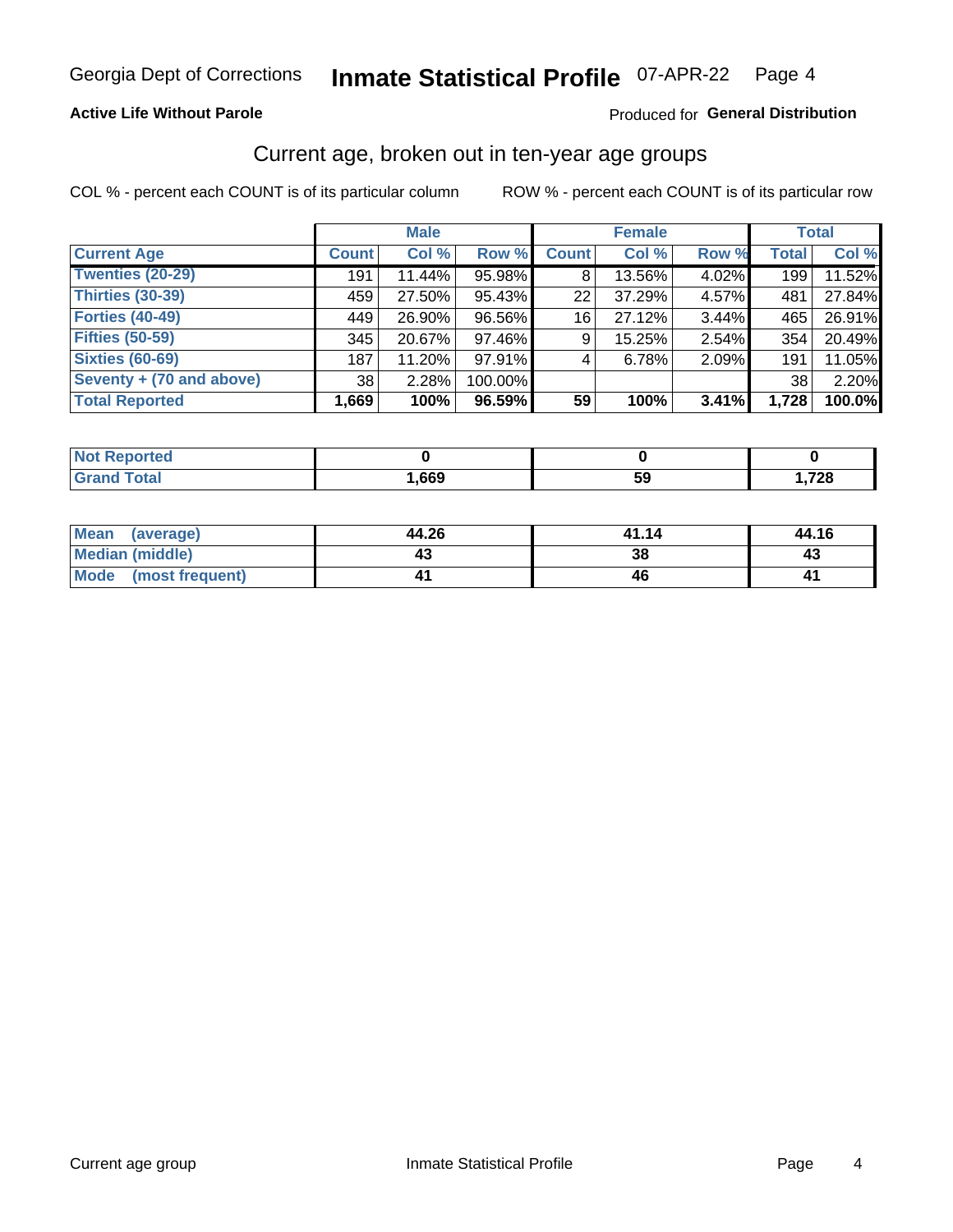#### Inmate Statistical Profile 07-APR-22 Page 5

#### **Active Life Without Parole**

**Produced for General Distribution** 

### Race group

COL % - percent each COUNT is of its particular column

|              |                        | <b>Male</b>  |          |         | <b>Female</b>      |        |       | <b>Total</b> |        |
|--------------|------------------------|--------------|----------|---------|--------------------|--------|-------|--------------|--------|
|              | <b>Race Group</b>      | <b>Count</b> | Col %    |         | <b>Row % Count</b> | Col %  | Row % | <b>Total</b> | Col %  |
|              | <b>White</b>           | 358          | 21.45%   | 93.96%  | 23                 | 38.98% | 6.04% | 381          | 22.05% |
| $\mathbf{2}$ | <b>Black</b>           | 1,273        | 76.27%   | 97.40%  | 34                 | 57.63% | 2.60% | 1,307        | 75.64% |
| 6            | <b>Asian</b>           | 6            | $.36\%$  | 100.00% |                    |        |       | 6            | .35%   |
| 10           | <b>Hispanic</b>        | 30           | $1.80\%$ | 93.75%  | ◠                  | 3.39%  | 6.25% | 32           | 1.85%  |
| $12 \,$      | <b>Native American</b> | ⌒            | $.12\%$  | 100.00% |                    |        |       | 2            | .12%   |
|              | <b>Total Reported</b>  | 1,669        | 100%     | 96.59%  | 59                 | 100%   | 3.41% | 1,728        | 100%   |

| <b>roorted</b> |      |           |             |
|----------------|------|-----------|-------------|
| <b>Total</b>   | ,669 | <b>59</b> | 700<br>74 Q |

| –•••• |  | M |  |  |  |
|-------|--|---|--|--|--|
|-------|--|---|--|--|--|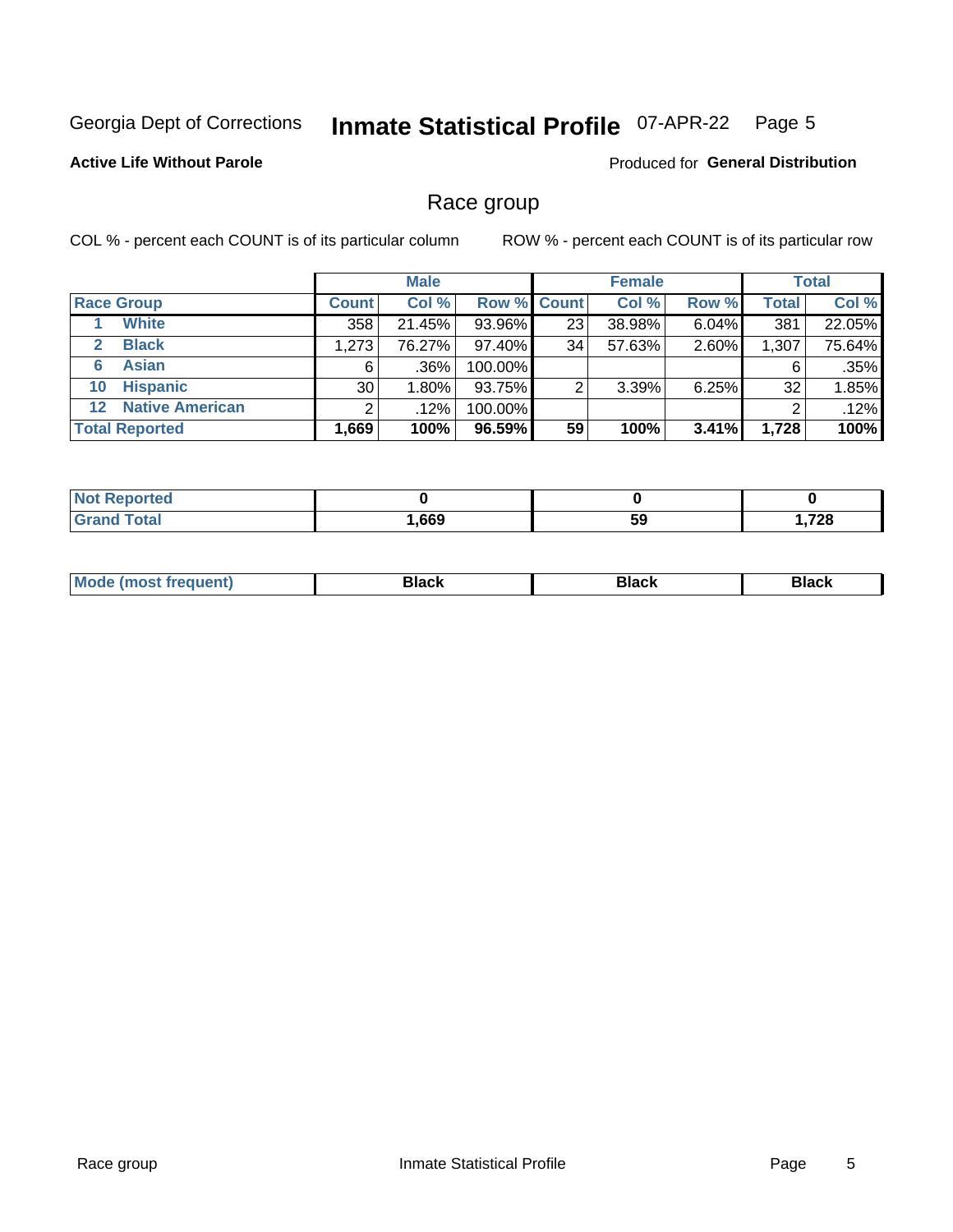#### **Inmate Statistical Profile 07-APR-22** Page 6

Produced for General Distribution

#### **Active Life Without Parole**

### Marital status, self-reported at entry to prison

COL % - percent each COUNT is of its particular column

|                            | <b>Male</b>  |          |        |              | <b>Female</b> | <b>Total</b> |              |        |
|----------------------------|--------------|----------|--------|--------------|---------------|--------------|--------------|--------|
| <b>Marital Status</b>      | <b>Count</b> | Col %    | Row %  | <b>Count</b> | Col %         | Row %        | <b>Total</b> | Col %  |
| <b>Unknown</b><br>$\bf{0}$ | 45           | $2.70\%$ | 95.74% | 2            | 3.39%         | 4.26%        | 47           | 2.72%  |
| <b>Divorced</b><br>D       | 125          | 7.49%    | 96.90% | 4            | 6.78%         | 3.10%        | 129          | 7.47%  |
| <b>Married</b><br>М        | 210          | 12.58%   | 95.02% | 11           | 18.64%        | 4.98%        | 221          | 12.79% |
| <b>Separated</b><br>S.     | 47           | 2.82%    | 88.68% | 6            | 10.17%        | 11.32%       | 53           | 3.07%  |
| <b>Unmarried</b><br>U      | 1,201        | 71.96%   | 97.48% | 31           | 52.54%        | 2.52%        | 1,232        | 71.30% |
| <b>Widow</b><br>W          | 41           | 2.46%    | 89.13% | 5            | 8.47%         | 10.87%       | 46           | 2.66%  |
| <b>Total Reported</b>      | 1,669        | 100%     | 96.59% | 59           | 100%          | 3.41%        | 1,728        | 100%   |

| <b>Not Repo</b><br><b>orted</b> |      |    |       |
|---------------------------------|------|----|-------|
| Total                           | ,669 | ວະ | ,728. |

|--|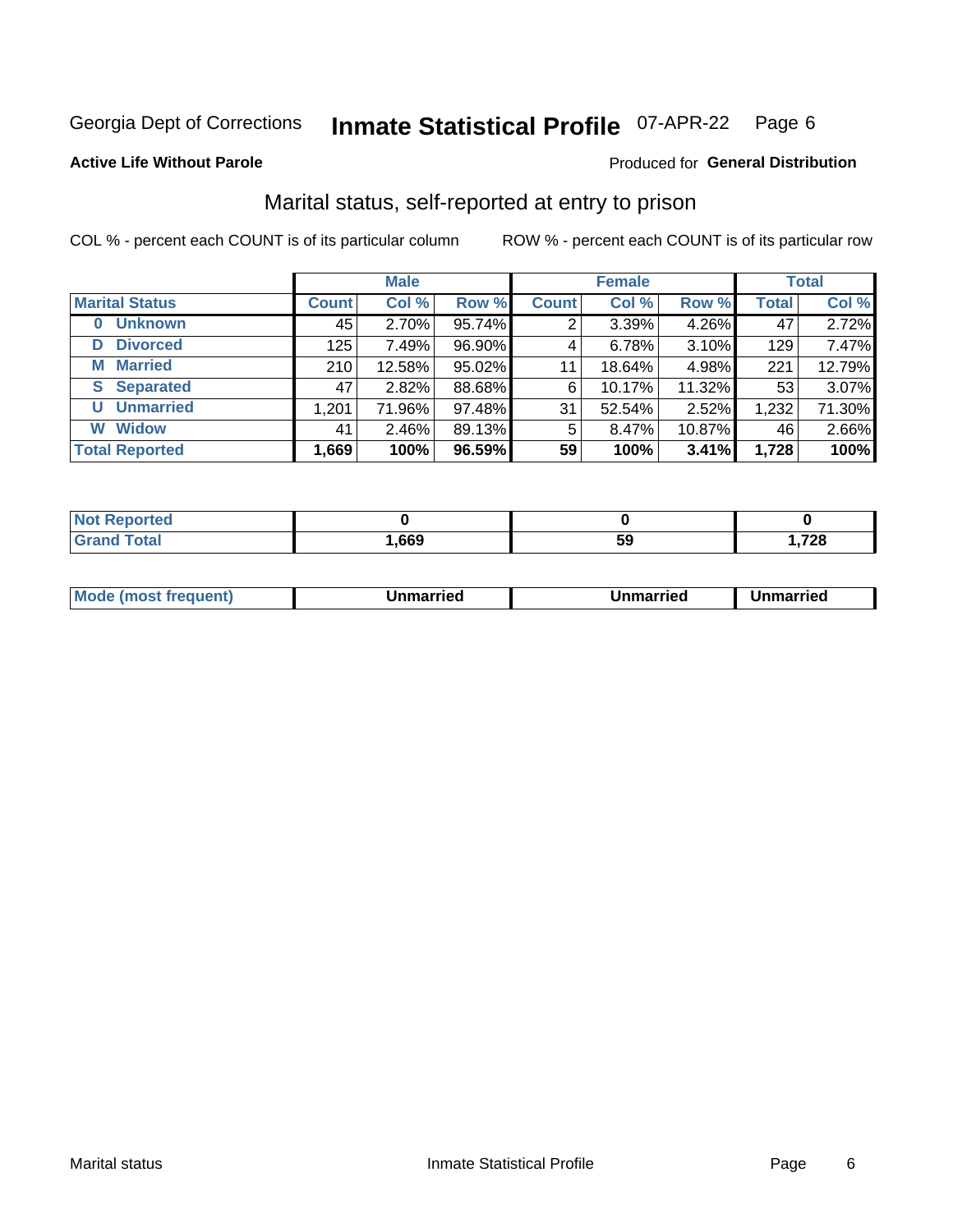#### Inmate Statistical Profile 07-APR-22 Page 7

#### **Active Life Without Parole**

#### Produced for General Distribution

### Number of Inmates with Dependents, Self-Reported at Entry to Prison

COL % - percent each COUNT is of its particular column

|                             |              | <b>Male</b> |         |              | <b>Female</b> |       |              | <b>Total</b> |
|-----------------------------|--------------|-------------|---------|--------------|---------------|-------|--------------|--------------|
| <b>Number of dependents</b> | <b>Count</b> | Col %       | Row %   | <b>Count</b> | Col %         | Row % | <b>Total</b> | Col %        |
| $\bf{0}$                    | 404          | 31.71%      | 95.28%  | 20           | 38.46%        | 4.72% | 424          | 31.98%       |
|                             | 301          | 23.63%      | 97.41%  | 8            | 15.38%        | 2.59% | 309          | 23.30%       |
| $\overline{2}$              | 232          | 18.21%      | 97.07%  |              | 13.46%        | 2.93% | 239          | 18.02%       |
| 3                           | 138          | 10.83%      | 93.24%  | 10           | 19.23%        | 6.76% | 148          | 11.16%       |
| 4                           | 98           | 7.69%       | 98.00%  | 2            | 3.85%         | 2.00% | 100          | 7.54%        |
| 5                           | 43           | 3.38%       | 91.49%  | 4            | 7.69%         | 8.51% | 47           | 3.54%        |
| 6                           | 28           | 2.20%       | 96.55%  |              | 1.92%         | 3.45% | 29           | 2.19%        |
| 7                           | 13           | 1.02%       | 100.00% |              |               |       | 13           | 0.98%        |
| 8                           | 7            | 0.55%       | 100.00% |              |               |       | 7            | 0.53%        |
| $\boldsymbol{9}$            | 3            | 0.24%       | 100.00% |              |               |       | 3            | 0.23%        |
| Over <sub>10</sub>          | 7            | 0.55%       | 100.00% |              |               |       | 7            | 0.53%        |
| <b>Total Reported</b>       | 1,274        | 100%        | 96.08%  | 52           | 100%          | 3.92% | 1,326        | 100%         |

| 395  |    | 402          |
|------|----|--------------|
| .669 | 59 | 700<br>1,720 |

| Mean<br>(average)      | 1.65 | .74 |
|------------------------|------|-----|
| <b>Median (middle)</b> |      |     |
| Mode (most frequent)   |      |     |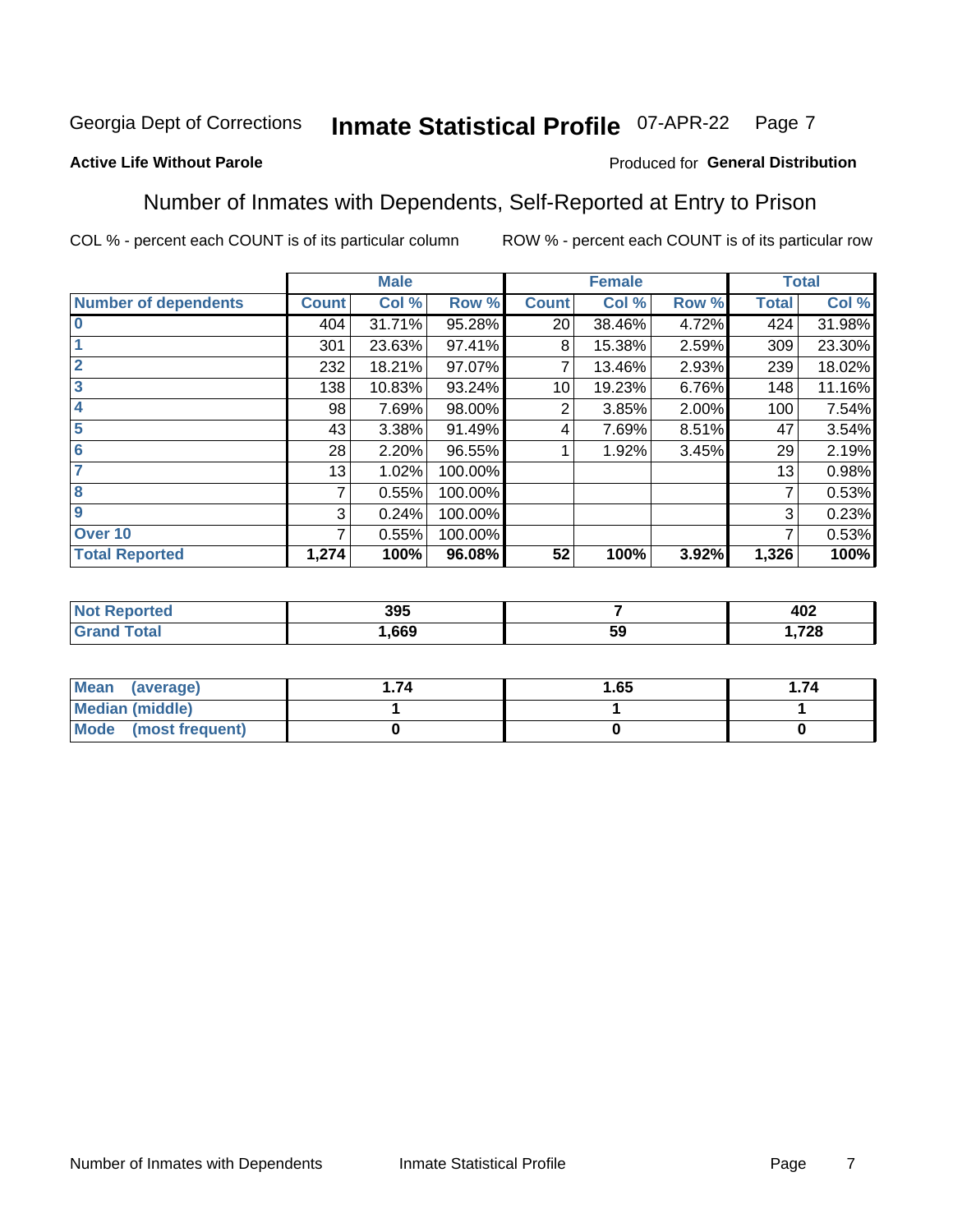#### **Inmate Statistical Profile 07-APR-22** Page 8

#### **Active Life Without Parole**

#### Produced for General Distribution

### Religious affiliation, self-reported at entry to prison

COL % - percent each COUNT is of its particular column

|                         |                              |              | <b>Male</b> |         |                 | <b>Female</b> |         |                | <b>Total</b> |
|-------------------------|------------------------------|--------------|-------------|---------|-----------------|---------------|---------|----------------|--------------|
|                         | <b>Religious Affiliation</b> | <b>Count</b> | Col %       | Row %   | <b>Count</b>    | Col %         | Row %   | <b>Total</b>   | Col %        |
| 1                       | <b>Islam</b>                 | 95           | 11.11%      | 95.96%  | 4               | 8.33%         | 4.04%   | 99             | 10.96%       |
| $\overline{2}$          | <b>Catholic</b>              | 23           | 2.69%       | 85.19%  | 4               | 8.33%         | 14.81%  | 27             | 2.99%        |
| $\overline{\mathbf{3}}$ | <b>Baptist</b>               | 406          | 47.49%      | 95.08%  | 21              | 43.75%        | 4.92%   | 427            | 47.29%       |
| $\overline{\mathbf{4}}$ | <b>Methodist</b>             | 11           | 1.29%       | 91.67%  |                 | 2.08%         | 8.33%   | 12             | 1.33%        |
| 7                       | <b>Church Of God</b>         | 4            | .47%        | 100.00% |                 |               |         | 4              | .44%         |
| 8                       | <b>Holiness</b>              | 17           | 1.99%       | 89.47%  | 2               | 4.17%         | 10.53%  | 19             | 2.10%        |
| 9                       | <b>Jewish</b>                | 3            | .35%        | 75.00%  | 1               | 2.08%         | 25.00%  | 4              | .44%         |
| $\overline{12}$         | <b>Hindu</b>                 | 1            | .12%        | 100.00% |                 |               |         |                | .11%         |
| 13                      | <b>Buddhist</b>              | 3            | .35%        | 100.00% |                 |               |         | 3              | .33%         |
| 16                      | <b>Seventh Day Adventist</b> |              | .82%        | 100.00% |                 |               |         | 7              | .78%         |
| 17                      | <b>Jehovah Witness</b>       | 13           | 1.52%       | 92.86%  |                 | 2.08%         | 7.14%   | 14             | 1.55%        |
| 18                      | <b>Latter Day Saints</b>     | 1            | .12%        | 100.00% |                 |               |         | 1              | .11%         |
| 20                      | <b>Other Prot</b>            | 74           | 8.65%       | 100.00% |                 |               |         | 74             | 8.19%        |
| 21                      | <b>Messianic Judaism</b>     |              |             |         | 8               | 16.67%        | 100.00% | 8              | .89%         |
| 23                      | <b>Hebrew Israelite</b>      | 1            | .12%        | 100.00% |                 |               |         |                | .11%         |
| 25                      | <b>Native American</b>       | 1            | .12%        | 100.00% |                 |               |         |                | .11%         |
| 28                      | <b>Rastafari</b>             | 1            | .12%        | 50.00%  | 1               | 2.08%         | 50.00%  | $\overline{2}$ | .22%         |
| 30                      | <b>No Religion</b>           | 30           | 3.51%       | 96.77%  | 1               | 2.08%         | 3.23%   | 31             | 3.43%        |
| 31                      | Christian -                  | 64           | 7.49%       | 94.12%  | 4               | 8.33%         | 5.88%   | 68             | 7.53%        |
|                         | <b>Unspecified</b>           |              |             |         |                 |               |         |                |              |
| 96                      | <b>None</b>                  | 100          | 11.70%      | 100.00% |                 |               |         | 100            | 11.07%       |
|                         | <b>Total Reported</b>        | 855          | 100%        | 94.68%  | $\overline{48}$ | 100%          | 5.32%   | 903            | 100%         |

| τeα | 64 A |    | 825                       |
|-----|------|----|---------------------------|
|     | ,669 | 59 | $-700$<br>70 <i>۱</i> , ۱ |

| <b>Mode (most frequent)</b><br>Baptist | Baptist | <b>Baptist</b> |
|----------------------------------------|---------|----------------|
|----------------------------------------|---------|----------------|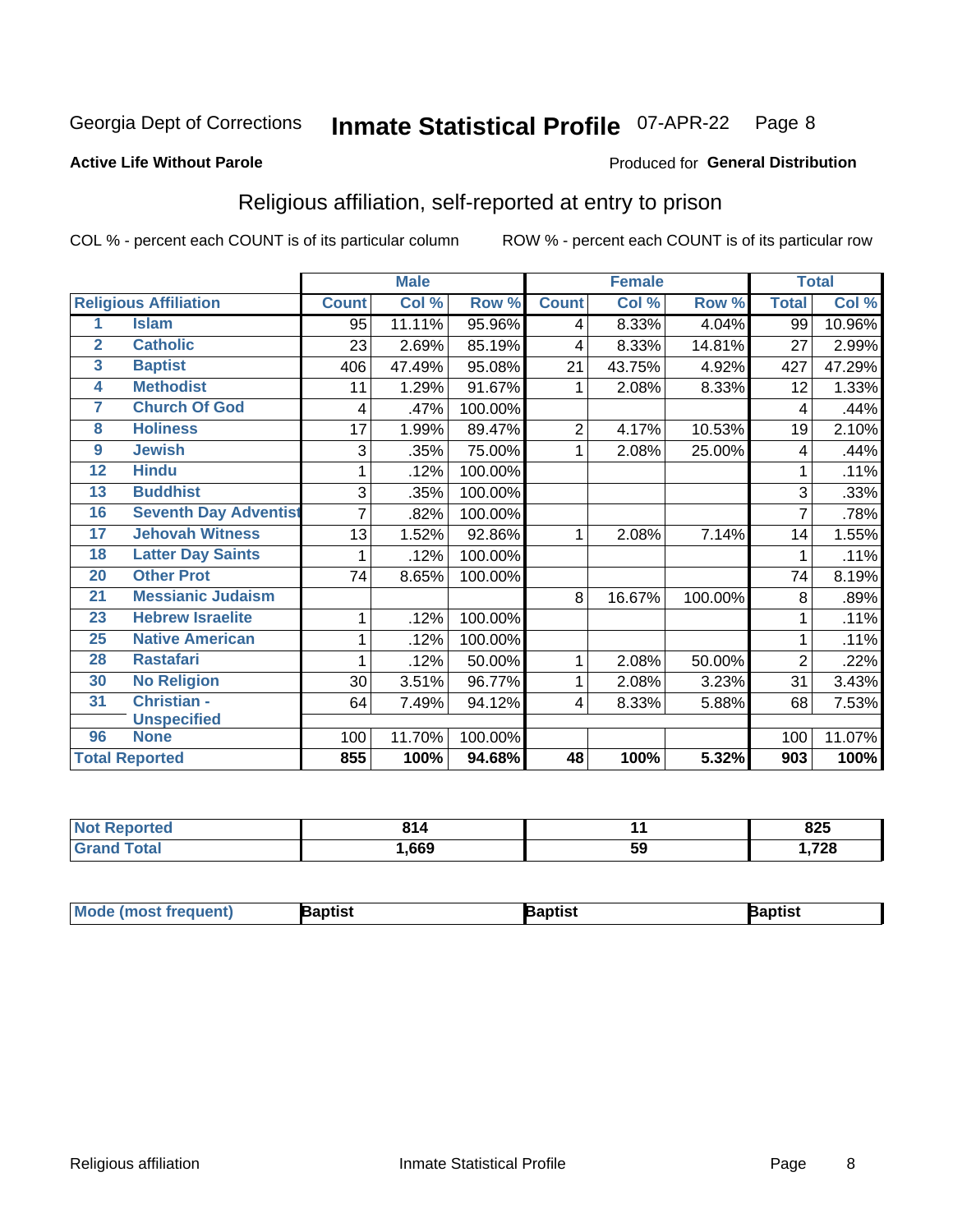#### **Inmate Statistical Profile 07-APR-22** Page 9

#### **Active Life Without Parole**

#### Produced for General Distribution

### Home county, self-reported at entry to prison

COL % - percent each COUNT is of its particular column

|     |                             |                | <b>Male</b> |         |                | <b>Female</b> |        | <b>Total</b>     |        |
|-----|-----------------------------|----------------|-------------|---------|----------------|---------------|--------|------------------|--------|
|     | <b>Home County</b>          | <b>Count</b>   | Col %       | Row %   | <b>Count</b>   | Col %         | Row %  | <b>Total</b>     | Col %  |
| 000 | <b>Unknown</b>              | 344            | 20.61%      | 95.29%  | 17             | 28.81%        | 4.71%  | 361              | 20.89% |
| 001 | <b>Appling County</b>       | 6              | .36%        | 100.00% |                |               |        | 6                | .35%   |
| 002 | <b>Atkinson County</b>      | $\overline{2}$ | .12%        | 100.00% |                |               |        | $\overline{2}$   | .12%   |
| 003 | <b>Bacon County</b>         | $\mathbf 1$    | .06%        | 100.00% |                |               |        | 1                | .06%   |
| 004 | <b>Baker County</b>         | $\overline{2}$ | .12%        | 100.00% |                |               |        | $\overline{2}$   | .12%   |
| 005 | <b>Baldwin County</b>       | 4              | .24%        | 100.00% |                |               |        | 4                | .23%   |
| 006 | <b>Banks County</b>         | $\mathbf{1}$   | .06%        | 100.00% |                |               |        | 1                | .06%   |
| 007 | <b>Barrow County</b>        | 10             | .60%        | 100.00% |                |               |        | 10               | .58%   |
| 008 | <b>Bartow County</b>        | 12             | .72%        | 100.00% |                |               |        | 12               | .69%   |
| 009 | <b>Ben Hill County</b>      | 6              | .36%        | 100.00% |                |               |        | 6                | .35%   |
| 010 | <b>Berrien County</b>       | 5              | .30%        | 100.00% |                |               |        | 5                | .29%   |
| 011 | <b>Bibb County</b>          | 46             | 2.76%       | 95.83%  | $\overline{2}$ | 3.39%         | 4.17%  | 48               | 2.78%  |
| 012 | <b>Bleckley County</b>      | 1              | .06%        | 100.00% |                |               |        | 1                | .06%   |
| 013 | <b>Brantley County</b>      | $\mathbf 1$    | .06%        | 100.00% |                |               |        | 1                | .06%   |
| 014 | <b>Brooks County</b>        | 3              | .18%        | 100.00% |                |               |        | 3                | .17%   |
| 015 | <b>Bryan County</b>         | $\overline{c}$ | .12%        | 100.00% |                |               |        | $\overline{2}$   | .12%   |
| 016 | <b>Bulloch County</b>       | 5              | .30%        | 100.00% |                |               |        | 5                | .29%   |
| 017 | <b>Burke County</b>         | 11             | .66%        | 100.00% |                |               |        | 11               | .64%   |
| 018 | <b>Butts County</b>         | 4              | .24%        | 100.00% |                |               |        | 4                | .23%   |
| 019 | <b>Calhoun County</b>       | $\mathbf 1$    | .06%        | 100.00% |                |               |        | 1                | .06%   |
| 020 | <b>Camden County</b>        | 5              | .30%        | 100.00% |                |               |        | 5                | .29%   |
| 021 | <b>Candler County</b>       | 6              | .36%        | 100.00% |                |               |        | 6                | .35%   |
| 022 | <b>Carroll County</b>       | $\overline{7}$ | .42%        | 87.50%  | 1              | 1.69%         | 12.50% | 8                | .46%   |
| 023 | <b>Catoosa County</b>       | 4              | .24%        | 100.00% |                |               |        | 4                | .23%   |
| 025 | <b>Chatham County</b>       | 61             | 3.65%       | 100.00% |                |               |        | 61               | 3.53%  |
| 026 | <b>Chattahoochee County</b> | $\mathbf 1$    | .06%        | 100.00% |                |               |        | 1                | .06%   |
| 027 | <b>Chattooga County</b>     | $\mathbf 1$    | .06%        | 100.00% |                |               |        | 1                | .06%   |
| 028 | <b>Cherokee County</b>      | 8              | .48%        | 100.00% |                |               |        | 8                | .46%   |
| 029 | <b>Clarke County</b>        | 22             | 1.32%       | 95.65%  | 1              | 1.69%         | 4.35%  | 23               | 1.33%  |
| 030 | <b>Clay County</b>          | $\mathbf 1$    | .06%        | 100.00% |                |               |        | $\mathbf 1$      | .06%   |
| 031 | <b>Clayton County</b>       | 60             | 3.59%       | 95.24%  | $\mathsf 3$    | 5.08%         | 4.76%  | 63               | 3.65%  |
| 033 | <b>Cobb County</b>          | 60             | 3.59%       | 98.36%  | 1              | 1.69%         | 1.64%  | 61               | 3.53%  |
| 034 | <b>Coffee County</b>        | $\overline{7}$ | .42%        | 77.78%  | $\overline{2}$ | 3.39%         | 22.22% | $\boldsymbol{9}$ | .52%   |
| 035 | <b>Colquitt County</b>      | 3              | .18%        | 100.00% |                |               |        | $\overline{3}$   | .17%   |
| 036 | <b>Columbia County</b>      | 8              | .48%        | 100.00% |                |               |        | 8                | .46%   |
| 037 | <b>Cook County</b>          | 3              | .18%        | 100.00% |                |               |        | 3                | .17%   |
| 038 | <b>Coweta County</b>        | $\overline{7}$ | .42%        | 100.00% |                |               |        | 7                | .41%   |
| 040 | <b>Crisp County</b>         | 5              | .30%        | 100.00% |                |               |        | 5                | .29%   |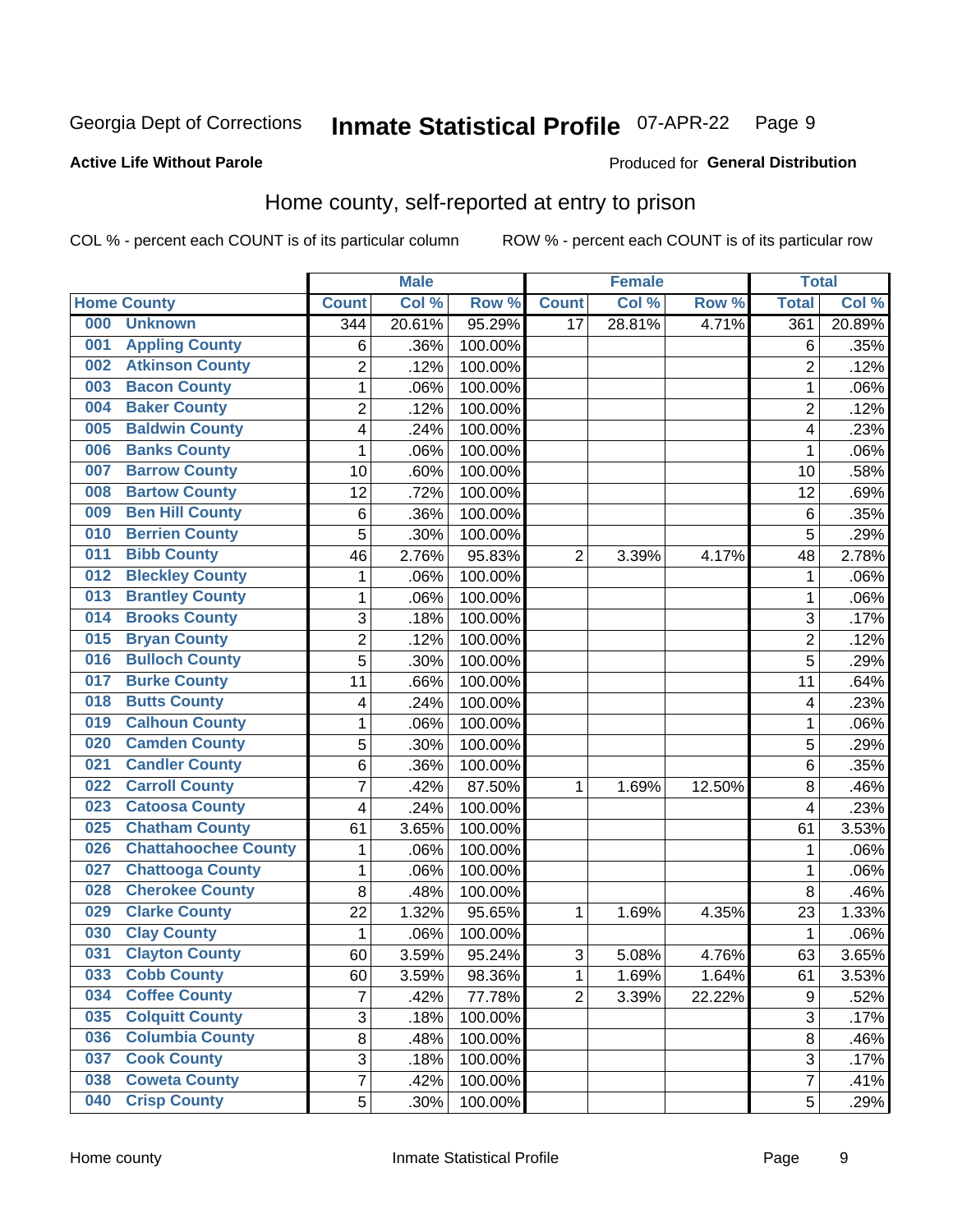#### Inmate Statistical Profile 07-APR-22 Page 10

#### **Active Life Without Parole**

#### Produced for General Distribution

### Home county, self-reported at entry to prison

COL % - percent each COUNT is of its particular column

|     |                          |                           | <b>Male</b> |         |                         | <b>Female</b> |         | <b>Total</b>            |        |
|-----|--------------------------|---------------------------|-------------|---------|-------------------------|---------------|---------|-------------------------|--------|
|     | <b>Home County</b>       | <b>Count</b>              | Col %       | Row %   | <b>Count</b>            | Col %         | Row %   | <b>Total</b>            | Col%   |
| 043 | <b>Decatur County</b>    | $\overline{7}$            | .42%        | 100.00% |                         |               |         | 7                       | .41%   |
| 044 | <b>Dekalb County</b>     | 117                       | 7.01%       | 98.32%  | $\overline{\mathbf{c}}$ | 3.39%         | 1.68%   | 119                     | 6.89%  |
| 045 | <b>Dodge County</b>      | 1                         | .06%        | 100.00% |                         |               |         | 1                       | .06%   |
| 046 | <b>Dooly County</b>      | 1                         | .06%        | 100.00% |                         |               |         | 1                       | .06%   |
| 047 | <b>Dougherty County</b>  | 23                        | 1.38%       | 92.00%  | $\overline{2}$          | 3.39%         | 8.00%   | 25                      | 1.45%  |
| 048 | <b>Douglas County</b>    | 19                        | 1.14%       | 100.00% |                         |               |         | 19                      | 1.10%  |
| 049 | <b>Early County</b>      | $\ensuremath{\mathsf{3}}$ | .18%        | 100.00% |                         |               |         | 3                       | .17%   |
| 051 | <b>Effingham County</b>  | 5                         | .30%        | 83.33%  | 1                       | 1.69%         | 16.67%  | 6                       | .35%   |
| 052 | <b>Elbert County</b>     | $\overline{\mathbf{4}}$   | .24%        | 100.00% |                         |               |         | 4                       | .23%   |
| 053 | <b>Emanuel County</b>    | 6                         | .36%        | 100.00% |                         |               |         | 6                       | .35%   |
| 054 | <b>Evans County</b>      |                           |             |         | 1                       | 1.69%         | 100.00% | 1                       | .06%   |
| 056 | <b>Fayette County</b>    | 8                         | .48%        | 100.00% |                         |               |         | 8                       | .46%   |
| 057 | <b>Floyd County</b>      | 21                        | 1.26%       | 91.30%  | 2                       | 3.39%         | 8.70%   | 23                      | 1.33%  |
| 058 | <b>Forsyth County</b>    | 4                         | .24%        | 66.67%  | $\overline{2}$          | 3.39%         | 33.33%  | $6\phantom{1}6$         | .35%   |
| 059 | <b>Franklin County</b>   | 4                         | .24%        | 100.00% |                         |               |         | 4                       | .23%   |
| 060 | <b>Fulton County</b>     | 187                       | 11.20%      | 98.42%  | 3                       | 5.08%         | 1.58%   | 190                     | 11.00% |
| 061 | <b>Gilmer County</b>     | 2                         | .12%        | 100.00% |                         |               |         | $\overline{2}$          | .12%   |
| 063 | <b>Glynn County</b>      | 12                        | .72%        | 100.00% |                         |               |         | 12                      | .69%   |
| 064 | <b>Gordon County</b>     | 8                         | .48%        | 100.00% |                         |               |         | $\bf 8$                 | .46%   |
| 066 | <b>Greene County</b>     | 3                         | .18%        | 100.00% |                         |               |         | 3                       | .17%   |
| 067 | <b>Gwinnett County</b>   | 48                        | 2.88%       | 94.12%  | 3                       | 5.08%         | 5.88%   | 51                      | 2.95%  |
| 068 | <b>Habersham County</b>  | $\overline{2}$            | .12%        | 100.00% |                         |               |         | $\overline{2}$          | .12%   |
| 069 | <b>Hall County</b>       | 16                        | .96%        | 88.89%  | $\overline{\mathbf{c}}$ | 3.39%         | 11.11%  | 18                      | 1.04%  |
| 070 | <b>Hancock County</b>    | $\overline{2}$            | .12%        | 100.00% |                         |               |         | $\overline{2}$          | .12%   |
| 071 | <b>Haralson County</b>   | $\overline{c}$            | .12%        | 100.00% |                         |               |         | $\overline{c}$          | .12%   |
| 072 | <b>Harris County</b>     | 5                         | .30%        | 100.00% |                         |               |         | 5                       | .29%   |
| 073 | <b>Hart County</b>       | 3                         | .18%        | 100.00% |                         |               |         | 3                       | .17%   |
| 074 | <b>Heard County</b>      | $\mathbf 1$               | .06%        | 100.00% |                         |               |         | 1                       | .06%   |
| 075 | <b>Henry County</b>      | 18                        | 1.08%       | 100.00% |                         |               |         | 18                      | 1.04%  |
| 076 | <b>Houston County</b>    | 20                        | 1.20%       | 95.24%  | 1                       | 1.69%         | 4.76%   | 21                      | 1.22%  |
| 078 | <b>Jackson County</b>    | 11                        | .66%        | 100.00% |                         |               |         | 11                      | .64%   |
| 080 | <b>Jeff Davis County</b> | 1                         | .06%        | 100.00% |                         |               |         | 1                       | .06%   |
| 081 | <b>Jefferson County</b>  | $\overline{7}$            | .42%        | 87.50%  | $\mathbf{1}$            | 1.69%         | 12.50%  | 8                       | .46%   |
| 082 | <b>Jenkins County</b>    | 3                         | .18%        | 100.00% |                         |               |         | 3                       | .17%   |
| 083 | <b>Johnson County</b>    | $\mathbf 1$               | .06%        | 100.00% |                         |               |         | 1                       | .06%   |
| 084 | <b>Jones County</b>      | $\mathbf 1$               | .06%        | 100.00% |                         |               |         | 1                       | .06%   |
| 087 | <b>Laurens County</b>    | $\overline{\mathbf{4}}$   | .24%        | 100.00% |                         |               |         | 4                       | .23%   |
| 088 | <b>Lee County</b>        | $\overline{\mathbf{4}}$   | .24%        | 100.00% |                         |               |         | $\overline{\mathbf{4}}$ | .23%   |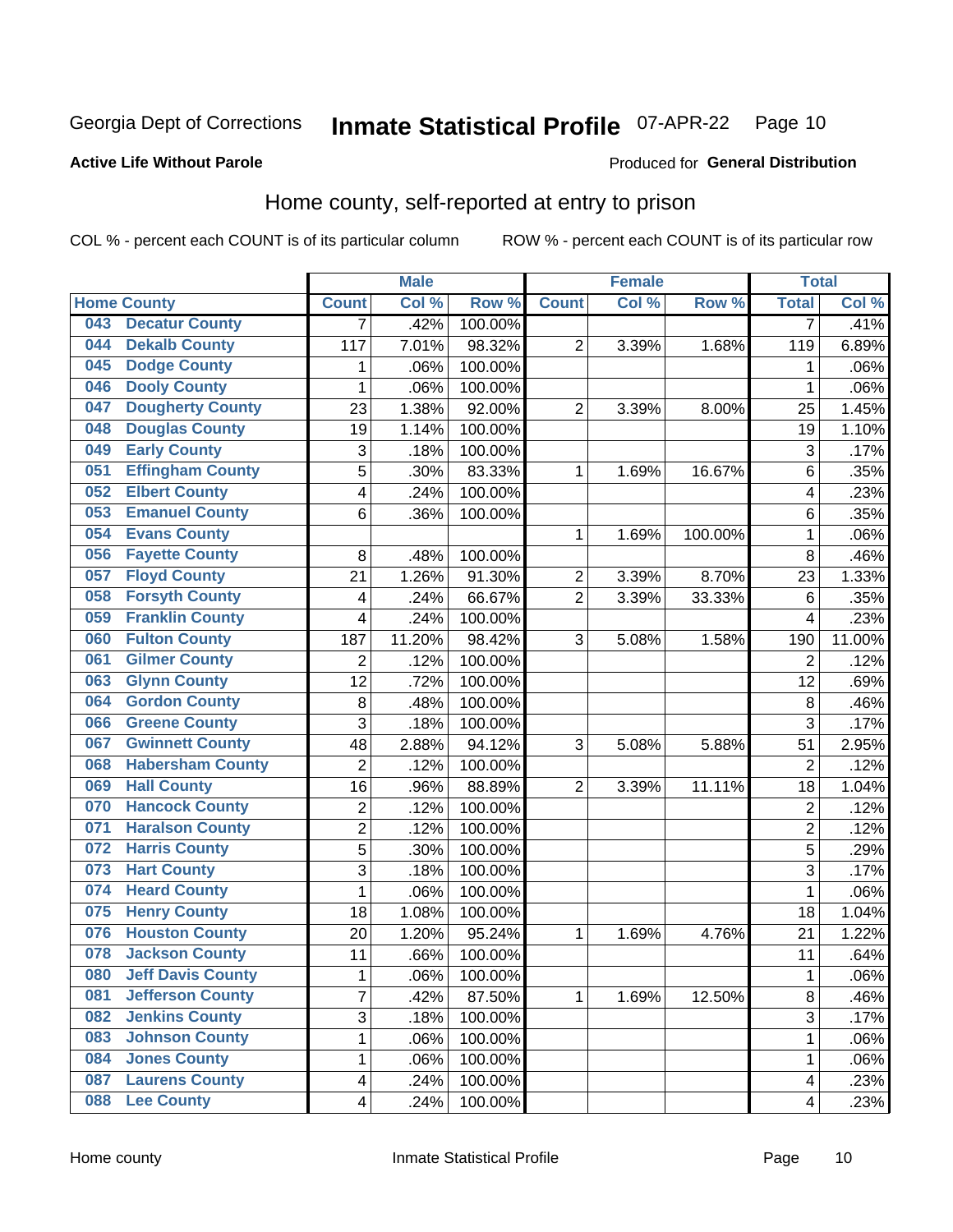#### Inmate Statistical Profile 07-APR-22 Page 11

Produced for General Distribution

#### **Active Life Without Parole**

### Home county, self-reported at entry to prison

COL % - percent each COUNT is of its particular column

|                  |                          | <b>Male</b>      |       | <b>Female</b> |                |       | <b>Total</b> |                 |       |
|------------------|--------------------------|------------------|-------|---------------|----------------|-------|--------------|-----------------|-------|
|                  | <b>Home County</b>       | <b>Count</b>     | Col % | Row %         | <b>Count</b>   | Col % | Row %        | <b>Total</b>    | Col % |
| 089              | <b>Liberty County</b>    | 10               | .60%  | 90.91%        | 1.             | 1.69% | 9.09%        | $\overline{11}$ | .64%  |
| 090              | <b>Lincoln County</b>    | 2                | .12%  | 100.00%       |                |       |              | $\overline{2}$  | .12%  |
| 091              | <b>Long County</b>       | $\mathbf{1}$     | .06%  | 100.00%       |                |       |              | 1               | .06%  |
| 092              | <b>Lowndes County</b>    | 12               | .72%  | 100.00%       |                |       |              | 12              | .69%  |
| 093              | <b>Lumpkin County</b>    | $\mathbf{1}$     | .06%  | 100.00%       |                |       |              | 1               | .06%  |
| 094              | <b>Macon County</b>      | $\mathbf 1$      | .06%  | 100.00%       |                |       |              | 1               | .06%  |
| 095              | <b>Madison County</b>    | $\mathbf{1}$     | .06%  | 100.00%       |                |       |              | 1               | .06%  |
| 096              | <b>Marion County</b>     | 1                | .06%  | 50.00%        | 1              | 1.69% | 50.00%       | $\overline{2}$  | .12%  |
| 097              | <b>Mcduffie County</b>   | 4                | .24%  | 100.00%       |                |       |              | 4               | .23%  |
| 098              | <b>Mcintosh County</b>   | $\mathbf 1$      | .06%  | 100.00%       |                |       |              | 1               | .06%  |
| 099              | <b>Meriwether County</b> | 3                | .18%  | 100.00%       |                |       |              | 3               | .17%  |
| 100              | <b>Miller County</b>     | $\overline{c}$   | .12%  | 100.00%       |                |       |              | $\overline{2}$  | .12%  |
| 101              | <b>Mitchell County</b>   | 3                | .18%  | 100.00%       |                |       |              | 3               | .17%  |
| 102              | <b>Monroe County</b>     | 6                | .36%  | 100.00%       |                |       |              | 6               | .35%  |
| 103              | <b>Montgomery County</b> | $\mathbf{1}$     | .06%  | 100.00%       |                |       |              | 1               | .06%  |
| 104              | <b>Morgan County</b>     | $\overline{2}$   | .12%  | 100.00%       |                |       |              | $\overline{2}$  | .12%  |
| 106              | <b>Muscogee County</b>   | 33               | 1.98% | 100.00%       |                |       |              | 33              | 1.91% |
| 107              | <b>Newton County</b>     | 7                | .42%  | 77.78%        | $\overline{2}$ | 3.39% | 22.22%       | 9               | .52%  |
| 109              | <b>Oglethorpe County</b> | 4                | .24%  | 100.00%       |                |       |              | $\overline{4}$  | .23%  |
| 110              | <b>Paulding County</b>   | 11               | .66%  | 100.00%       |                |       |              | 11              | .64%  |
| 111              | <b>Peach County</b>      | $\mathbf 1$      | .06%  | 100.00%       |                |       |              | 1               | .06%  |
| $\overline{112}$ | <b>Pickens County</b>    | $\mathbf 1$      | .06%  | 100.00%       |                |       |              | 1               | .06%  |
| 113              | <b>Pierce County</b>     | 6                | .36%  | 100.00%       |                |       |              | 6               | .35%  |
| 114              | <b>Pike County</b>       | $\overline{2}$   | .12%  | 100.00%       |                |       |              | $\overline{2}$  | .12%  |
| $\overline{115}$ | <b>Polk County</b>       | 5                | .30%  | 100.00%       |                |       |              | 5               | .29%  |
| 117              | <b>Putnam County</b>     | 5                | .30%  | 83.33%        | 1              | 1.69% | 16.67%       | 6               | .35%  |
| 119              | <b>Rabun County</b>      | $\overline{c}$   | .12%  | 100.00%       |                |       |              | $\overline{2}$  | .12%  |
| 120              | <b>Randolph County</b>   | $\overline{2}$   | .12%  | 100.00%       |                |       |              | $\overline{2}$  | .12%  |
| 121              | <b>Richmond County</b>   | 58               | 3.48% | 95.08%        | 3              | 5.08% | 4.92%        | 61              | 3.53% |
| 122              | <b>Rockdale County</b>   | $\boldsymbol{9}$ | .54%  | 100.00%       |                |       |              | 9               | .52%  |
| 124              | <b>Screven County</b>    | $\mathbf{1}$     | .06%  | 100.00%       |                |       |              | 1               | .06%  |
| 125              | <b>Seminole County</b>   | 2                | .12%  | 100.00%       |                |       |              | $\overline{2}$  | .12%  |
| 126              | <b>Spalding County</b>   | 13               | .78%  | 100.00%       |                |       |              | 13              | .75%  |
| 127              | <b>Stephens County</b>   | $\overline{2}$   | .12%  | 66.67%        | 1              | 1.69% | 33.33%       | $\overline{3}$  | .17%  |
| 128              | <b>Stewart County</b>    | $\mathbf{1}$     | .06%  | 100.00%       |                |       |              | 1               | .06%  |
| 129              | <b>Sumter County</b>     | 7                | .42%  | 100.00%       |                |       |              | 7               | .41%  |
| 132              | <b>Tattnall County</b>   | 6                | .36%  | 100.00%       |                |       |              | 6               | .35%  |
| 133              | <b>Taylor County</b>     | $\mathbf{1}$     | .06%  | 100.00%       |                |       |              | 1               | .06%  |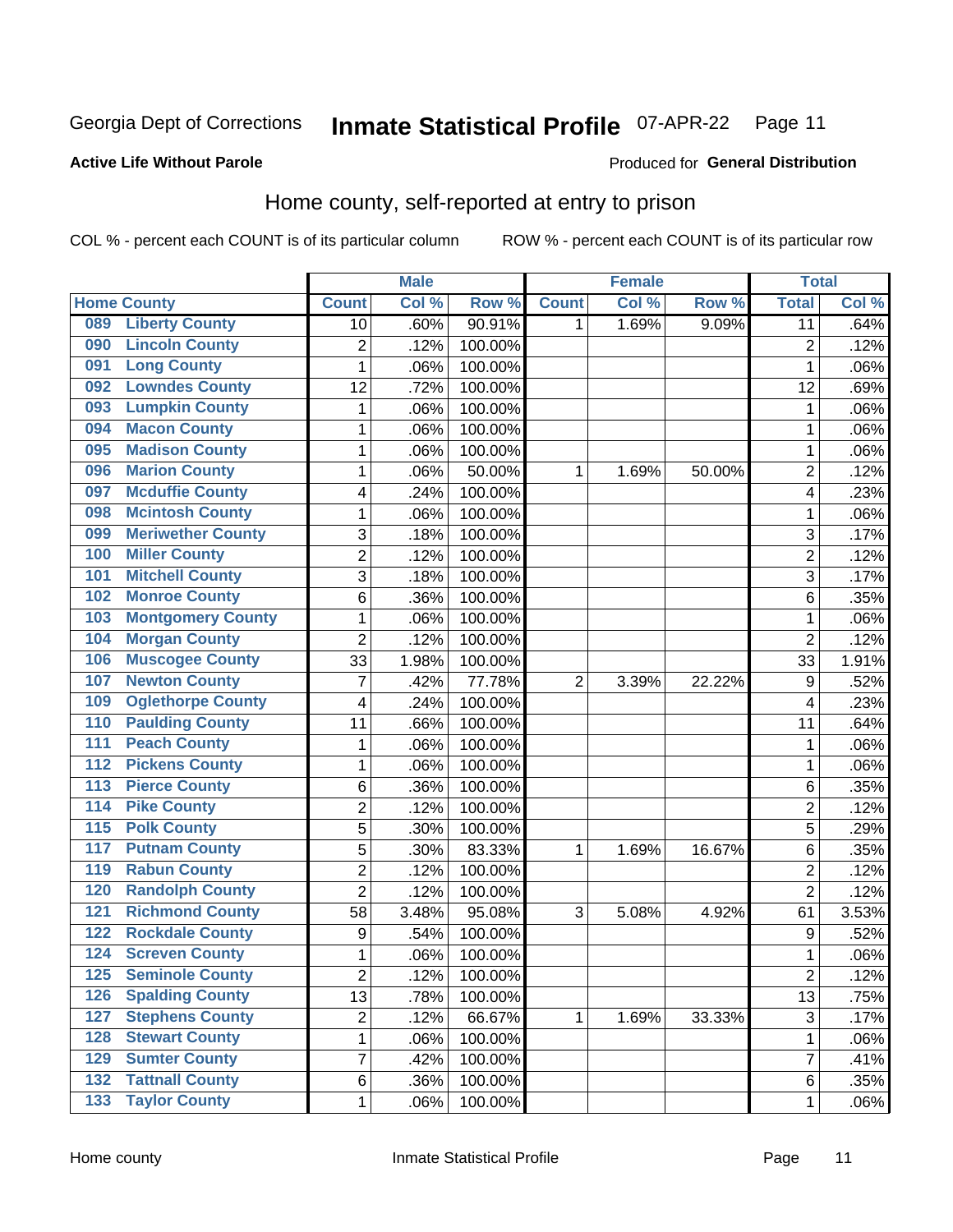## Inmate Statistical Profile 07-APR-22 Page 12

#### **Active Life Without Parole**

#### Produced for General Distribution

### Home county, self-reported at entry to prison

COL % - percent each COUNT is of its particular column

|                                    | <b>Male</b>    |       |         | <b>Female</b> |       |        | <b>Total</b>   |       |
|------------------------------------|----------------|-------|---------|---------------|-------|--------|----------------|-------|
| <b>Home County</b>                 | <b>Count</b>   | Col % | Row %   | <b>Count</b>  | Col % | Row %  | <b>Total</b>   | Col % |
| <b>Telfair County</b><br>134       | 2              | .12%  | 100.00% |               |       |        | 2              | .12%  |
| <b>Thomas County</b><br>136        | 5              | .30%  | 100.00% |               |       |        | 5              | .29%  |
| <b>Tift County</b><br>137          | 8              | .48%  | 100.00% |               |       |        | 8              | .46%  |
| <b>Toombs County</b><br>138        | 10             | .60%  | 100.00% |               |       |        | 10             | .58%  |
| <b>Treutlen County</b><br>140      | 5              | .30%  | 100.00% |               |       |        | 5              | .29%  |
| <b>Troup County</b><br>141         | 6              | .36%  | 100.00% |               |       |        | 6              | .35%  |
| <b>Twiggs County</b><br>143        | $\overline{c}$ | .12%  | 100.00% |               |       |        | $\overline{2}$ | .12%  |
| <b>Union County</b><br>144         | 1              | .06%  | 100.00% |               |       |        |                | .06%  |
| <b>Upson County</b><br>145         | 5              | .30%  | 100.00% |               |       |        | 5              | .29%  |
| <b>Walker County</b><br>146        | 4              | .24%  | 80.00%  | 1             | 1.69% | 20.00% | 5              | .29%  |
| <b>Walton County</b><br>147        | 15             | .90%  | 100.00% |               |       |        | 15             | .87%  |
| <b>Ware County</b><br>148          | 12             | .72%  | 100.00% |               |       |        | 12             | .69%  |
| <b>Warren County</b><br>149        | $\overline{2}$ | .12%  | 66.67%  | 1             | 1.69% | 33.33% | 3              | .17%  |
| <b>Washington County</b><br>150    | 6              | .36%  | 100.00% |               |       |        | 6              | .35%  |
| <b>Wayne County</b><br>151         | 9              | .54%  | 100.00% |               |       |        | 9              | .52%  |
| <b>Wheeler County</b><br>153       | 1              | .06%  | 100.00% |               |       |        |                | .06%  |
| <b>White County</b><br>154         | 1              | .06%  | 50.00%  | 1             | 1.69% | 50.00% | $\overline{2}$ | .12%  |
| <b>Whitfield County</b><br>155     | 14             | .84%  | 100.00% |               |       |        | 14             | .81%  |
| <b>Wilcox County</b><br>156        | 1              | .06%  | 100.00% |               |       |        |                | .06%  |
| <b>Wilkes County</b><br>157        | 4              | .24%  | 100.00% |               |       |        | 4              | .23%  |
| <b>Wilkinson County</b><br>158     | $\overline{2}$ | .12%  | 100.00% |               |       |        | $\overline{2}$ | .12%  |
| <b>Worth County</b><br>159         | 1              | .06%  | 100.00% |               |       |        | 1              | .06%  |
| <b>Other Custody/Out Of</b><br>999 | 3              | .18%  | 100.00% |               |       |        | 3              | .17%  |
| <b>State</b>                       |                |       |         |               |       |        |                |       |
| <b>Total Rported</b>               | 1,669          | 100%  | 96.59%  | 59            | 100%  | 3.41%  | 1,728          | 100%  |

| <b>Not Reported</b> |      |    |      |
|---------------------|------|----|------|
| Total               | ,669 | va | ,728 |

| Mode (most frequent) | <b>Fulton County</b> | <b>Gwinnett County</b> | <b>Fulton County</b> |
|----------------------|----------------------|------------------------|----------------------|
|----------------------|----------------------|------------------------|----------------------|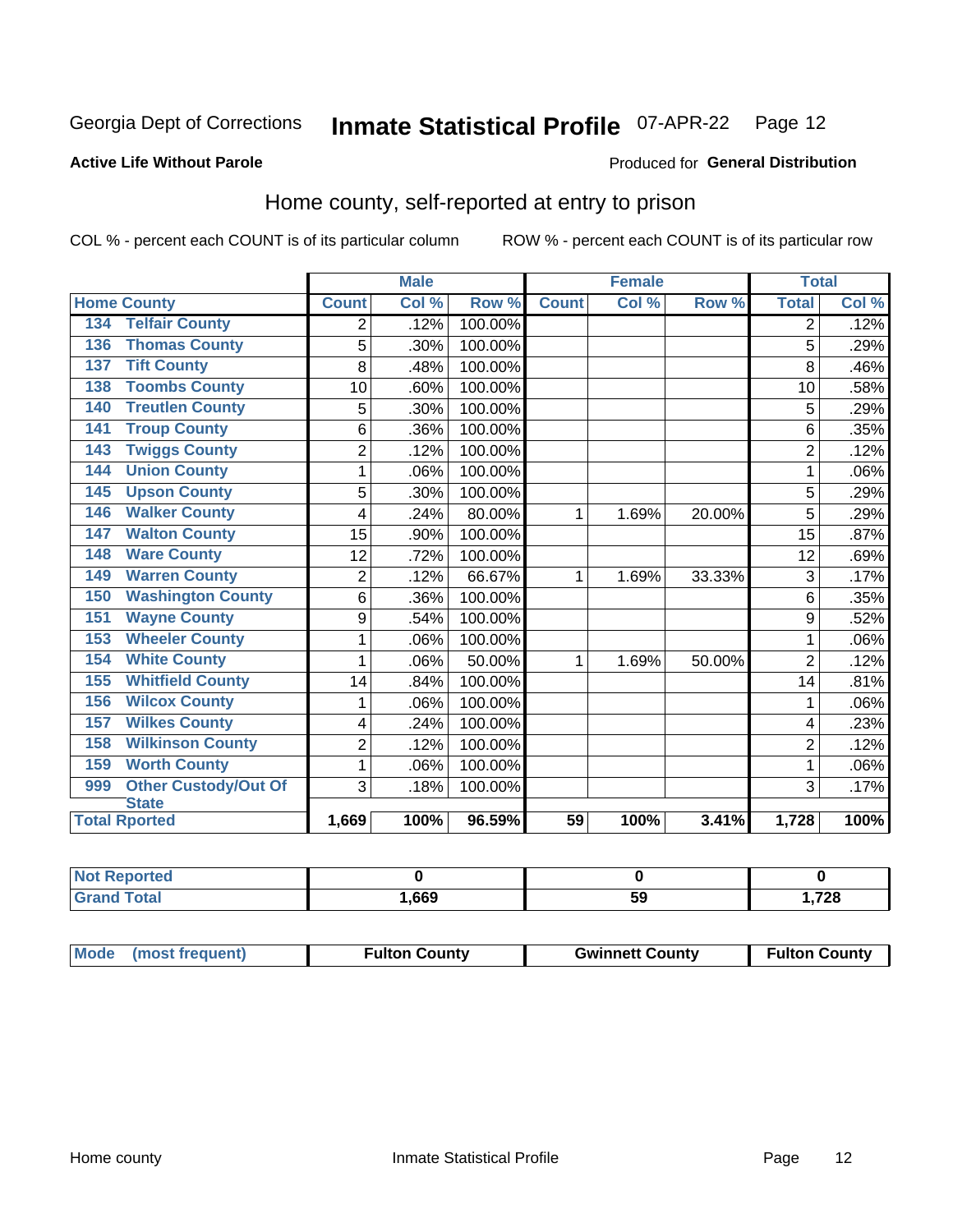#### **Inmate Statistical Profile 07-APR-22** Page 13

#### **Active Life Without Parole**

#### Produced for General Distribution

### Employment status before prison, self-reported at entry to prison

COL % - percent each COUNT is of its particular column

|                           |              | <b>Male</b> |         |              | <b>Female</b> |        |       | <b>Total</b> |
|---------------------------|--------------|-------------|---------|--------------|---------------|--------|-------|--------------|
| <b>Employment Status</b>  | <b>Count</b> | Col %       | Row %   | <b>Count</b> | Col %         | Row %  | Total | Col %        |
| <b>Full Time</b><br>01    | 516          | 45.03%      | 96.27%  | 20           | 48.78%        | 3.73%  | 536   | 45.16%       |
| <b>Part Time</b><br>02    | 81           | 7.07%       | 100.00% |              |               |        | 81    | 6.82%        |
| Unempl $<$ 6M<br>03       | 69           | 6.02%       | 98.57%  |              | 2.44%         | 1.43%  | 70    | 5.90%        |
| Unempl > 6M<br>04         | 294          | 25.65%      | 95.45%  | 14           | 34.15%        | 4.55%  | 308   | 25.95%       |
| <b>Never Worked</b><br>05 | 106          | 9.25%       | 100.00% |              |               |        | 106   | 8.93%        |
| <b>Student</b><br>06      | 33           | 2.88%       | 100.00% |              |               |        | 33    | 2.78%        |
| <b>Incapable</b><br>07    | 47           | 4.10%       | 88.68%  | 6            | 14.63%        | 11.32% | 53    | 4.47%        |
| <b>Total Reported</b>     | 1,146        | 100%        | 96.55%  | 41           | 100%          | 3.45%  | 1,187 | 100%         |

| にへへ<br>ວ∠ວ | 10<br>$\overline{\phantom{a}}$ | 541                             |
|------------|--------------------------------|---------------------------------|
| .669       | ວະ                             | 700<br>I . / ZC<br>$\,$ , $-$ . |

| Mc | ∙u∥<br>----<br>ıme | ίuΙ<br>Πmε |
|----|--------------------|------------|
|    |                    |            |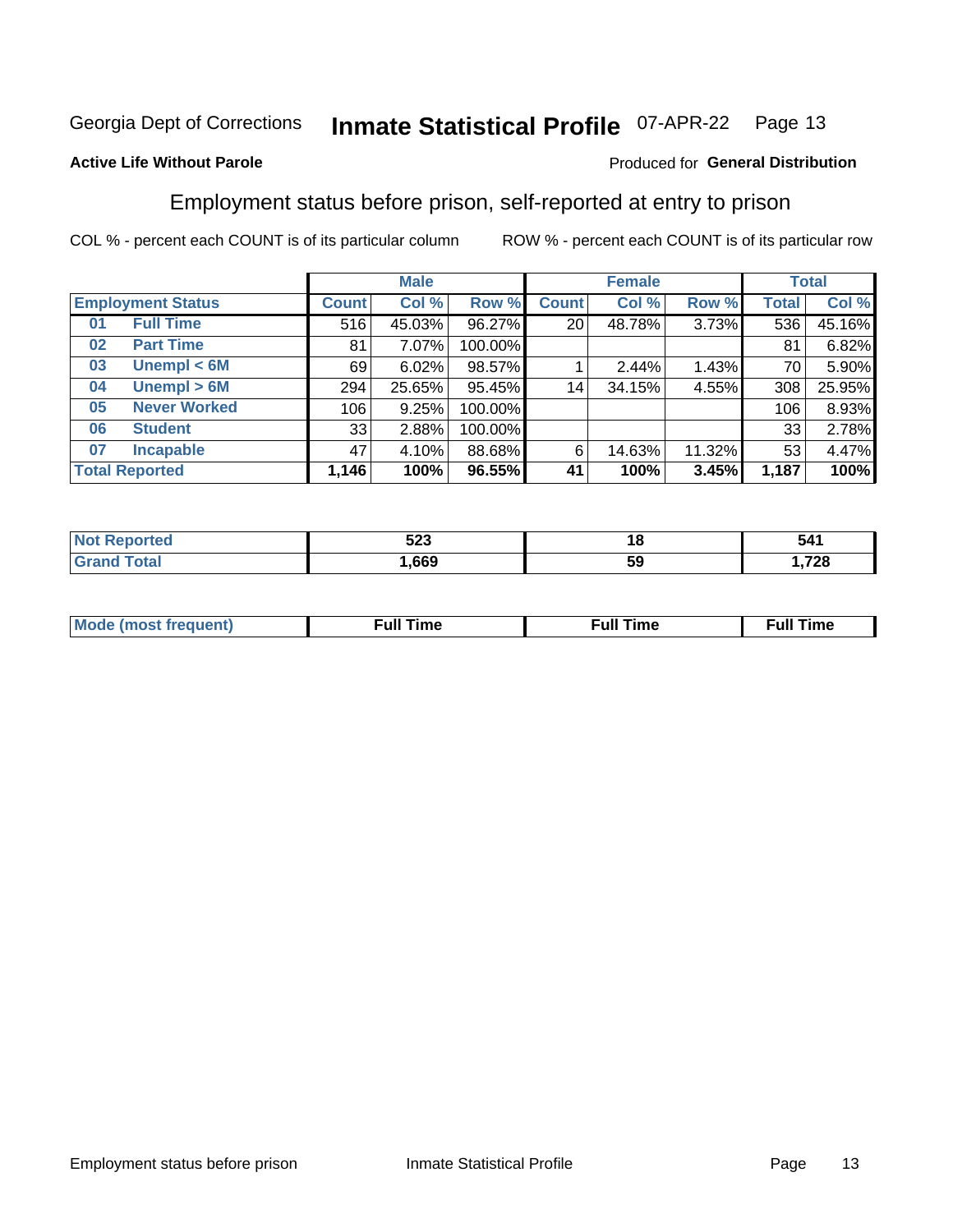#### **Active Life Without Parole**

Produced for General Distribution

#### Age at admission

COL % - percent each COUNT is of its particular column

|                         |              | <b>Male</b> |         |                | <b>Female</b> |        |              | <b>Total</b> |
|-------------------------|--------------|-------------|---------|----------------|---------------|--------|--------------|--------------|
| <b>Age At Admission</b> | <b>Count</b> | Col %       | Row %   | <b>Count</b>   | Col %         | Row %  | <b>Total</b> | Col %        |
| 15                      | 2            | 0.12%       | 100.00% |                |               |        | 2            | 0.12%        |
| 16                      | 1            | 0.06%       | 100.00% |                |               |        | 1            | 0.06%        |
| $\overline{17}$         | 8            | 0.48%       | 100.00% |                |               |        | 8            | 0.46%        |
| 18                      | 8            | 0.48%       | 100.00% |                |               |        | 8            | 0.46%        |
| 19                      | 24           | 1.44%       | 100.00% |                |               |        | 24           | 1.39%        |
| $\overline{20}$         | 44           | 2.64%       | 97.78%  | 1              | 1.69%         | 2.22%  | 45           | 2.60%        |
| $\overline{21}$         | 40           | 2.40%       | 95.24%  | $\overline{2}$ | 3.39%         | 4.76%  | 42           | 2.43%        |
| 22                      | 64           | 3.83%       | 96.97%  | $\overline{2}$ | 3.39%         | 3.03%  | 66           | 3.82%        |
| 23                      | 58           | 3.48%       | 98.31%  | 1              | 1.69%         | 1.69%  | 59           | 3.41%        |
| 24                      | 64           | 3.83%       | 94.12%  | 4              | 6.78%         | 5.88%  | 68           | 3.94%        |
| $\overline{25}$         | 73           | 4.37%       | 94.81%  | 4              | 6.78%         | 5.19%  | 77           | 4.46%        |
| 26                      | 77           | 4.61%       | 96.25%  | 3              | 5.08%         | 3.75%  | 80           | 4.63%        |
| $\overline{27}$         | 65           | 3.89%       | 94.20%  | 4              | 6.78%         | 5.80%  | 69           | 3.99%        |
| 28                      | 70           | 4.19%       | 97.22%  | $\overline{2}$ | 3.39%         | 2.78%  | 72           | 4.17%        |
| 29                      | 74           | 4.43%       | 98.67%  | 1              | 1.69%         | 1.33%  | 75           | 4.34%        |
| 30                      | 59           | 3.54%       | 100.00% |                |               |        | 59           | 3.41%        |
| 31                      | 71           | 4.25%       | 98.61%  | 1              | 1.69%         | 1.39%  | 72           | 4.17%        |
| 32                      | 70           | 4.19%       | 95.89%  | 3              | 5.08%         | 4.11%  | 73           | 4.22%        |
| 33                      | 54           | 3.24%       | 94.74%  | 3              | 5.08%         | 5.26%  | 57           | 3.30%        |
| 34                      | 39           | 2.34%       | 92.86%  | 3              | 5.08%         | 7.14%  | 42           | 2.43%        |
| 35                      | 47           | 2.82%       | 94.00%  | 3              | 5.08%         | 6.00%  | 50           | 2.89%        |
| 36                      | 58           | 3.48%       | 98.31%  | 1              | 1.69%         | 1.69%  | 59           | 3.41%        |
| $\overline{37}$         | 44           | 2.64%       | 97.78%  | 1              | 1.69%         | 2.22%  | 45           | 2.60%        |
| 38                      | 51           | 3.06%       | 100.00% |                |               |        | 51           | 2.95%        |
| 39                      | 40           | 2.40%       | 86.96%  | 6              | 10.17%        | 13.04% | 46           | 2.66%        |
| 40                      | 37           | 2.22%       | 94.87%  | $\overline{2}$ | 3.39%         | 5.13%  | 39           | 2.26%        |
| 41                      | 46           | 2.76%       | 97.87%  | 1              | 1.69%         | 2.13%  | 47           | 2.72%        |
| 42                      | 38           | 2.28%       | 100.00% |                |               |        | 38           | 2.20%        |
| 43                      | 32           | 1.92%       | 94.12%  | $\overline{2}$ | 3.39%         | 5.88%  | 34           | 1.97%        |
| 44                      | 23           | 1.38%       | 92.00%  | $\overline{2}$ | 3.39%         | 8.00%  | 25           | 1.45%        |
| 45                      | 35           | 2.10%       | 97.22%  | 1              | 1.69%         | 2.78%  | 36           | 2.08%        |
| 46                      | 26           | 1.56%       | 92.86%  | $\overline{2}$ | 3.39%         | 7.14%  | 28           | 1.62%        |
| 47                      | 29           | 1.74%       | 100.00% |                |               |        | 29           | 1.68%        |
| 48                      | 23           | 1.38%       | 88.46%  | 3              | 5.08%         | 11.54% | 26           | 1.50%        |
| 49                      | 27           | 1.62%       | 100.00% |                |               |        | 27           | 1.56%        |
| 50                      | 27           | 1.62%       | 100.00% |                |               |        | 27           | 1.56%        |
| $\overline{51}$         | 13           | 0.78%       | 100.00% |                |               |        | 13           | 0.75%        |
| 52                      | 13           | 0.78%       | 100.00% |                |               |        | 13           | 0.75%        |
| 53                      | 17           | 1.02%       | 100.00% |                |               |        | 17           | 0.98%        |
| 54                      | 15           | 0.90%       | 100.00% |                |               |        | 15           | 0.87%        |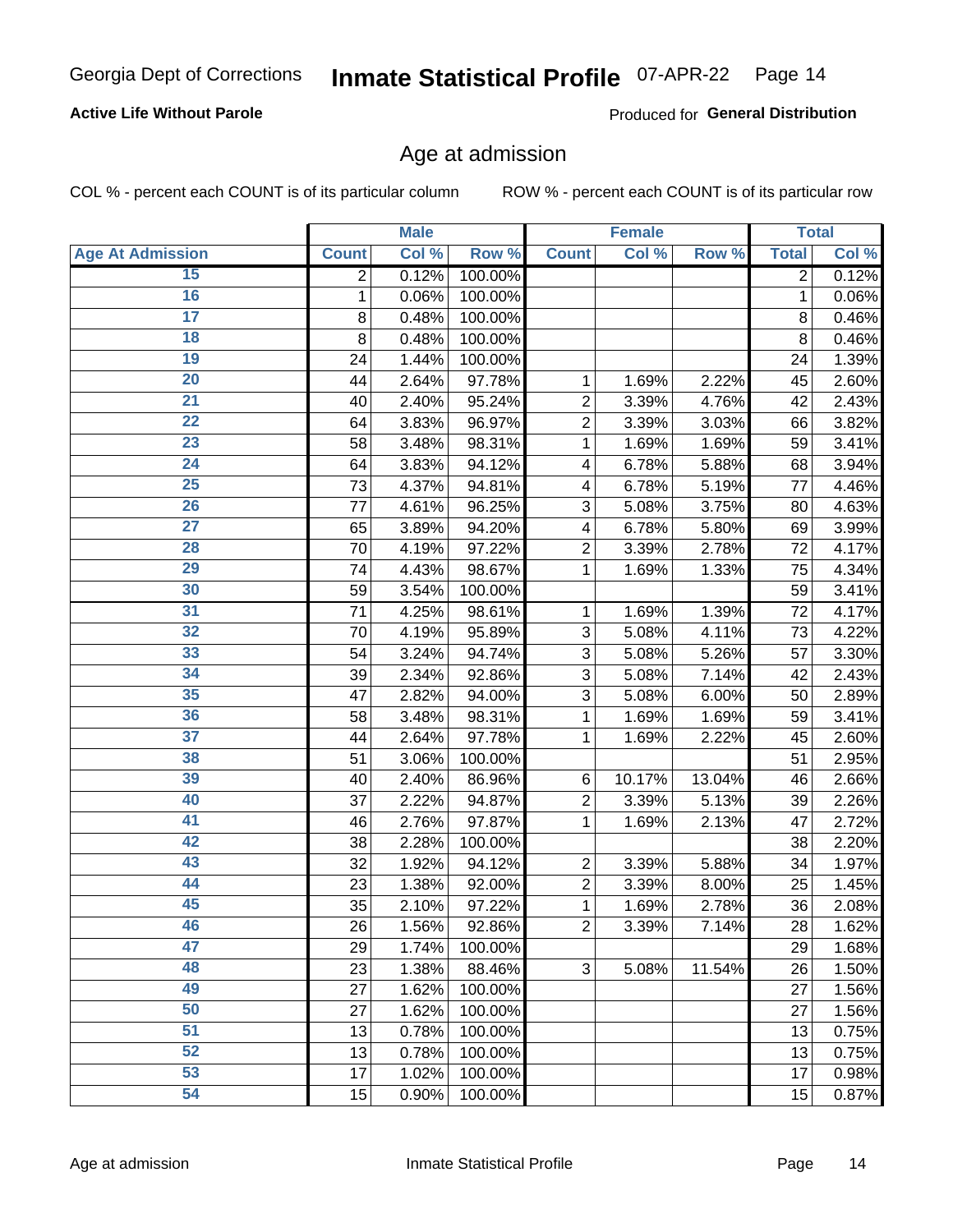#### **Active Life Without Parole**

Produced for General Distribution

## Age at admission

COL % - percent each COUNT is of its particular column

|                         |              | <b>Male</b> |         |              | <b>Female</b> |       |              | <b>Total</b> |
|-------------------------|--------------|-------------|---------|--------------|---------------|-------|--------------|--------------|
| <b>Age At Admission</b> | <b>Count</b> | Col %       | Row %   | <b>Count</b> | Col %         | Row % | <b>Total</b> | Col %        |
| 55                      | 13           | 0.78%       | 92.86%  |              | 1.69%         | 7.14% | 14           | 0.81%        |
| 56                      | 7            | 0.42%       | 100.00% |              |               |       |              | 0.41%        |
| 57                      | 10           | 0.60%       | 100.00% |              |               |       | 10           | 0.58%        |
| 58                      | 6            | 0.36%       | 100.00% |              |               |       | 6            | 0.35%        |
| 59                      | 5            | 0.30%       | 100.00% |              |               |       | 5            | 0.29%        |
| 60                      | 5            | 0.30%       | 100.00% |              |               |       | 5            | 0.29%        |
| 61                      | 4            | 0.24%       | 100.00% |              |               |       | 4            | 0.23%        |
| 62                      |              | 0.06%       | 100.00% |              |               |       |              | 0.06%        |
| 63                      |              | 0.06%       | 100.00% |              |               |       |              | 0.06%        |
| 64                      | 2            | 0.12%       | 100.00% |              |               |       | 2            | 0.12%        |
| 65                      |              | 0.06%       | 100.00% |              |               |       |              | 0.06%        |
| 66                      | 3            | 0.18%       | 100.00% |              |               |       | 3            | 0.17%        |
| 67                      | 2            | 0.12%       | 100.00% |              |               |       | 2            | 0.12%        |
| 69                      | 2            | 0.12%       | 100.00% |              |               |       | 2            | 0.12%        |
| 74                      |              | 0.06%       | 100.00% |              |               |       |              | 0.06%        |
| <b>Total Reported</b>   | 1,669        | 100%        | 96.59%  | 59           | 100%          | 3.41% | 1,728        | 100%         |

| <b>Not Reported</b> |      |    |       |
|---------------------|------|----|-------|
| <b>Total</b>        | ,669 | 59 | 1,728 |

| <b>Mean</b><br>(average) | 33.96   | 33.34    | 33.94   |
|--------------------------|---------|----------|---------|
| <b>Median (middle)</b>   | ົ<br>JZ | າາ<br>აა | ົ<br>∠ت |
| Mode<br>(most frequent)  | 26      | 39       | 26      |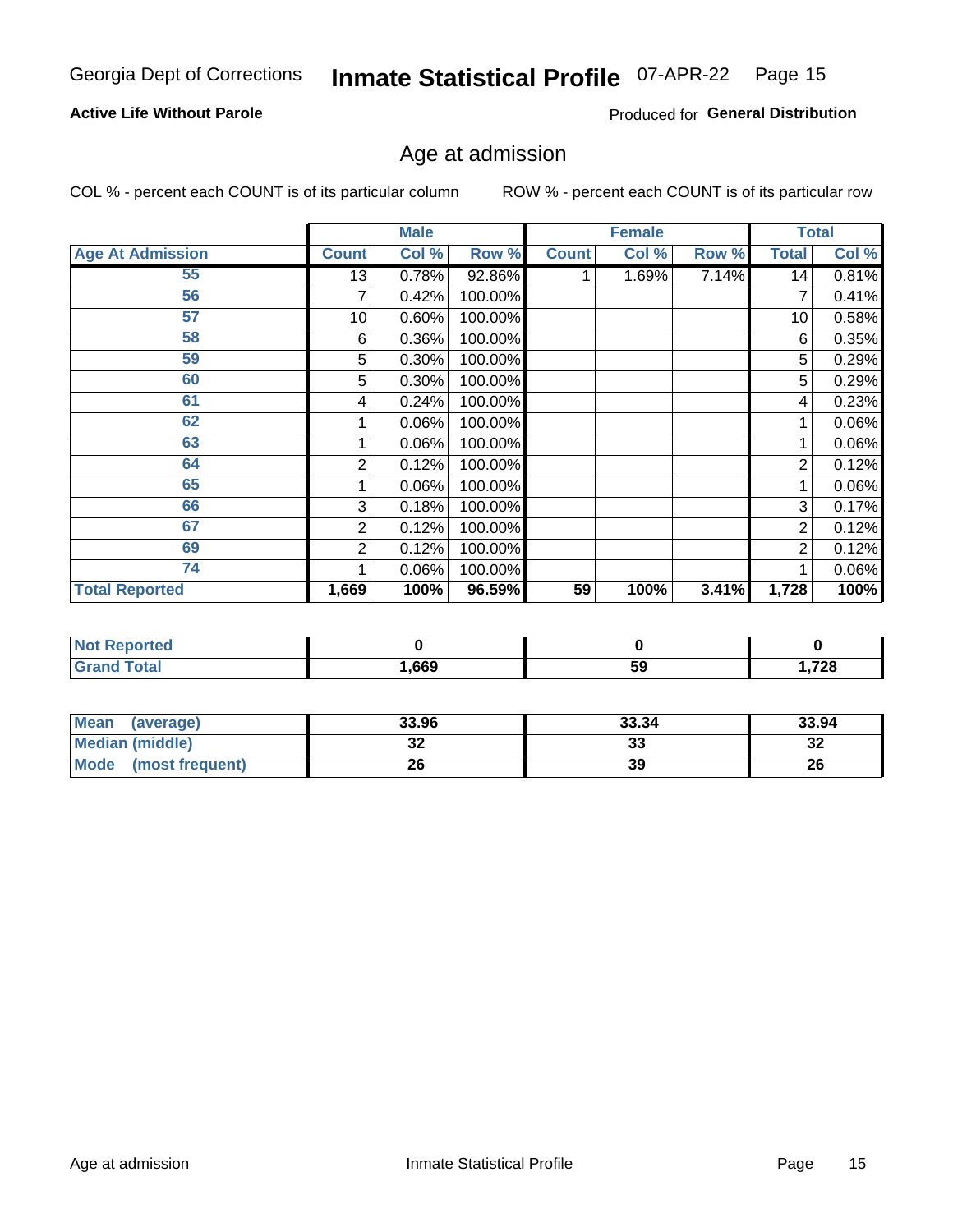#### **Active Life Without Parole**

#### Produced for General Distribution

#### Height, measured at entry to prison

COL % - percent each COUNT is of its particular column

|                       |                         | <b>Male</b> |         |                 | <b>Female</b>              |         |                | <b>Total</b>               |
|-----------------------|-------------------------|-------------|---------|-----------------|----------------------------|---------|----------------|----------------------------|
| <b>Height</b>         | <b>Count</b>            | Col %       | Row %   | <b>Count</b>    | $\overline{\text{Col }^9}$ | Row %   | <b>Total</b>   | $\overline{\text{Col }\%}$ |
| $\bf{0}$              | 8                       | 0.48%       | 100.00% |                 |                            |         | 8              | 0.46%                      |
| 4'09"                 |                         |             |         | 1               | 1.69%                      | 100.00% | 1              | 0.06%                      |
| 4'10''                |                         |             |         | $\mathbf{1}$    | 1.69%                      | 100.00% | 1              | 0.06%                      |
| 5'00''                | $\overline{\mathbf{4}}$ | 0.24%       | 100.00% |                 |                            |         | 4              | 0.23%                      |
| 5'01"                 | 4                       | 0.24%       | 80.00%  | 1.              | 1.69%                      | 20.00%  | 5              | 0.29%                      |
| 5'02"                 | 8                       | 0.48%       | 72.73%  | 3               | 5.08%                      | 27.27%  | 11             | 0.64%                      |
| 5'03''                | 15                      | 0.90%       | 55.56%  | 12              | 20.34%                     | 44.44%  | 27             | 1.56%                      |
| 5'04"                 | 20                      | 1.20%       | 64.52%  | 11              | 18.64%                     | 35.48%  | 31             | 1.79%                      |
| 5'05"                 | 45                      | 2.70%       | 81.82%  | 10              | 16.95%                     | 18.18%  | 55             | 3.18%                      |
| 5'06''                | 107                     | 6.41%       | 94.69%  | 6               | 10.17%                     | 5.31%   | 113            | 6.54%                      |
| 5'07''                | 115                     | 6.89%       | 95.04%  | 6               | 10.17%                     | 4.96%   | 121            | 7.00%                      |
| 5'08''                | 161                     | 9.65%       | 98.77%  | $\overline{2}$  | 3.39%                      | 1.23%   | 163            | 9.43%                      |
| 5'09''                | 227                     | 13.60%      | 99.13%  | $\overline{2}$  | 3.39%                      | 0.87%   | 229            | 13.25%                     |
| 5'10''                | 201                     | 12.04%      | 99.01%  | $\overline{2}$  | 3.39%                      | 0.99%   | 203            | 11.75%                     |
| 5'11"                 | 200                     | 11.98%      | 100.00% |                 |                            |         | 200            | 11.57%                     |
| 6'00''                | 188                     | 11.26%      | 99.47%  | $\mathbf{1}$    | 1.69%                      | 0.53%   | 189            | 10.94%                     |
| 6'01''                | 139                     | 8.33%       | 99.29%  | 1               | 1.69%                      | 0.71%   | 140            | 8.10%                      |
| 6'02"                 | 105                     | 6.29%       | 100.00% |                 |                            |         | 105            | 6.08%                      |
| 6'03''                | 57                      | 3.42%       | 100.00% |                 |                            |         | 57             | 3.30%                      |
| 6'04"                 | 36                      | 2.16%       | 100.00% |                 |                            |         | 36             | 2.08%                      |
| 6'05"                 | 18                      | 1.08%       | 100.00% |                 |                            |         | 18             | 1.04%                      |
| 6'06''                | $\overline{7}$          | 0.42%       | 100.00% |                 |                            |         | $\overline{7}$ | 0.41%                      |
| 6'07''                | $\overline{2}$          | 0.12%       | 100.00% |                 |                            |         | $\overline{2}$ | 0.12%                      |
| 6'08''                | $\overline{2}$          | 0.12%       | 100.00% |                 |                            |         | $\overline{2}$ | 0.12%                      |
| <b>Total Reported</b> | 1,669                   | 100%        | 96.59%  | $\overline{59}$ | 100%                       | 3.41%   | 1,728          | 100%                       |

| NOT<br>rtea<br>a an estatun d<br>$\sim$ |      |    |       |
|-----------------------------------------|------|----|-------|
| $\sim$                                  | ,669 | 59 | 1,728 |

| <b>Mean</b> | (average)       | 5'10" | 5'05" | 5'10"<br>J |
|-------------|-----------------|-------|-------|------------|
|             |                 |       |       |            |
| <b>Mode</b> | (most frequent) | 5'09" | 5'03" | 5'09"      |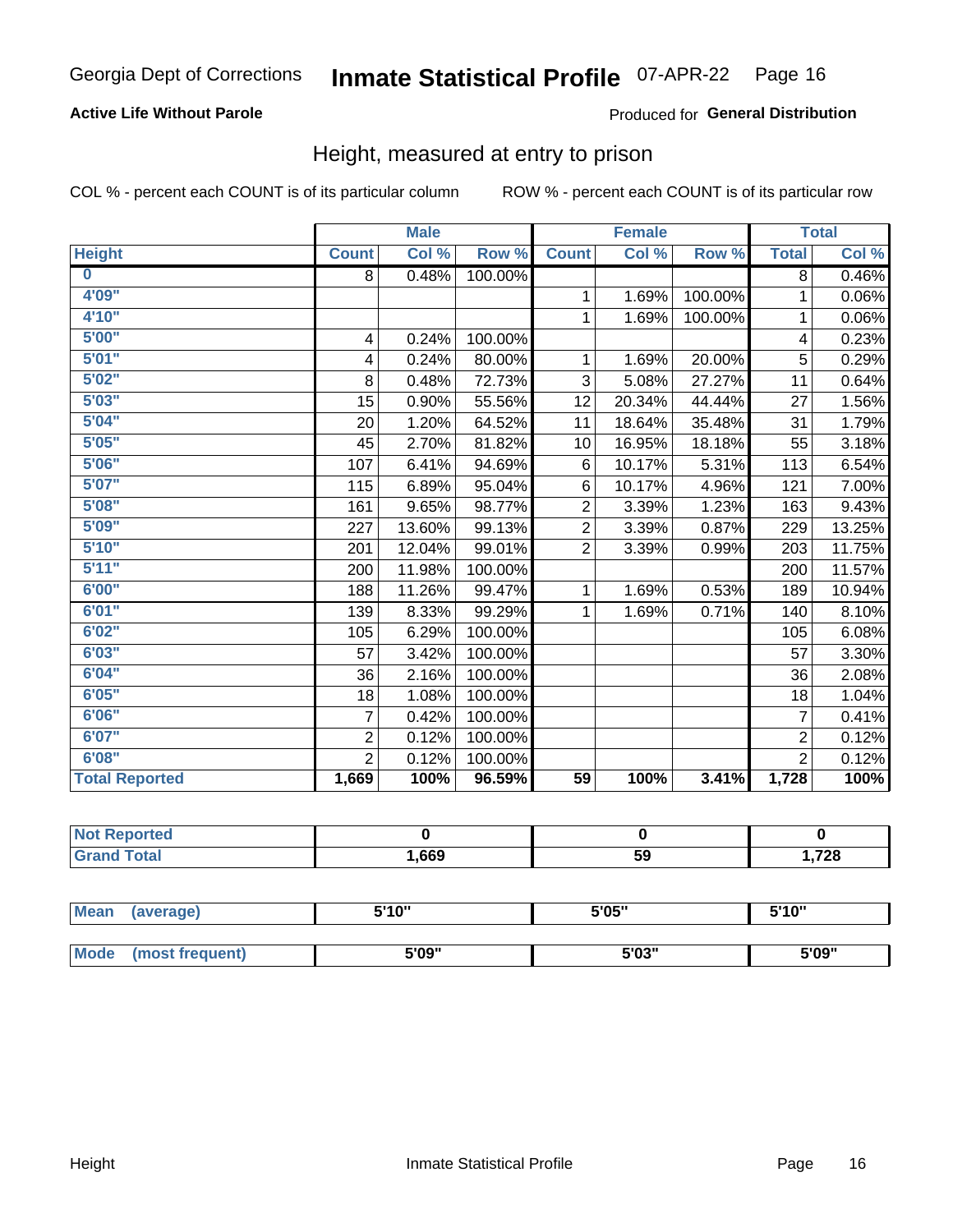**Active Life Without Parole** 

Produced for General Distribution

### Weight, measured at entry to prison

COL % - percent each COUNT is of its particular column

| Row <sup>%</sup><br>Col %<br>Row %<br>Weight<br>Col %<br><b>Count</b><br><b>Total</b><br><b>Count</b><br>100 - 109 pounds<br>0.12%<br>66.67%<br>1.69%<br>33.33%<br>$\overline{3}$<br>2<br>1<br>110 - 119 pounds<br>3<br>$\overline{c}$<br>5<br>0.18%<br>60.00%<br>3.39%<br>40.00%<br>120 - 129 pounds<br>12<br>0.72%<br>75.00%<br>4<br>25.00%<br>0.93%<br>6.78%<br>16<br>130 - 139 pounds<br>44<br>2.64%<br>100.00%<br>2.55%<br>44<br>140 - 149 pounds<br>6.07%<br>97.12%<br>3<br>2.88%<br>6.04%<br>101<br>5.08%<br>104<br>150 - 159 pounds<br>13.56%<br>8.95%<br>94.90%<br>8<br>5.10%<br>157<br>9.11%<br>149<br>160 - 169 pounds<br>$\overline{7}$<br>12.08%<br>96.63%<br>11.86%<br>3.37%<br>208<br>12.07%<br>201<br>170 - 179 pounds<br>5<br>13.10%<br>97.76%<br>8.47%<br>2.24%<br>12.94%<br>218<br>223<br>180 - 189 pounds<br>212<br>12.74%<br>98.60%<br>3<br>5.08%<br>1.40%<br>12.48%<br>215<br>190 - 199 pounds<br>5<br>8.42%<br>8.41%<br>96.55%<br>8.47%<br>3.45%<br>140<br>145<br>200 - 209 pounds<br>$\boldsymbol{9}$<br>9.31%<br>94.51%<br>15.25%<br>5.49%<br>164<br>9.52%<br>155<br>210 - 219 pounds<br>5.89%<br>96.08%<br>$\overline{\mathbf{4}}$<br>3.92%<br>5.92%<br>98<br>6.78%<br>102<br>220 - 229 pounds<br>6.31%<br>99.06%<br>1.69%<br>6.15%<br>105<br>1<br>0.94%<br>106<br>230 - 239 pounds<br>$\overline{2}$<br>61<br>3.67%<br>96.83%<br>3.39%<br>3.17%<br>3.66%<br>63<br>240 - 249 pounds<br>51<br>3.06%<br>100.00%<br>2.96%<br>51<br>250 - 259 pounds<br>32<br>1.92%<br>100.00%<br>32<br>1.86%<br>260 - 269 pounds<br>1.28%<br>1.26%<br>95.45%<br>1.69%<br>4.55%<br>21<br>1<br>22<br>270 - 279 pounds<br>15<br>0.90%<br>93.75%<br>1<br>1.69%<br>6.25%<br>16<br>280 - 289 pounds<br>15<br>0.90%<br>93.75%<br>6.25%<br>0.93%<br>1<br>1.69%<br>16<br>290 - 299 pounds<br>$\overline{7}$<br>0.36%<br>85.71%<br>0.41%<br>6<br>1<br>1.69%<br>14.29%<br>300 - 309 pounds<br>0.23%<br>0.24%<br>100.00%<br>4<br>4<br>310 - 319 pounds<br>100.00%<br>$\overline{2}$<br>0.12%<br>$\overline{2}$<br>0.12%<br>320 - 329 pounds<br>5<br>0.30%<br>100.00%<br>5<br>0.29%<br>330 - 339 pounds<br>5<br>5<br>0.30%<br>100.00%<br>0.29%<br>340 - 349 pounds<br>0.06%<br>100.00%<br>0.06%<br>1<br>1<br>350 - 359 pounds<br>100.00%<br>$\overline{2}$<br>0.12%<br>$\overline{2}$<br>0.12%<br>360 - 369 pounds<br>1<br>0.06%<br>100.00%<br>$\mathbf 1$<br>0.06%<br>370 - 379 pounds<br>1<br>$\mathbf 1$<br>0.06%<br>0.06%<br>100.00%<br>390 - 399 pounds<br>1<br>100.00%<br>$\mathbf 1$<br>1.69%<br>400 pounds and over<br>$\overline{2}$<br>$\overline{2}$<br>0.12%<br>100.00%<br><b>Total Reported</b><br>100%<br>96.58%<br>59<br>100%<br>3.42%<br>1,723<br>1,664<br>$\overline{5}$<br>$\overline{\mathbf{5}}$<br><b>Not Reported</b><br>0<br>1,669<br>$\overline{59}$<br>1,728<br><b>Grand Total</b><br>189<br>189<br><b>Mean</b><br>184<br>(average)<br><b>Median (middle)</b><br>182.5<br>177<br>181<br>180<br><b>Mode</b><br>(most frequent)<br>$\overline{200}$ |  | <b>Male</b> |  |  | <b>Female</b> |     |  | <b>Total</b> |
|----------------------------------------------------------------------------------------------------------------------------------------------------------------------------------------------------------------------------------------------------------------------------------------------------------------------------------------------------------------------------------------------------------------------------------------------------------------------------------------------------------------------------------------------------------------------------------------------------------------------------------------------------------------------------------------------------------------------------------------------------------------------------------------------------------------------------------------------------------------------------------------------------------------------------------------------------------------------------------------------------------------------------------------------------------------------------------------------------------------------------------------------------------------------------------------------------------------------------------------------------------------------------------------------------------------------------------------------------------------------------------------------------------------------------------------------------------------------------------------------------------------------------------------------------------------------------------------------------------------------------------------------------------------------------------------------------------------------------------------------------------------------------------------------------------------------------------------------------------------------------------------------------------------------------------------------------------------------------------------------------------------------------------------------------------------------------------------------------------------------------------------------------------------------------------------------------------------------------------------------------------------------------------------------------------------------------------------------------------------------------------------------------------------------------------------------------------------------------------------------------------------------------------------------------------------------------------------------------------------------------------------------------------------------------------------------------------------------------------------------------------------------------------------------------------------------------------------------------------------------------------------------------------------------------------------------------------------------|--|-------------|--|--|---------------|-----|--|--------------|
| 0.29%<br>0.93%<br>0.06%                                                                                                                                                                                                                                                                                                                                                                                                                                                                                                                                                                                                                                                                                                                                                                                                                                                                                                                                                                                                                                                                                                                                                                                                                                                                                                                                                                                                                                                                                                                                                                                                                                                                                                                                                                                                                                                                                                                                                                                                                                                                                                                                                                                                                                                                                                                                                                                                                                                                                                                                                                                                                                                                                                                                                                                                                                                                                                                                              |  |             |  |  |               |     |  | Col %        |
| $\overline{0.12\%}$<br>$100.0\%$                                                                                                                                                                                                                                                                                                                                                                                                                                                                                                                                                                                                                                                                                                                                                                                                                                                                                                                                                                                                                                                                                                                                                                                                                                                                                                                                                                                                                                                                                                                                                                                                                                                                                                                                                                                                                                                                                                                                                                                                                                                                                                                                                                                                                                                                                                                                                                                                                                                                                                                                                                                                                                                                                                                                                                                                                                                                                                                                     |  |             |  |  |               |     |  | 0.17%        |
|                                                                                                                                                                                                                                                                                                                                                                                                                                                                                                                                                                                                                                                                                                                                                                                                                                                                                                                                                                                                                                                                                                                                                                                                                                                                                                                                                                                                                                                                                                                                                                                                                                                                                                                                                                                                                                                                                                                                                                                                                                                                                                                                                                                                                                                                                                                                                                                                                                                                                                                                                                                                                                                                                                                                                                                                                                                                                                                                                                      |  |             |  |  |               |     |  |              |
|                                                                                                                                                                                                                                                                                                                                                                                                                                                                                                                                                                                                                                                                                                                                                                                                                                                                                                                                                                                                                                                                                                                                                                                                                                                                                                                                                                                                                                                                                                                                                                                                                                                                                                                                                                                                                                                                                                                                                                                                                                                                                                                                                                                                                                                                                                                                                                                                                                                                                                                                                                                                                                                                                                                                                                                                                                                                                                                                                                      |  |             |  |  |               |     |  |              |
|                                                                                                                                                                                                                                                                                                                                                                                                                                                                                                                                                                                                                                                                                                                                                                                                                                                                                                                                                                                                                                                                                                                                                                                                                                                                                                                                                                                                                                                                                                                                                                                                                                                                                                                                                                                                                                                                                                                                                                                                                                                                                                                                                                                                                                                                                                                                                                                                                                                                                                                                                                                                                                                                                                                                                                                                                                                                                                                                                                      |  |             |  |  |               |     |  |              |
|                                                                                                                                                                                                                                                                                                                                                                                                                                                                                                                                                                                                                                                                                                                                                                                                                                                                                                                                                                                                                                                                                                                                                                                                                                                                                                                                                                                                                                                                                                                                                                                                                                                                                                                                                                                                                                                                                                                                                                                                                                                                                                                                                                                                                                                                                                                                                                                                                                                                                                                                                                                                                                                                                                                                                                                                                                                                                                                                                                      |  |             |  |  |               |     |  |              |
|                                                                                                                                                                                                                                                                                                                                                                                                                                                                                                                                                                                                                                                                                                                                                                                                                                                                                                                                                                                                                                                                                                                                                                                                                                                                                                                                                                                                                                                                                                                                                                                                                                                                                                                                                                                                                                                                                                                                                                                                                                                                                                                                                                                                                                                                                                                                                                                                                                                                                                                                                                                                                                                                                                                                                                                                                                                                                                                                                                      |  |             |  |  |               |     |  |              |
|                                                                                                                                                                                                                                                                                                                                                                                                                                                                                                                                                                                                                                                                                                                                                                                                                                                                                                                                                                                                                                                                                                                                                                                                                                                                                                                                                                                                                                                                                                                                                                                                                                                                                                                                                                                                                                                                                                                                                                                                                                                                                                                                                                                                                                                                                                                                                                                                                                                                                                                                                                                                                                                                                                                                                                                                                                                                                                                                                                      |  |             |  |  |               |     |  |              |
|                                                                                                                                                                                                                                                                                                                                                                                                                                                                                                                                                                                                                                                                                                                                                                                                                                                                                                                                                                                                                                                                                                                                                                                                                                                                                                                                                                                                                                                                                                                                                                                                                                                                                                                                                                                                                                                                                                                                                                                                                                                                                                                                                                                                                                                                                                                                                                                                                                                                                                                                                                                                                                                                                                                                                                                                                                                                                                                                                                      |  |             |  |  |               |     |  |              |
|                                                                                                                                                                                                                                                                                                                                                                                                                                                                                                                                                                                                                                                                                                                                                                                                                                                                                                                                                                                                                                                                                                                                                                                                                                                                                                                                                                                                                                                                                                                                                                                                                                                                                                                                                                                                                                                                                                                                                                                                                                                                                                                                                                                                                                                                                                                                                                                                                                                                                                                                                                                                                                                                                                                                                                                                                                                                                                                                                                      |  |             |  |  |               |     |  |              |
|                                                                                                                                                                                                                                                                                                                                                                                                                                                                                                                                                                                                                                                                                                                                                                                                                                                                                                                                                                                                                                                                                                                                                                                                                                                                                                                                                                                                                                                                                                                                                                                                                                                                                                                                                                                                                                                                                                                                                                                                                                                                                                                                                                                                                                                                                                                                                                                                                                                                                                                                                                                                                                                                                                                                                                                                                                                                                                                                                                      |  |             |  |  |               |     |  |              |
|                                                                                                                                                                                                                                                                                                                                                                                                                                                                                                                                                                                                                                                                                                                                                                                                                                                                                                                                                                                                                                                                                                                                                                                                                                                                                                                                                                                                                                                                                                                                                                                                                                                                                                                                                                                                                                                                                                                                                                                                                                                                                                                                                                                                                                                                                                                                                                                                                                                                                                                                                                                                                                                                                                                                                                                                                                                                                                                                                                      |  |             |  |  |               |     |  |              |
|                                                                                                                                                                                                                                                                                                                                                                                                                                                                                                                                                                                                                                                                                                                                                                                                                                                                                                                                                                                                                                                                                                                                                                                                                                                                                                                                                                                                                                                                                                                                                                                                                                                                                                                                                                                                                                                                                                                                                                                                                                                                                                                                                                                                                                                                                                                                                                                                                                                                                                                                                                                                                                                                                                                                                                                                                                                                                                                                                                      |  |             |  |  |               |     |  |              |
|                                                                                                                                                                                                                                                                                                                                                                                                                                                                                                                                                                                                                                                                                                                                                                                                                                                                                                                                                                                                                                                                                                                                                                                                                                                                                                                                                                                                                                                                                                                                                                                                                                                                                                                                                                                                                                                                                                                                                                                                                                                                                                                                                                                                                                                                                                                                                                                                                                                                                                                                                                                                                                                                                                                                                                                                                                                                                                                                                                      |  |             |  |  |               |     |  |              |
|                                                                                                                                                                                                                                                                                                                                                                                                                                                                                                                                                                                                                                                                                                                                                                                                                                                                                                                                                                                                                                                                                                                                                                                                                                                                                                                                                                                                                                                                                                                                                                                                                                                                                                                                                                                                                                                                                                                                                                                                                                                                                                                                                                                                                                                                                                                                                                                                                                                                                                                                                                                                                                                                                                                                                                                                                                                                                                                                                                      |  |             |  |  |               |     |  |              |
|                                                                                                                                                                                                                                                                                                                                                                                                                                                                                                                                                                                                                                                                                                                                                                                                                                                                                                                                                                                                                                                                                                                                                                                                                                                                                                                                                                                                                                                                                                                                                                                                                                                                                                                                                                                                                                                                                                                                                                                                                                                                                                                                                                                                                                                                                                                                                                                                                                                                                                                                                                                                                                                                                                                                                                                                                                                                                                                                                                      |  |             |  |  |               |     |  |              |
|                                                                                                                                                                                                                                                                                                                                                                                                                                                                                                                                                                                                                                                                                                                                                                                                                                                                                                                                                                                                                                                                                                                                                                                                                                                                                                                                                                                                                                                                                                                                                                                                                                                                                                                                                                                                                                                                                                                                                                                                                                                                                                                                                                                                                                                                                                                                                                                                                                                                                                                                                                                                                                                                                                                                                                                                                                                                                                                                                                      |  |             |  |  |               |     |  |              |
|                                                                                                                                                                                                                                                                                                                                                                                                                                                                                                                                                                                                                                                                                                                                                                                                                                                                                                                                                                                                                                                                                                                                                                                                                                                                                                                                                                                                                                                                                                                                                                                                                                                                                                                                                                                                                                                                                                                                                                                                                                                                                                                                                                                                                                                                                                                                                                                                                                                                                                                                                                                                                                                                                                                                                                                                                                                                                                                                                                      |  |             |  |  |               |     |  |              |
|                                                                                                                                                                                                                                                                                                                                                                                                                                                                                                                                                                                                                                                                                                                                                                                                                                                                                                                                                                                                                                                                                                                                                                                                                                                                                                                                                                                                                                                                                                                                                                                                                                                                                                                                                                                                                                                                                                                                                                                                                                                                                                                                                                                                                                                                                                                                                                                                                                                                                                                                                                                                                                                                                                                                                                                                                                                                                                                                                                      |  |             |  |  |               |     |  |              |
|                                                                                                                                                                                                                                                                                                                                                                                                                                                                                                                                                                                                                                                                                                                                                                                                                                                                                                                                                                                                                                                                                                                                                                                                                                                                                                                                                                                                                                                                                                                                                                                                                                                                                                                                                                                                                                                                                                                                                                                                                                                                                                                                                                                                                                                                                                                                                                                                                                                                                                                                                                                                                                                                                                                                                                                                                                                                                                                                                                      |  |             |  |  |               |     |  |              |
|                                                                                                                                                                                                                                                                                                                                                                                                                                                                                                                                                                                                                                                                                                                                                                                                                                                                                                                                                                                                                                                                                                                                                                                                                                                                                                                                                                                                                                                                                                                                                                                                                                                                                                                                                                                                                                                                                                                                                                                                                                                                                                                                                                                                                                                                                                                                                                                                                                                                                                                                                                                                                                                                                                                                                                                                                                                                                                                                                                      |  |             |  |  |               |     |  |              |
|                                                                                                                                                                                                                                                                                                                                                                                                                                                                                                                                                                                                                                                                                                                                                                                                                                                                                                                                                                                                                                                                                                                                                                                                                                                                                                                                                                                                                                                                                                                                                                                                                                                                                                                                                                                                                                                                                                                                                                                                                                                                                                                                                                                                                                                                                                                                                                                                                                                                                                                                                                                                                                                                                                                                                                                                                                                                                                                                                                      |  |             |  |  |               |     |  |              |
|                                                                                                                                                                                                                                                                                                                                                                                                                                                                                                                                                                                                                                                                                                                                                                                                                                                                                                                                                                                                                                                                                                                                                                                                                                                                                                                                                                                                                                                                                                                                                                                                                                                                                                                                                                                                                                                                                                                                                                                                                                                                                                                                                                                                                                                                                                                                                                                                                                                                                                                                                                                                                                                                                                                                                                                                                                                                                                                                                                      |  |             |  |  |               |     |  |              |
|                                                                                                                                                                                                                                                                                                                                                                                                                                                                                                                                                                                                                                                                                                                                                                                                                                                                                                                                                                                                                                                                                                                                                                                                                                                                                                                                                                                                                                                                                                                                                                                                                                                                                                                                                                                                                                                                                                                                                                                                                                                                                                                                                                                                                                                                                                                                                                                                                                                                                                                                                                                                                                                                                                                                                                                                                                                                                                                                                                      |  |             |  |  |               |     |  |              |
|                                                                                                                                                                                                                                                                                                                                                                                                                                                                                                                                                                                                                                                                                                                                                                                                                                                                                                                                                                                                                                                                                                                                                                                                                                                                                                                                                                                                                                                                                                                                                                                                                                                                                                                                                                                                                                                                                                                                                                                                                                                                                                                                                                                                                                                                                                                                                                                                                                                                                                                                                                                                                                                                                                                                                                                                                                                                                                                                                                      |  |             |  |  |               |     |  |              |
|                                                                                                                                                                                                                                                                                                                                                                                                                                                                                                                                                                                                                                                                                                                                                                                                                                                                                                                                                                                                                                                                                                                                                                                                                                                                                                                                                                                                                                                                                                                                                                                                                                                                                                                                                                                                                                                                                                                                                                                                                                                                                                                                                                                                                                                                                                                                                                                                                                                                                                                                                                                                                                                                                                                                                                                                                                                                                                                                                                      |  |             |  |  |               |     |  |              |
|                                                                                                                                                                                                                                                                                                                                                                                                                                                                                                                                                                                                                                                                                                                                                                                                                                                                                                                                                                                                                                                                                                                                                                                                                                                                                                                                                                                                                                                                                                                                                                                                                                                                                                                                                                                                                                                                                                                                                                                                                                                                                                                                                                                                                                                                                                                                                                                                                                                                                                                                                                                                                                                                                                                                                                                                                                                                                                                                                                      |  |             |  |  |               |     |  |              |
|                                                                                                                                                                                                                                                                                                                                                                                                                                                                                                                                                                                                                                                                                                                                                                                                                                                                                                                                                                                                                                                                                                                                                                                                                                                                                                                                                                                                                                                                                                                                                                                                                                                                                                                                                                                                                                                                                                                                                                                                                                                                                                                                                                                                                                                                                                                                                                                                                                                                                                                                                                                                                                                                                                                                                                                                                                                                                                                                                                      |  |             |  |  |               |     |  |              |
|                                                                                                                                                                                                                                                                                                                                                                                                                                                                                                                                                                                                                                                                                                                                                                                                                                                                                                                                                                                                                                                                                                                                                                                                                                                                                                                                                                                                                                                                                                                                                                                                                                                                                                                                                                                                                                                                                                                                                                                                                                                                                                                                                                                                                                                                                                                                                                                                                                                                                                                                                                                                                                                                                                                                                                                                                                                                                                                                                                      |  |             |  |  |               |     |  |              |
|                                                                                                                                                                                                                                                                                                                                                                                                                                                                                                                                                                                                                                                                                                                                                                                                                                                                                                                                                                                                                                                                                                                                                                                                                                                                                                                                                                                                                                                                                                                                                                                                                                                                                                                                                                                                                                                                                                                                                                                                                                                                                                                                                                                                                                                                                                                                                                                                                                                                                                                                                                                                                                                                                                                                                                                                                                                                                                                                                                      |  |             |  |  |               |     |  |              |
|                                                                                                                                                                                                                                                                                                                                                                                                                                                                                                                                                                                                                                                                                                                                                                                                                                                                                                                                                                                                                                                                                                                                                                                                                                                                                                                                                                                                                                                                                                                                                                                                                                                                                                                                                                                                                                                                                                                                                                                                                                                                                                                                                                                                                                                                                                                                                                                                                                                                                                                                                                                                                                                                                                                                                                                                                                                                                                                                                                      |  |             |  |  |               |     |  |              |
|                                                                                                                                                                                                                                                                                                                                                                                                                                                                                                                                                                                                                                                                                                                                                                                                                                                                                                                                                                                                                                                                                                                                                                                                                                                                                                                                                                                                                                                                                                                                                                                                                                                                                                                                                                                                                                                                                                                                                                                                                                                                                                                                                                                                                                                                                                                                                                                                                                                                                                                                                                                                                                                                                                                                                                                                                                                                                                                                                                      |  |             |  |  |               |     |  |              |
|                                                                                                                                                                                                                                                                                                                                                                                                                                                                                                                                                                                                                                                                                                                                                                                                                                                                                                                                                                                                                                                                                                                                                                                                                                                                                                                                                                                                                                                                                                                                                                                                                                                                                                                                                                                                                                                                                                                                                                                                                                                                                                                                                                                                                                                                                                                                                                                                                                                                                                                                                                                                                                                                                                                                                                                                                                                                                                                                                                      |  |             |  |  |               |     |  |              |
|                                                                                                                                                                                                                                                                                                                                                                                                                                                                                                                                                                                                                                                                                                                                                                                                                                                                                                                                                                                                                                                                                                                                                                                                                                                                                                                                                                                                                                                                                                                                                                                                                                                                                                                                                                                                                                                                                                                                                                                                                                                                                                                                                                                                                                                                                                                                                                                                                                                                                                                                                                                                                                                                                                                                                                                                                                                                                                                                                                      |  |             |  |  |               |     |  |              |
|                                                                                                                                                                                                                                                                                                                                                                                                                                                                                                                                                                                                                                                                                                                                                                                                                                                                                                                                                                                                                                                                                                                                                                                                                                                                                                                                                                                                                                                                                                                                                                                                                                                                                                                                                                                                                                                                                                                                                                                                                                                                                                                                                                                                                                                                                                                                                                                                                                                                                                                                                                                                                                                                                                                                                                                                                                                                                                                                                                      |  |             |  |  |               |     |  |              |
|                                                                                                                                                                                                                                                                                                                                                                                                                                                                                                                                                                                                                                                                                                                                                                                                                                                                                                                                                                                                                                                                                                                                                                                                                                                                                                                                                                                                                                                                                                                                                                                                                                                                                                                                                                                                                                                                                                                                                                                                                                                                                                                                                                                                                                                                                                                                                                                                                                                                                                                                                                                                                                                                                                                                                                                                                                                                                                                                                                      |  |             |  |  |               |     |  |              |
|                                                                                                                                                                                                                                                                                                                                                                                                                                                                                                                                                                                                                                                                                                                                                                                                                                                                                                                                                                                                                                                                                                                                                                                                                                                                                                                                                                                                                                                                                                                                                                                                                                                                                                                                                                                                                                                                                                                                                                                                                                                                                                                                                                                                                                                                                                                                                                                                                                                                                                                                                                                                                                                                                                                                                                                                                                                                                                                                                                      |  |             |  |  |               |     |  |              |
|                                                                                                                                                                                                                                                                                                                                                                                                                                                                                                                                                                                                                                                                                                                                                                                                                                                                                                                                                                                                                                                                                                                                                                                                                                                                                                                                                                                                                                                                                                                                                                                                                                                                                                                                                                                                                                                                                                                                                                                                                                                                                                                                                                                                                                                                                                                                                                                                                                                                                                                                                                                                                                                                                                                                                                                                                                                                                                                                                                      |  |             |  |  |               | 180 |  |              |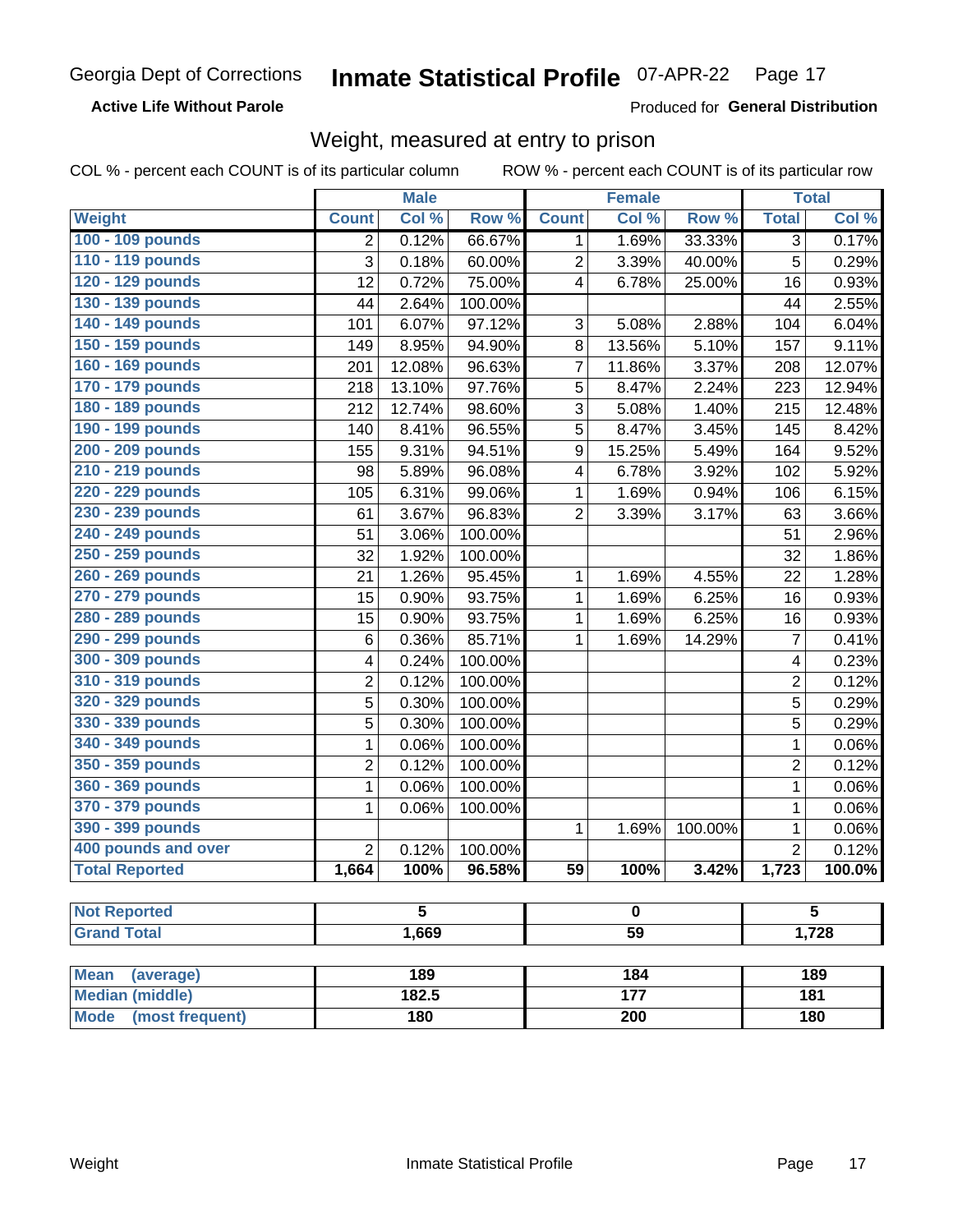#### **Inmate Statistical Profile 07-APR-22** Page 18

Produced for General Distribution

#### **Active Life Without Parole**

### Veterans validated by Veteran's Administration

COL % - percent each COUNT is of its particular column

|                          |              | <b>Male</b> |             | <b>Female</b> |       |              | <b>Total</b> |
|--------------------------|--------------|-------------|-------------|---------------|-------|--------------|--------------|
| <b>Military service</b>  | <b>Count</b> | Col %       | Row % Count | Col %         | Row % | <b>Total</b> | Col %        |
| <b>Others</b><br>0       | 51           | 44.35%      | 100.00%     |               |       | 51           | 43.97%       |
| <b>Air Force</b>         | 39           | 33.91%      | 97.50%      | 100.00%       | 2.50% | 40           | 34.48%       |
| <b>Army</b>              | 6            | 5.22%       | 100.00%     |               |       | 6            | 5.17%        |
| <b>Navy</b><br>3         |              | $6.09\%$    | 100.00%     |               |       |              | 6.03%        |
| <b>Coast Guard</b><br>5. | 12           | 10.43%      | 100.00%     |               |       | 12           | 10.34%       |
| <b>Total Reported</b>    | 115          | 100%        | 99.14%      | 100%          | .86%  | 116          | 100%         |

| .554 | 5٤  | $\sim$<br>-67<br>′ ≀ ∠ |
|------|-----|------------------------|
| .669 | -59 | 700<br>$\sim$ 20       |

| Mo | <b>\thers</b><br>____ | -nrce<br>^ ''<br>. | 146ara<br>____ |
|----|-----------------------|--------------------|----------------|
|    |                       |                    |                |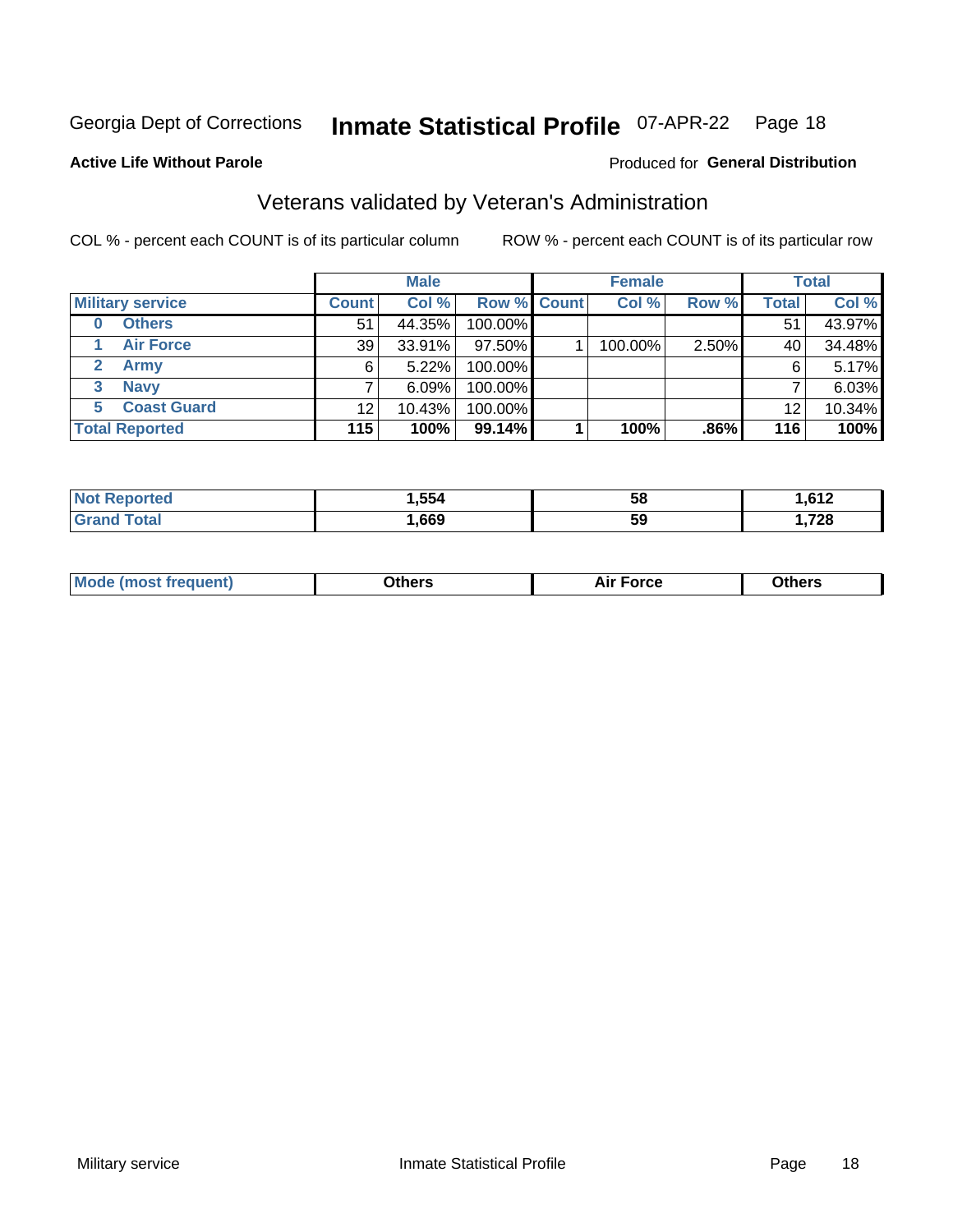#### **Inmate Statistical Profile 07-APR-22** Page 19

**Active Life Without Parole** 

Produced for General Distribution

### Type of admission to prison

COL % - percent each COUNT is of its particular column

|                                      |                 | <b>Male</b> |                    |    | <b>Female</b> |       |              | <b>Total</b> |
|--------------------------------------|-----------------|-------------|--------------------|----|---------------|-------|--------------|--------------|
| <b>Type of Admission</b>             | <b>Count</b>    | Col %       | <b>Row % Count</b> |    | Col %         | Row % | <b>Total</b> | Col %        |
| <b>New Sentence</b><br>52            | 558. ا          | 94.94%      | 96.41%             | 58 | 100.00%       | 3.59% | 1,616        | 95.11%       |
| <b>Probation Rev Partial</b><br>53   | 9               | .55%        | 100.00%            |    |               |       | 9            | $.53\%$      |
| <b>Probation Rev Remainder</b><br>54 | 24              | 1.46%       | 100.00%            |    |               |       | 24           | 1.41%        |
| <b>Parole Rev New Sentence</b><br>55 | 23              | 1.40%       | 100.00%            |    |               |       | 23           | 1.35%        |
| 56 Parole Rev No New                 | 17              | 1.04%       | 100.00%            |    |               |       | 17           | 1.00%        |
| <b>Sentence</b>                      |                 |             |                    |    |               |       |              |              |
| <b>Life W/O Parole</b><br>70         | 10 <sup>1</sup> | .61%        | 100.00%            |    |               |       | 10           | .59%         |
| <b>Total Reported</b>                | 1,641           | 100%        | 96.59%             | 58 | 100%          | 3.41% | 1,699        | 100%         |

| orted<br>N  | ററ<br>ZU |           | 29   |
|-------------|----------|-----------|------|
| <b>otal</b> | ,669     | - -<br>ວະ | .728 |

| <b>Mode (most frequent)</b> | <b>New Sentence</b> | <b>New Sentence</b> | <b>New Sentence</b> |
|-----------------------------|---------------------|---------------------|---------------------|
|                             |                     |                     |                     |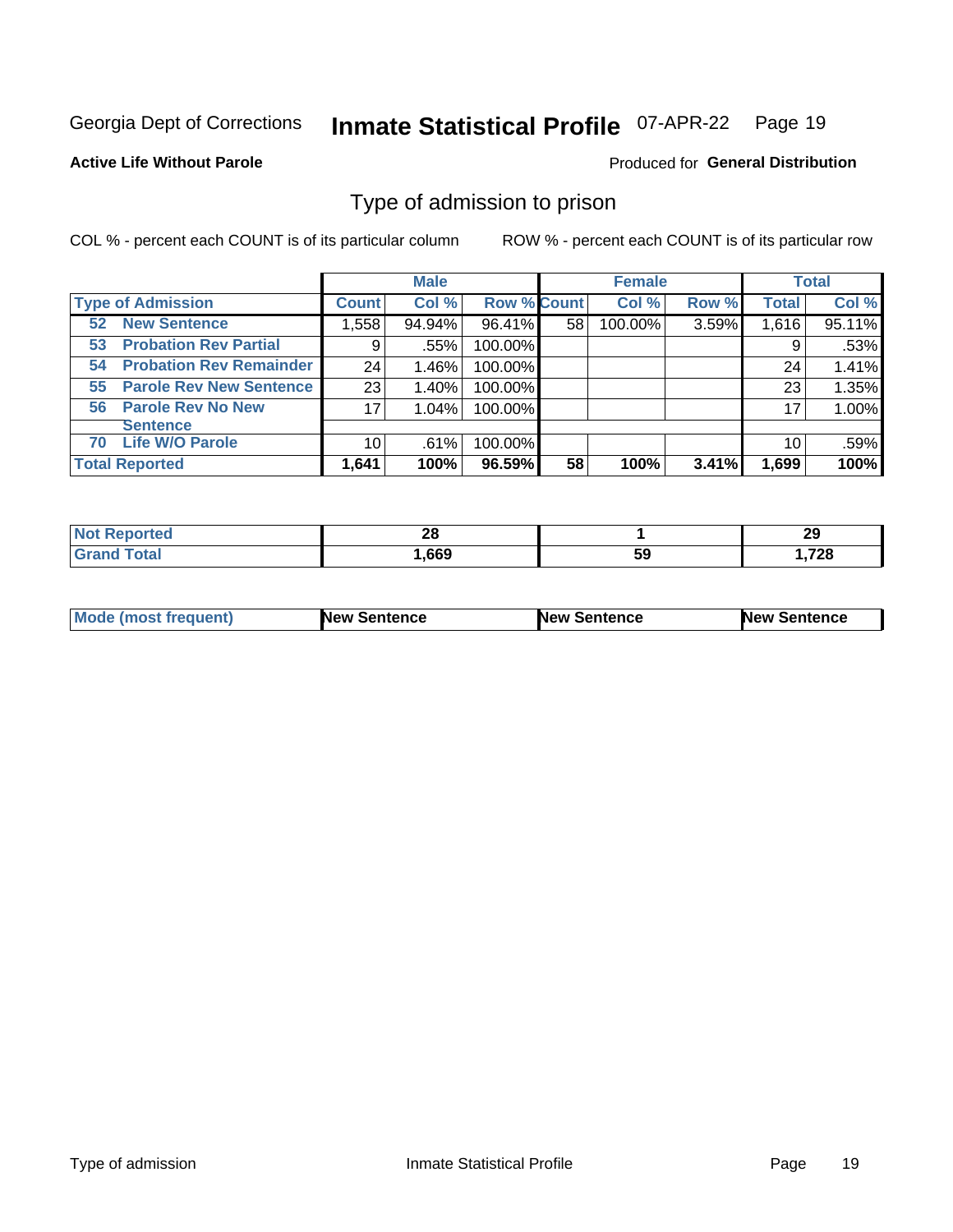## Inmate Statistical Profile 07-APR-22 Page 20

**Active Life Without Parole** 

Produced for General Distribution

## Current / last supervision level

COL % - percent each COUNT is of its particular column

|                        |              | <b>Male</b> |                    |    | <b>Female</b> |          |       | <b>Total</b> |
|------------------------|--------------|-------------|--------------------|----|---------------|----------|-------|--------------|
| <b>Security Status</b> | <b>Count</b> | Col%        | <b>Row % Count</b> |    | Col %         | Row %    | Total | Col %        |
| 4 Medium               | Q            | .54%        | $100.00\%$         |    | .00%          |          |       | .52%         |
| 5 Close                | .660         | 99.46%      | 96.57%             | 59 | 100.00%       | 3.43%    | 1,719 | 99.48%       |
| <b>Total Reported</b>  | .669         | 100%        | 96.59%             | 59 | 100%          | $3.41\%$ | 1,728 | 100%         |

| <b>Still being diagnosed</b> |       |    |      |
|------------------------------|-------|----|------|
| <b>Not Reported</b>          |       |    |      |
| <b>Grand Total</b>           | 1,669 | 59 | .728 |

| <b>Mode (most frequent)</b> | Close | ∵lose | Close |
|-----------------------------|-------|-------|-------|
|                             |       |       |       |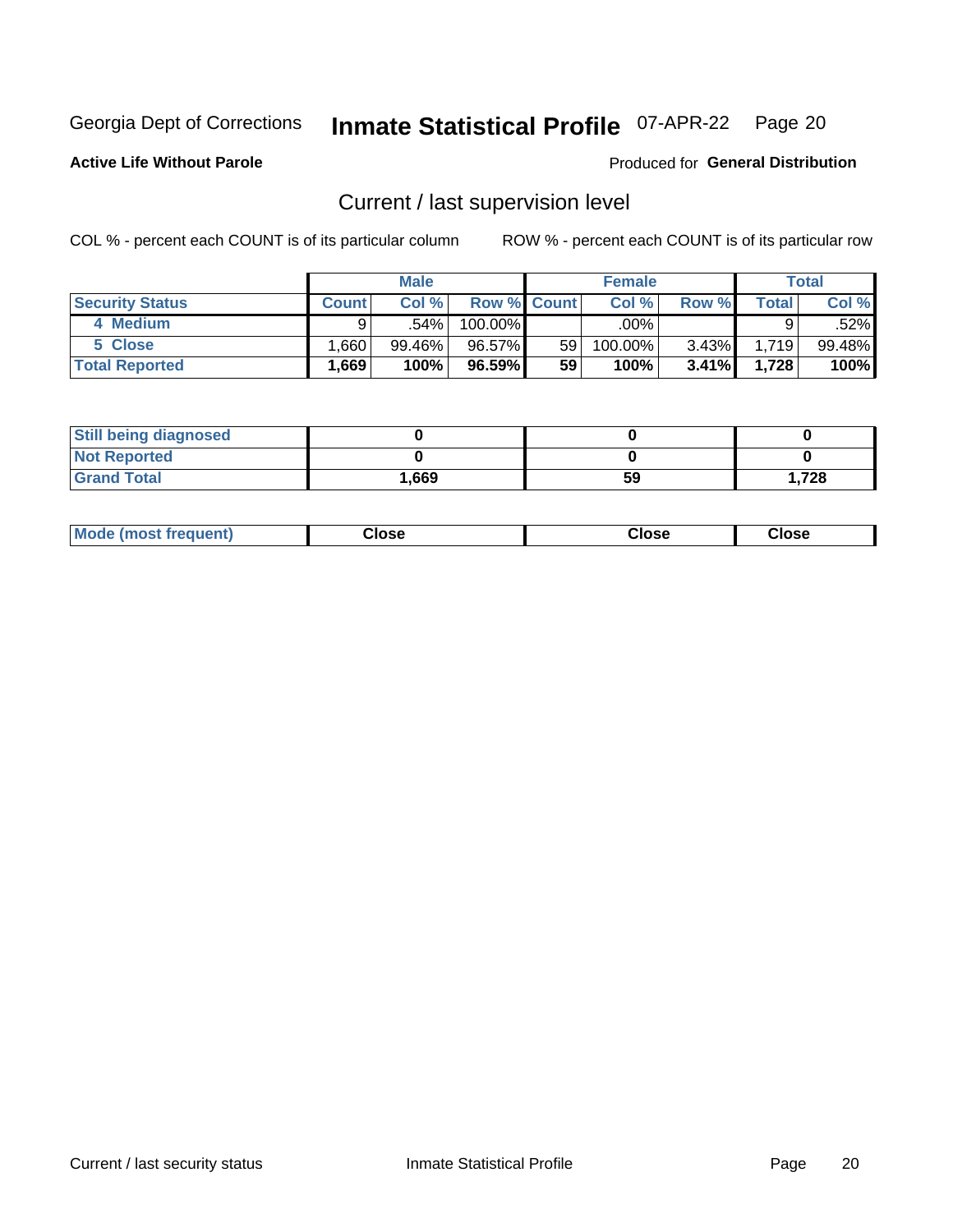#### Inmate Statistical Profile 07-APR-22 Page 21

**Active Life Without Parole** 

Produced for General Distribution

## Current / last type of institution

COL % - percent each COUNT is of its particular column

|                            |              | <b>Male</b> |                    |                 | <b>Female</b> |          |       | Total   |
|----------------------------|--------------|-------------|--------------------|-----------------|---------------|----------|-------|---------|
| <b>Type of Institution</b> | <b>Count</b> | Col%        | <b>Row % Count</b> |                 | Col %         | Row %    | Total | Col %   |
| <b>State Prison</b>        | 1.669        | 100.00%     | 96.59%             | 59 <sub>1</sub> | $100.00\%$    | $3.41\%$ | 1,728 | 100.00% |
| <b>Total Reported</b>      | 1,669        | 100%        | 96.59%             | 59              | $100\%$       | $3.41\%$ | 1.728 | 100%    |

| тес |      |    |                 |
|-----|------|----|-----------------|
|     | .669 | 59 | 720<br>. . 1 ZO |

|  | <b>Mode (most frequent)</b> | State Prison | <b>State Prison</b> | <b>State Prison</b> |
|--|-----------------------------|--------------|---------------------|---------------------|
|--|-----------------------------|--------------|---------------------|---------------------|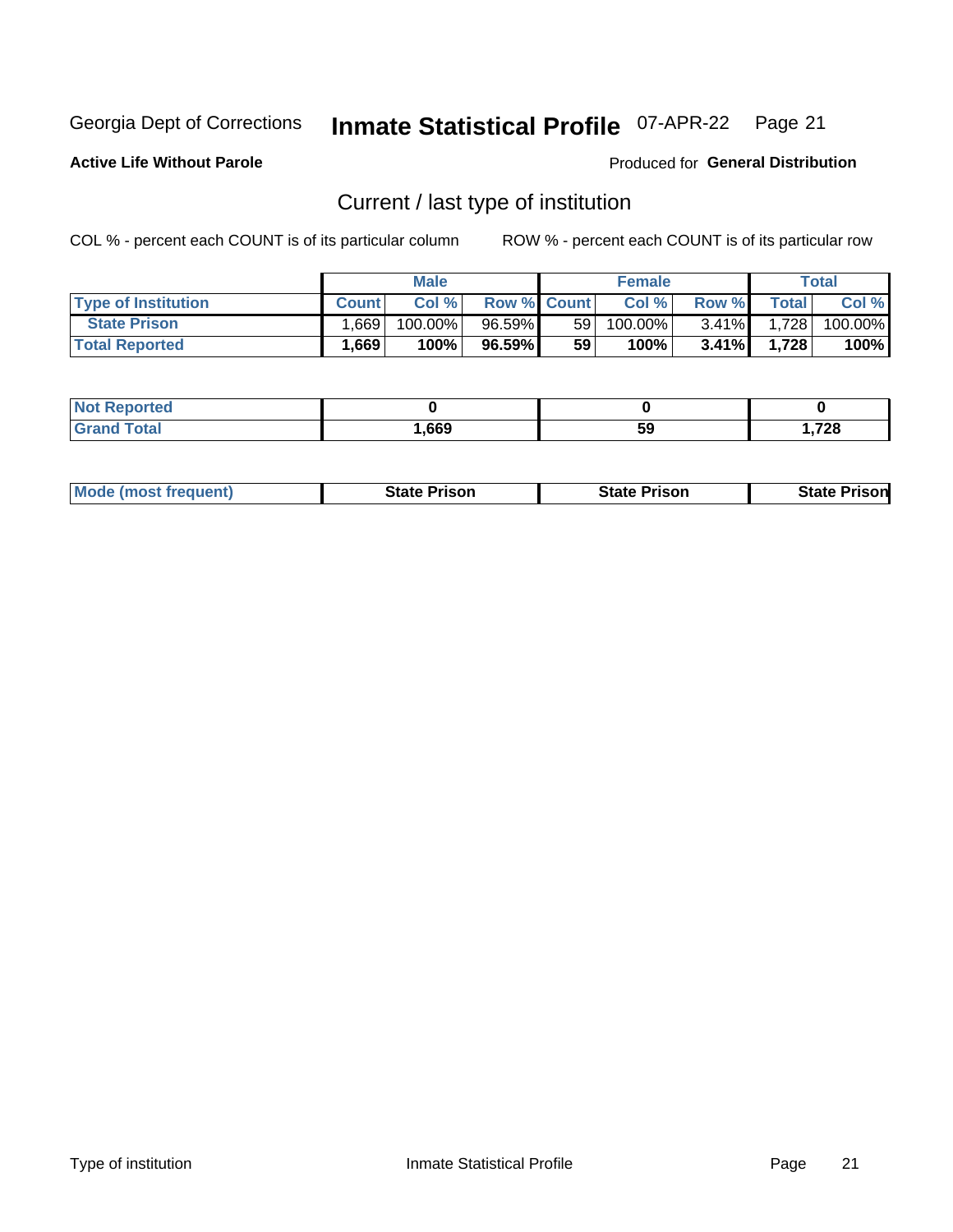## Inmate Statistical Profile 07-APR-22 Page 22

**Active Life Without Parole** 

#### Produced for General Distribution

### Institution type - transitional centers

COL % - percent each COUNT is of its particular column

|                                          |                | <b>Male</b> |                    | <b>Female</b> |             | <b>Total</b> |
|------------------------------------------|----------------|-------------|--------------------|---------------|-------------|--------------|
| <b>Institution Type - Trans. Centers</b> | <b>I</b> Count | CoI%        | <b>Row % Count</b> | Col %         | Row % Total | Col %        |
| <b>Total Reported</b>                    |                |             |                    |               |             |              |

| <b>Reported</b><br><b>NOT</b><br>$\sim$            |  |  |
|----------------------------------------------------|--|--|
| $f$ $f \circ f \circ f$<br>$C = 1$<br><b>TULAI</b> |  |  |

| Mode (most frequent) | <b>Null</b> | <b>Null</b> | <b>Null</b> |
|----------------------|-------------|-------------|-------------|
|                      |             |             |             |
|                      |             |             |             |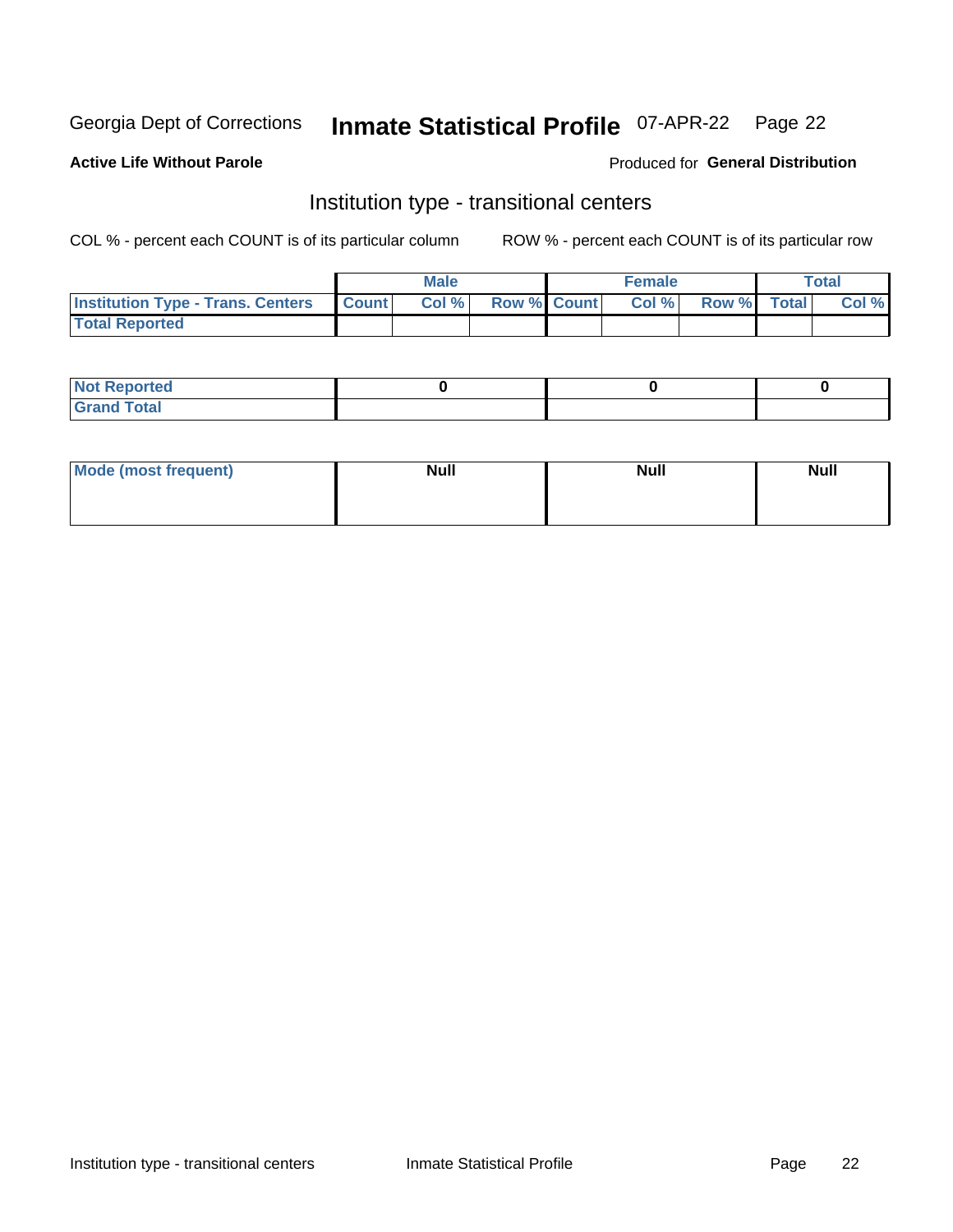## Inmate Statistical Profile 07-APR-22 Page 23

**Active Life Without Parole** 

Produced for General Distribution

#### Institution type - county prisons

COL % - percent each COUNT is of its particular column

|                                                    | <b>Male</b> |       |  | <b>Female</b> |                          |             | <b>Total</b> |       |
|----------------------------------------------------|-------------|-------|--|---------------|--------------------------|-------------|--------------|-------|
| <b>Institution Type - County Prisons   Count  </b> |             | Col % |  |               | <b>Row % Count Col %</b> | Row % Total |              | Col % |
| <b>Total Reported</b>                              |             |       |  |               |                          |             |              |       |

| <b>Not Reported</b>   |  |  |
|-----------------------|--|--|
| <b>Total</b><br>Granc |  |  |

| Mode (most frequent) | <b>Null</b> | <b>Null</b><br><b>Null</b> |
|----------------------|-------------|----------------------------|
|                      |             |                            |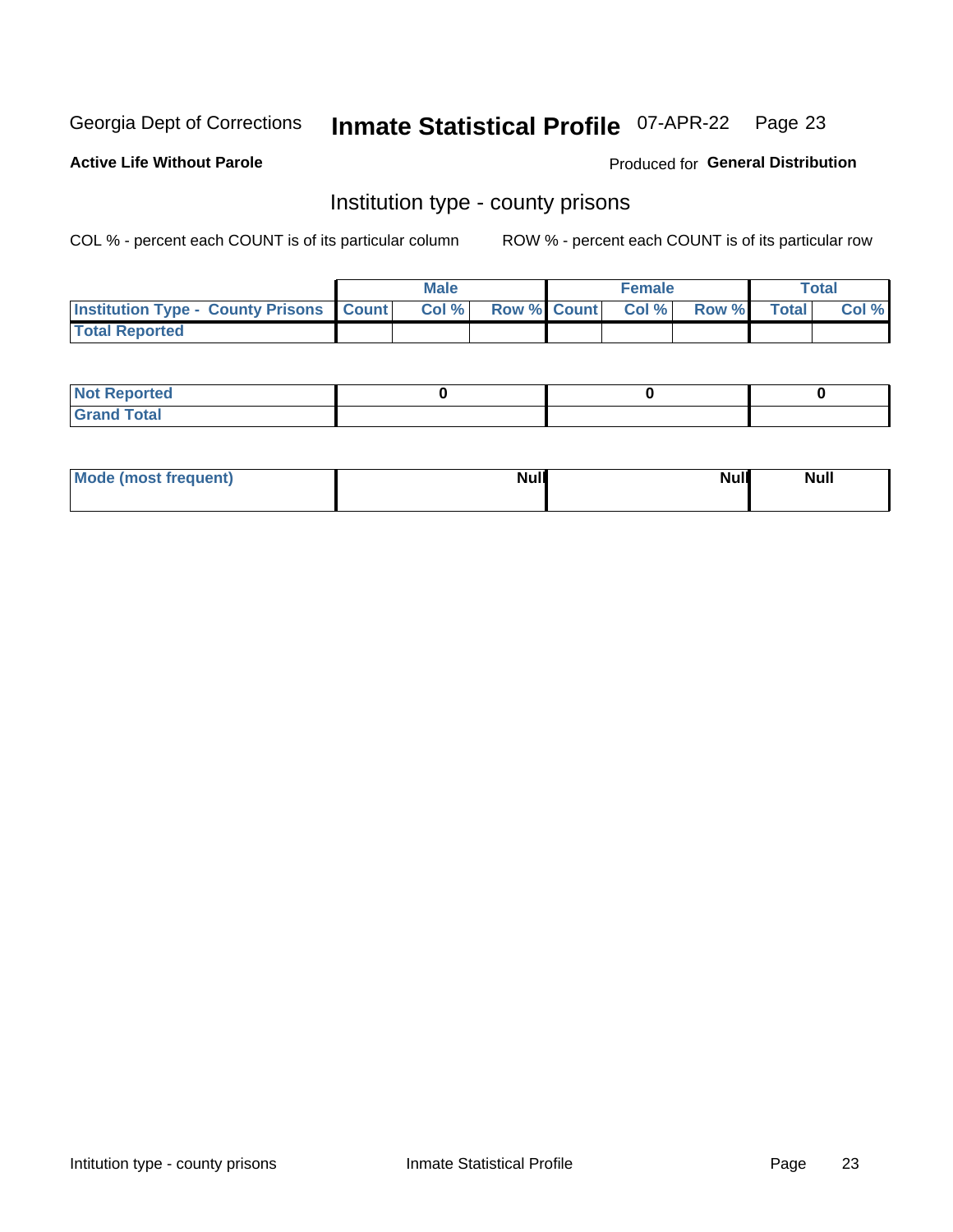## Inmate Statistical Profile 07-APR-22 Page 24

#### **Active Life Without Parole**

#### **Produced for General Distribution**

#### Institution type - state prisons

|                                         | <b>Male</b>               |        |                             | <b>Female</b> |        |                                     | <b>Total</b>   |        |
|-----------------------------------------|---------------------------|--------|-----------------------------|---------------|--------|-------------------------------------|----------------|--------|
| <b>Institution Type - State Prisons</b> | <b>Count</b>              | Col %  | Row %                       | <b>Count</b>  | Col %  | Row %                               | <b>Total</b>   | Col %  |
| <b>Arrendale State Prison</b>           |                           |        |                             | 24            | 40.68% | 100.00%                             | 24             | 1.39%  |
| <b>Augusta State Med. Prison</b>        | 92                        | 5.51%  | 100.00%                     |               |        |                                     | 92             | 5.32%  |
| <b>Baldwin State Prison</b>             | 43                        | 2.58%  | 100.00%                     |               |        |                                     | 43             | 2.49%  |
| <b>Central State Prison</b>             |                           | .06%   | 100.00%                     |               |        |                                     |                | .06%   |
| <b>Coastal State Prison</b>             | 1                         | .06%   | 100.00%                     |               |        |                                     | 1              | .06%   |
| <b>Dooly State Prison</b>               | $\overline{2}$            | .12%   | 100.00%                     |               |        |                                     | $\overline{2}$ | .12%   |
| <b>Ga Diag Class Prison</b>             | 57                        | 3.42%  | 100.00%                     |               |        |                                     | 57             | 3.30%  |
| <b>Hancock State Prison</b>             | 159                       | 9.53%  | 100.00%                     |               |        |                                     | 159            | 9.20%  |
| <b>Hays State Prison</b>                | 166                       | 9.95%  | 100.00%                     |               |        |                                     | 166            | 9.61%  |
| <b>Johnson State Prison</b>             | 1                         | .06%   | 100.00%                     |               |        |                                     | 1              | .06%   |
| <b>Macon State Prison</b>               | 326                       | 19.53% | 100.00%                     |               |        |                                     | 326            | 18.87% |
| <b>Phillips State Prison</b>            | 27                        | 1.62%  | 100.00%                     |               |        |                                     | 27             | 1.56%  |
| <b>Pulaski State Prison</b>             |                           |        |                             | 35            | 59.32% | 100.00%                             | 35             | 2.03%  |
| <b>Smith State Prison</b>               | 228                       | 13.66% | 100.00%                     |               |        |                                     | 228            | 13.19% |
| <b>Special Management Unit</b>          | 24                        | 1.44%  | 100.00%                     |               |        |                                     | 24             | 1.39%  |
| <b>Telfair State Prison</b>             | 270                       | 16.18% | 100.00%                     |               |        |                                     | 270            | 15.63% |
| <b>Valdosta State Prison</b>            | 140                       | 8.39%  | 100.00%                     |               |        |                                     | 140            | 8.10%  |
| <b>Ware State Prison</b>                | 132                       | 7.91%  | 100.00%                     |               |        |                                     | 132            | 7.64%  |
| <b>Total Reported</b>                   | 1,669                     | 100%   | 96.59%                      | 59            | 100%   | 3.41%                               | 1,728          | 100%   |
| <b>Not Reported</b>                     |                           | 0      |                             |               | 0      |                                     |                |        |
| <b>Grand Total</b>                      |                           |        |                             |               |        |                                     | $\bf{0}$       |        |
|                                         |                           | 1,669  |                             | 59            |        |                                     | 1,728          |        |
| <b>Mode (most frequent)</b>             | <b>Macon State Prison</b> |        | <b>Pulaski State Prison</b> |               |        | <b>Macon State</b><br><b>Prison</b> |                |        |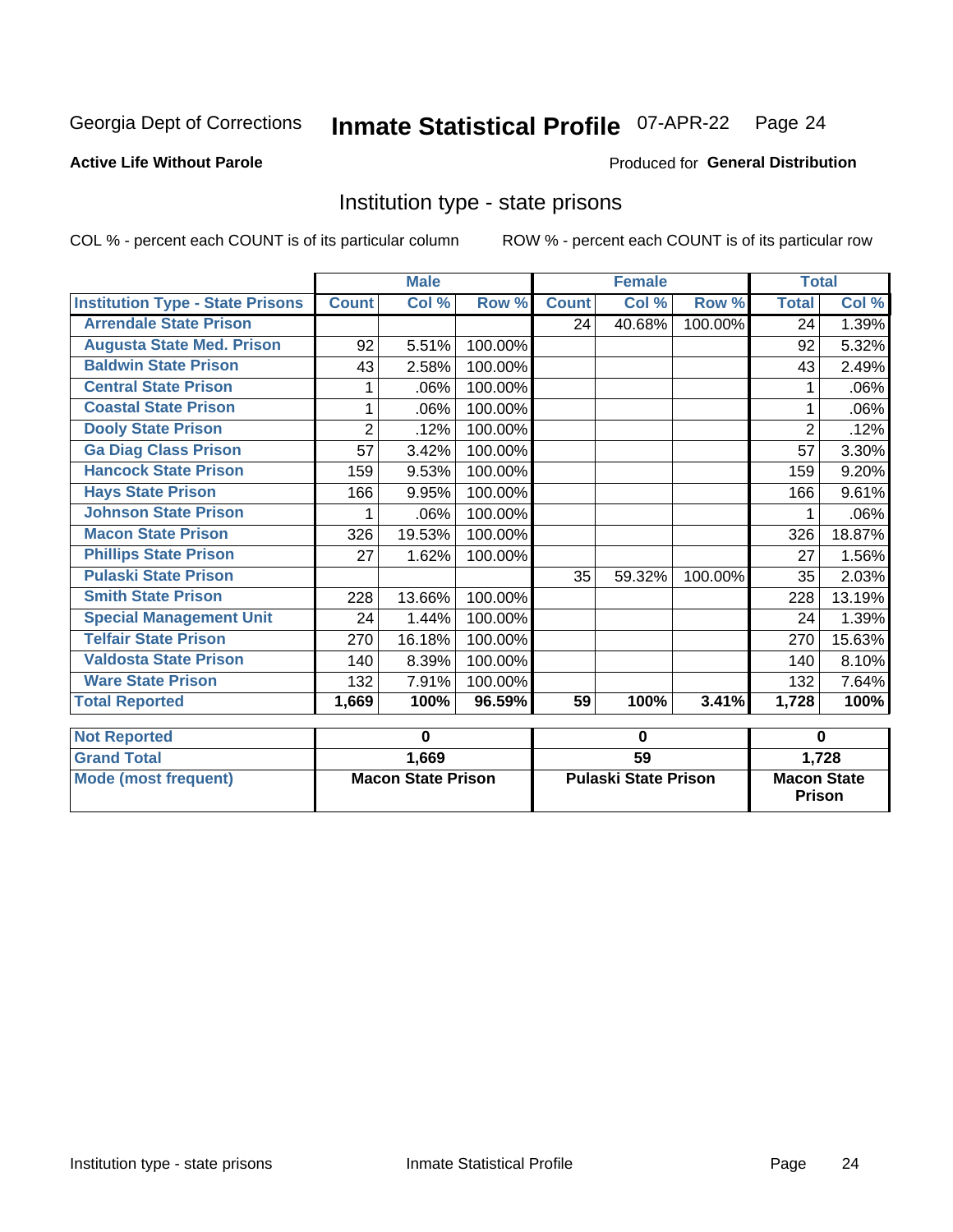## Inmate Statistical Profile 07-APR-22 Page 25

**Active Life Without Parole** 

Produced for General Distribution

### Institution type - private prisons

COL % - percent each COUNT is of its particular column

|                                                     | <b>Male</b> |       |                    | <b>Female</b> |       |             | Total |       |
|-----------------------------------------------------|-------------|-------|--------------------|---------------|-------|-------------|-------|-------|
| <b>Institution Type - Private Prisons   Count  </b> |             | Col % | <b>Row % Count</b> |               | Col % | Row % Total |       | Col % |
| <b>Total Reported</b>                               |             |       |                    |               |       |             |       |       |

| Not Reported          |  |  |
|-----------------------|--|--|
| <b>Cotal</b><br>_____ |  |  |

| <b>Mo</b><br>frequent) | <b>Null</b> | <b>Null</b> | . . I *<br><b>IVUII</b> |
|------------------------|-------------|-------------|-------------------------|
|                        |             |             |                         |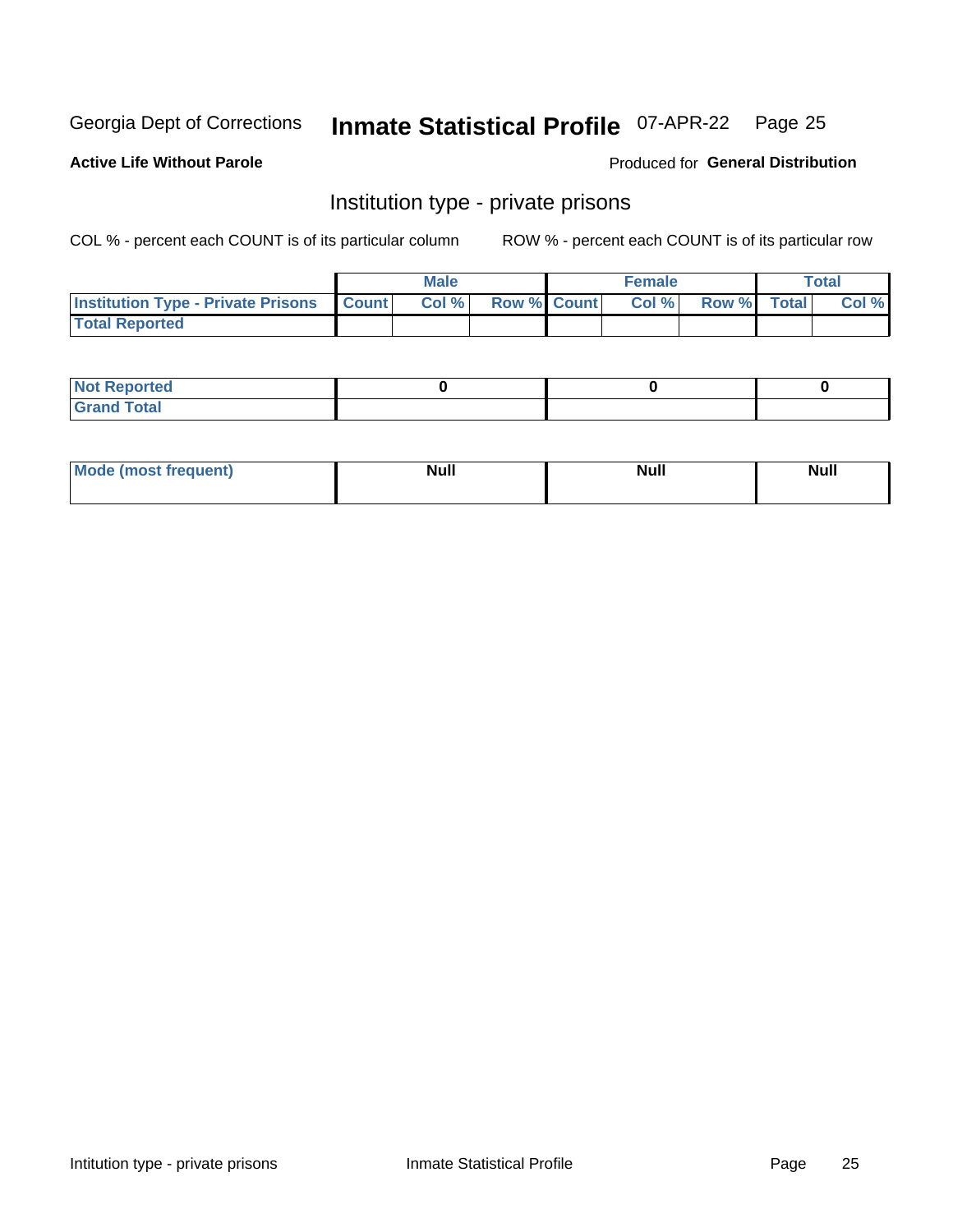#### Inmate Statistical Profile 07-APR-22 Page 26

#### **Active Life Without Parole**

#### Produced for General Distribution

### Institution type - inmate boot camp

COL % - percent each COUNT is of its particular column

|                                      | <b>Male</b>  |       |               |              | <b>Female</b> | <b>Total</b> |  |       |
|--------------------------------------|--------------|-------|---------------|--------------|---------------|--------------|--|-------|
| <b>Institution Type - Boot Camps</b> | <b>Count</b> | Col % | <b>Row %I</b> | <b>Count</b> | Col %         | Row % Total  |  | Col % |
| <b>Total Rported</b>                 |              |       |               |              |               |              |  |       |

| <b>Not Reported</b>            |  |  |
|--------------------------------|--|--|
| <b>Total</b><br>C <sub>r</sub> |  |  |

| Mod<br>uamo | Nul.<br>$- - - - - -$ | <b>Null</b> | <br>uu.<br>------ |
|-------------|-----------------------|-------------|-------------------|
|             |                       |             |                   |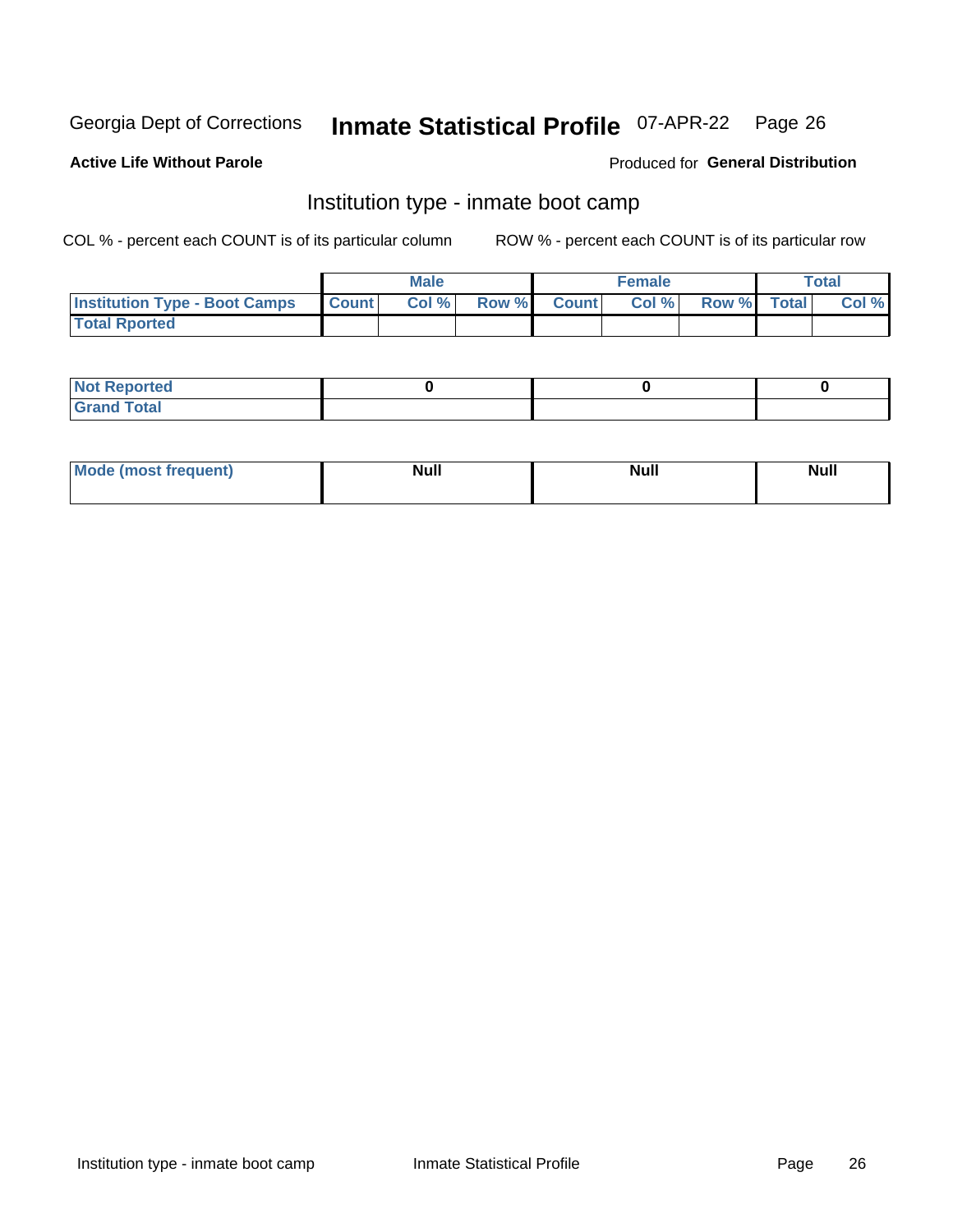## Inmate Statistical Profile 07-APR-22 Page 27

**Active Life Without Parole** 

**Produced for General Distribution** 

### Number of disciplinary reports

COL % - percent each COUNT is of its particular column

|                                       | <b>Male</b>  |        |                    | <b>Female</b> |        |          | <b>Total</b> |        |
|---------------------------------------|--------------|--------|--------------------|---------------|--------|----------|--------------|--------|
| <b>Number of Disciplinary Reports</b> | <b>Count</b> | Col %  | <b>Row % Count</b> |               | Col %  | Row %    | Total        | Col %  |
|                                       | 465          | 27.86% | 94.90%             | 25            | 42.37% | $5.10\%$ | 490          | 28.36% |
|                                       | 235          | 14.08% | $97.51\%$          | 6             | 10.17% | 2.49%    | 241          | 13.95% |
|                                       | 132          | 7.91%  | 92.96%             | 10            | 16.95% | 7.04%    | 142          | 8.22%  |
| 3                                     | 133          | 7.97%  | 97.08%             | 4             | 6.78%  | 2.92%    | 137          | 7.93%  |
|                                       | 95           | 5.69%  | 95.96%             | 4             | 6.78%  | 4.04%    | 99           | 5.73%  |
| 5                                     | 76           | 4.55%  | 100.00%            |               |        |          | 76           | 4.40%  |
| <b>More Than 5</b>                    | 533          | 31.94% | 98.16%             | 10            | 16.95% | 1.84%    | 543          | 31.42% |
| <b>Total Reported</b>                 | 1,669        | 100%   | 96.59%             | 59            | 100%   | 3.41%    | 1,728        | 100.0% |

| prtea<br>NOT I    |      |    |      |
|-------------------|------|----|------|
| <sup>-</sup> otal | .669 | 59 | ,728 |

| Mean (average)         | 6.50 | 3.92 | 6.41 |
|------------------------|------|------|------|
| <b>Median (middle)</b> |      |      |      |
| Mode (most frequent)   |      |      |      |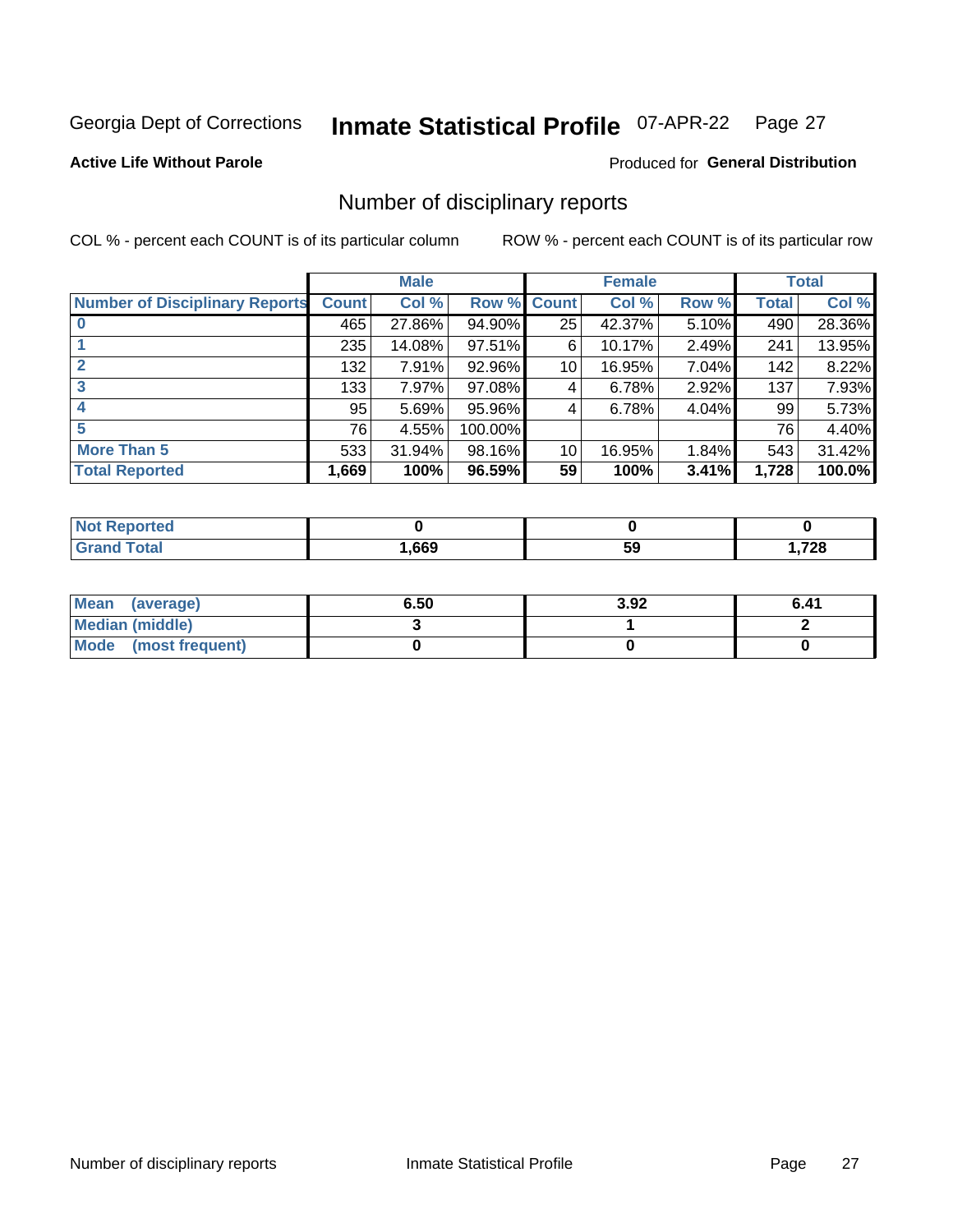## Inmate Statistical Profile 07-APR-22 Page 28

#### **Active Life Without Parole**

#### **Produced for General Distribution**

### Number of transfers

COL % - percent each COUNT is of its particular column

|                            |         | <b>Male</b> |        |              | <b>Female</b> |        |              | <b>Total</b> |
|----------------------------|---------|-------------|--------|--------------|---------------|--------|--------------|--------------|
| <b>Number of Transfers</b> | Count l | Col %       | Row %  | <b>Count</b> | Col %         | Row %  | <b>Total</b> | Col %        |
|                            | 43      | 2.58%       | 86.00% | 7            | 11.86%        | 14.00% | 50           | 2.89%        |
|                            | 438     | 26.24%      | 94.60% | 25           | 42.37%        | 5.40%  | 463          | 26.79%       |
| $\mathbf{2}$               | 214     | 12.82%      | 94.27% | 13           | 22.03%        | 5.73%  | 227          | 13.14%       |
| 3                          | 184     | 11.02%      | 95.83% | 8            | 13.56%        | 4.17%  | 192          | 11.11%       |
|                            | 143     | 8.57%       | 99.31% |              | 1.69%         | 0.69%  | 144          | 8.33%        |
| 5                          | 107     | 6.41%       | 99.07% |              | 1.69%         | 0.93%  | 108          | 6.25%        |
| <b>More Than 5</b>         | 540     | 32.35%      | 99.26% | 4            | 6.78%         | 0.74%  | 544          | 31.48%       |
| <b>Total Reported</b>      | 1,669   | 100%        | 96.59% | 59           | 100%          | 3.41%  | 1,728        | 100%         |

| orted<br>NO  |      |    |      |
|--------------|------|----|------|
| <b>Total</b> | .669 | ວະ | ,728 |

| Mean (average)         | 5.90 | 1.95 | 5.76 |
|------------------------|------|------|------|
| <b>Median (middle)</b> |      |      |      |
| Mode (most frequent)   |      |      |      |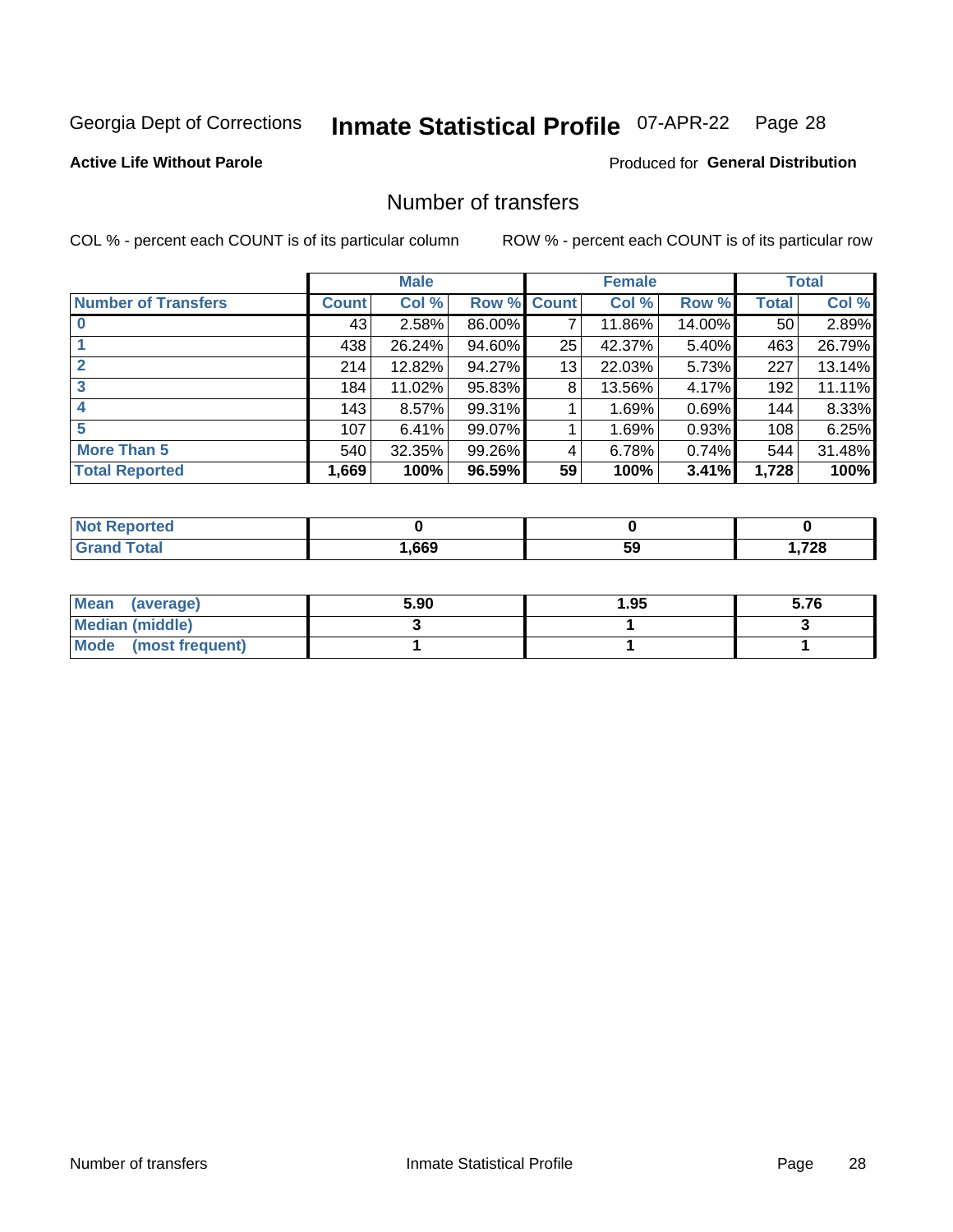## Inmate Statistical Profile 07-APR-22 Page 29

**Active Life Without Parole** 

**Produced for General Distribution** 

## Number of escapes

COL % - percent each COUNT is of its particular column

|                          | <b>Male</b>  |        |                    | <b>Female</b> |            |          | Total |        |
|--------------------------|--------------|--------|--------------------|---------------|------------|----------|-------|--------|
| <b>Number of Escapes</b> | <b>Count</b> | Col %  | <b>Row % Count</b> |               | Col %      | Row %    | Total | Col %  |
|                          | .665         | 99.76% | 96.58%             | 59            | $100.00\%$ | $3.42\%$ | 1.724 | 99.77% |
|                          |              | 0.12%  | 100.00%            |               |            |          |       | 0.12%  |
|                          |              | 0.12%  | $100.00\%$         |               |            |          |       | 0.12%  |
| <b>Total Reported</b>    | .669'        | 100%   | $96.59\%$          | 59            | 100%       | $3.41\%$ | 1,728 | 100.0% |

| <b>Not Reported</b> |      |    |       |
|---------------------|------|----|-------|
| <b>Total</b>        | ,669 | 59 | 1,728 |

| Mean (average)       |  |  |
|----------------------|--|--|
| Median (middle)      |  |  |
| Mode (most frequent) |  |  |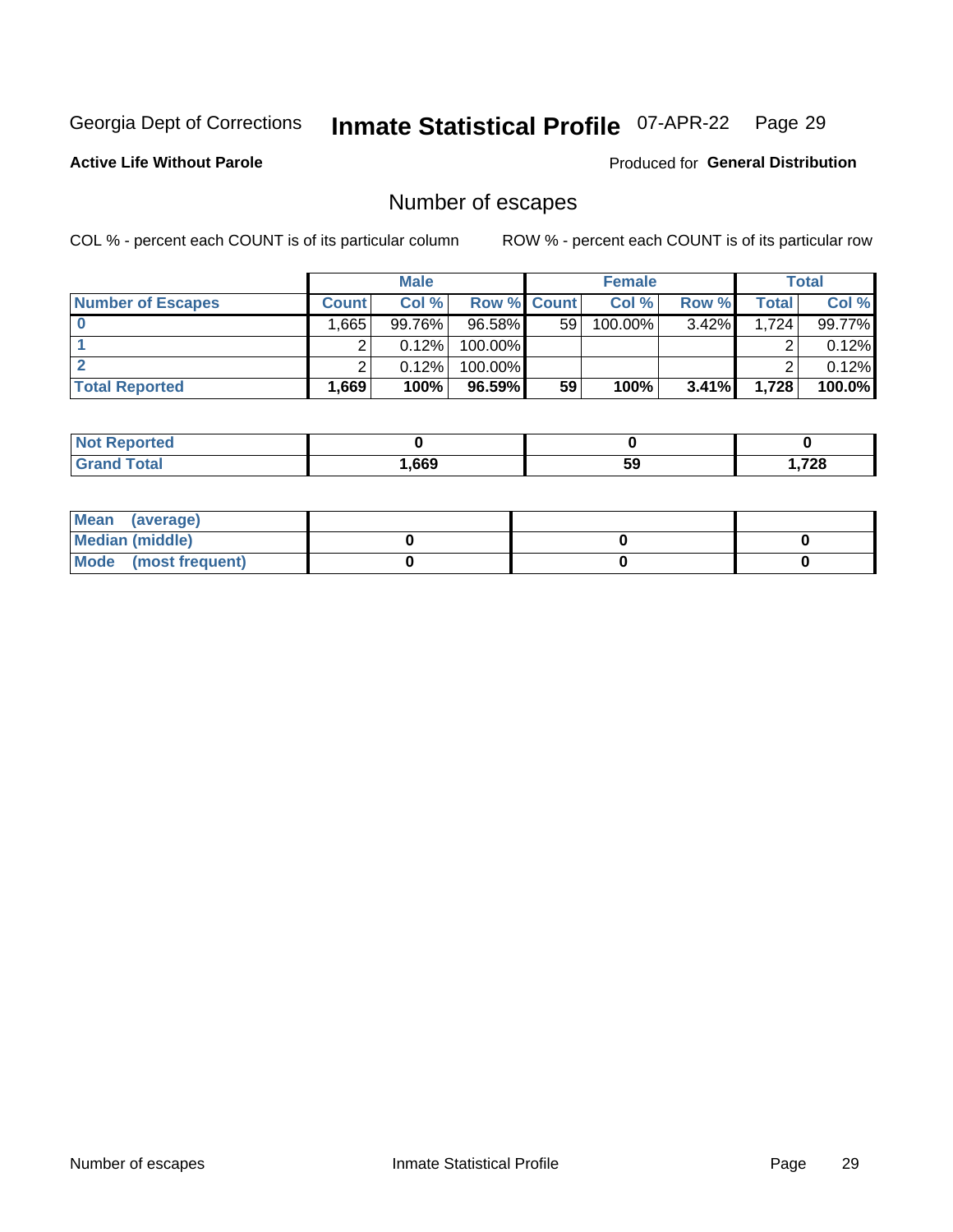#### **Active Life Without Parole**

**Produced for General Distribution** 

#### Time served in current (or last) institution

COL % - percent each COUNT is of its particular column

|                            |              | <b>Male</b> |         |                 | <b>Female</b> |       | <b>Total</b> |        |
|----------------------------|--------------|-------------|---------|-----------------|---------------|-------|--------------|--------|
| <b>Time In Institution</b> | <b>Count</b> | Col %       | Row %   | <b>Count</b>    | Col %         | Row % | <b>Total</b> | Col %  |
| 0 to 3 months              | 132          | 7.91%       | 96.35%  | 5               | 8.47%         | 3.65% | 137          | 7.93%  |
| <b>3.01 to 6 months</b>    | 99           | 5.93%       | 95.19%  | 5               | 8.47%         | 4.81% | 104          | 6.02%  |
| 6.01 to 9 months           | 81           | 4.85%       | 97.59%  | 2               | 3.39%         | 2.41% | 83           | 4.80%  |
| 9.01 to 12 months          | 47           | 2.82%       | 100.00% |                 |               |       | 47           | 2.72%  |
| 12.01 to 18 months         | 91           | 5.45%       | 100.00% |                 |               |       | 91           | 5.27%  |
| <b>18.01 to 24 months</b>  | 92           | 5.51%       | 100.00% |                 |               |       | 92           | 5.32%  |
| $2.01$ to 3 years          | 264          | 15.82%      | 98.14%  | 5               | 8.47%         | 1.86% | 269          | 15.57% |
| $3.01$ to 4 years          | 266          | 15.94%      | 95.68%  | 12 <sub>2</sub> | 20.34%        | 4.32% | 278          | 16.09% |
| $4.01$ to 5 years          | 170          | 10.19%      | 97.70%  | 4               | 6.78%         | 2.30% | 174          | 10.07% |
| 5.01 to 6 years            | 113          | 6.77%       | 94.96%  | 6               | 10.17%        | 5.04% | 119          | 6.89%  |
| 6.01 to 7 years            | 82           | 4.91%       | 92.13%  | 7               | 11.86%        | 7.87% | 89           | 5.15%  |
| 7.01 to 8 years            | 51           | 3.06%       | 92.73%  | 4               | 6.78%         | 7.27% | 55           | 3.18%  |
| 8.01 to 9 years            | 46           | 2.76%       | 92.00%  | 4               | 6.78%         | 8.00% | 50           | 2.89%  |
| 9.01 to 10 years           | 36           | 2.16%       | 97.30%  | 1               | 1.69%         | 2.70% | 37           | 2.14%  |
| Over 10 years              | 99           | 5.93%       | 96.12%  | 4               | 6.78%         | 3.88% | 103          | 5.96%  |
| <b>Total Reported</b>      | 1,669        | 100%        | 96.59%  | 59              | 100%          | 3.41% | 1,728        | 100%   |

| <b>NOT</b><br>atao |      |    |      |
|--------------------|------|----|------|
|                    | ,669 | uu | ,728 |

| <b>Mean</b><br>(average) | 46 months | 55 months | 46 months |
|--------------------------|-----------|-----------|-----------|
| Median (middle)          | 37 months | 51 months | 38 months |
| Mode (most frequent)     | 0 months  | 5 months  | ∣ months  |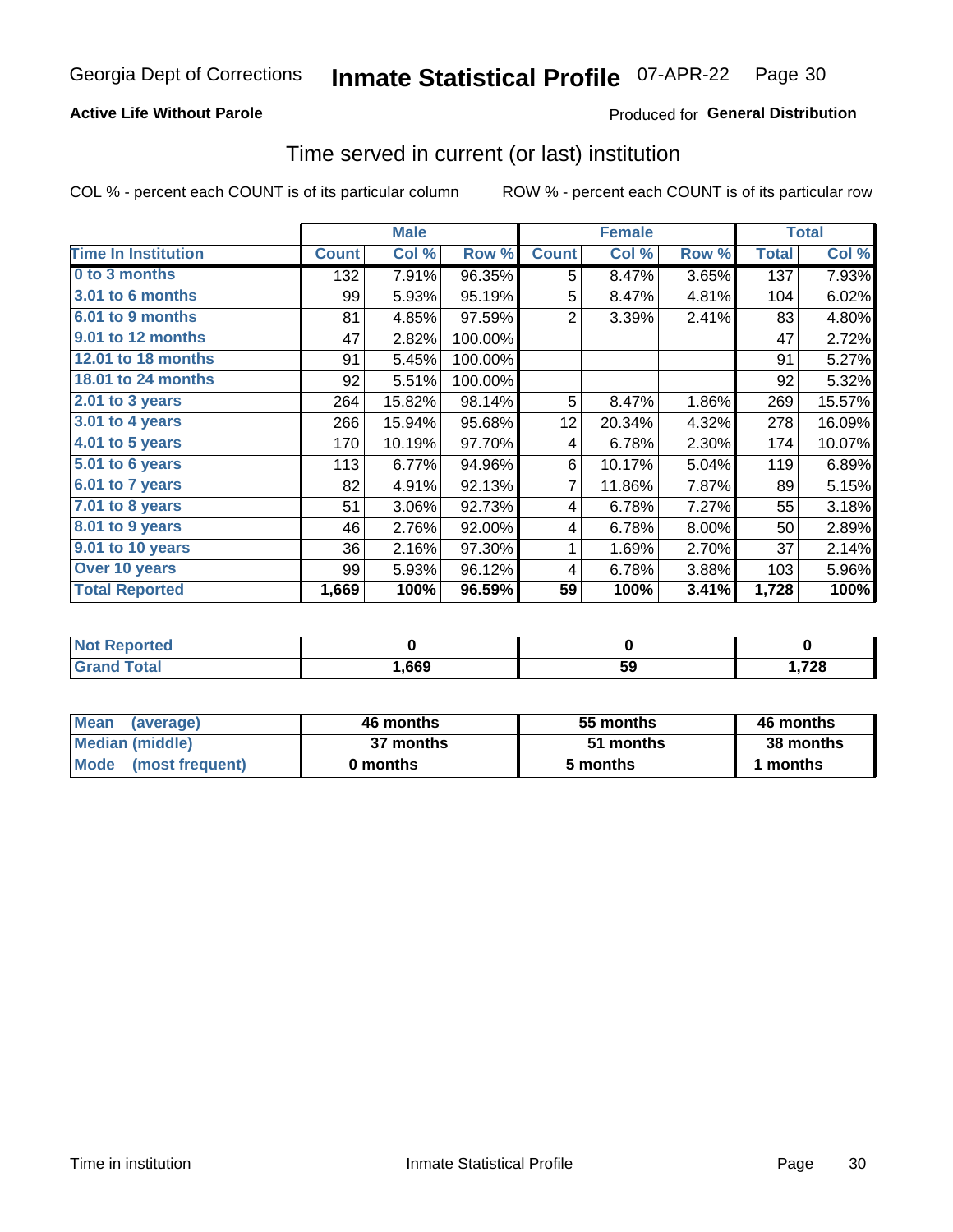#### **Inmate Statistical Profile 07-APR-22** Page 31

#### **Active Life Without Parole**

#### Produced for General Distribution

### Highest grade level attained

COL % - percent each COUNT is of its particular column

|                              |                | <b>Male</b> |         |              | <b>Female</b> |        |                | <b>Total</b> |
|------------------------------|----------------|-------------|---------|--------------|---------------|--------|----------------|--------------|
| <b>Grade Level</b>           | <b>Count</b>   | Col %       | Row %   | <b>Count</b> | Col %         | Row %  | <b>Total</b>   | Col %        |
| No school at all             | 2              | 0.17%       | 100.00% |              |               |        | $\overline{2}$ | 0.16%        |
| <b>Grade 1</b>               | 1              | 0.08%       | 100.00% |              |               |        | 1              | 0.08%        |
| <b>Grade 2</b>               | 1              | 0.08%       | 100.00% |              |               |        | 1              | 0.08%        |
| <b>Grade 3</b>               | $\overline{2}$ | 0.17%       | 100.00% |              |               |        | $\overline{2}$ | 0.16%        |
| <b>Grade 4</b>               | 4              | 0.33%       | 100.00% |              |               |        | 4              | 0.32%        |
| Grade 5                      | 1              | 0.08%       | 100.00% |              |               |        | 1              | 0.08%        |
| Grade 6                      | 9              | 0.74%       | 100.00% |              |               |        | 9              | 0.73%        |
| Grade 7                      | 33             | 2.72%       | 100.00% |              |               |        | 33             | 2.67%        |
| Grade 8                      | 79             | 6.52%       | 100.00% |              |               |        | 79             | 6.39%        |
| Grade 9                      | 148            | 12.21%      | 98.01%  | 3            | 12.50%        | 1.99%  | 151            | 12.22%       |
| Grade 10                     | 232            | 19.14%      | 98.31%  | 4            | 16.67%        | 1.69%  | 236            | 19.09%       |
| Grade 11                     | 218            | 17.99%      | 98.64%  | 3            | 12.50%        | 1.36%  | 221            | 17.88%       |
| <b>Grade 12 or GED</b>       | 326            | 26.90%      | 97.31%  | 9            | 37.50%        | 2.69%  | 335            | 27.10%       |
| Some tech school             | 14             | 1.16%       | 93.33%  | 1            | 4.17%         | 6.67%  | 15             | 1.21%        |
| <b>Completed tech school</b> | 17             | 1.40%       | 100.00% |              |               |        | 17             | 1.38%        |
| College, 1 year              | 39             | 3.22%       | 97.50%  | 1            | 4.17%         | 2.50%  | 40             | 3.24%        |
| College, 2 year              | 42             | 3.47%       | 97.67%  | 1            | 4.17%         | 2.33%  | 43             | 3.48%        |
| College, 3 year              | 18             | 1.49%       | 100.00% |              |               |        | 18             | 1.46%        |
| <b>Bachelor's degree</b>     | 20             | 1.65%       | 100.00% |              |               |        | 20             | 1.62%        |
| <b>Master's degree</b>       | 4              | 0.33%       | 80.00%  | 1            | 4.17%         | 20.00% | 5              | 0.40%        |
| Ph.D. degree                 | 1              | 0.08%       | 50.00%  | 1            | 4.17%         | 50.00% | $\overline{2}$ | 0.16%        |
| Law degree                   |                | 0.08%       | 100.00% |              |               |        | 1              | 0.08%        |
| <b>Total Reported</b>        | 1,212          | 100%        | 98.06%  | 24           | 100.0%        | 1.94%  | 1,236          | 100%         |

| NG   | $\overline{\phantom{a}}$<br>.<br>w | ິ   | <br>49Z |
|------|------------------------------------|-----|---------|
| υιαι | .669                               | -59 | ,728    |

| <b>Mean</b><br>(average) | 10.83           | 11.92           | 10.85             |
|--------------------------|-----------------|-----------------|-------------------|
| Median (middle)          | Grade 11        | Grade 12 or GED | Grade 11          |
| Mode (most frequent)     | Grade 12 or GED | Grade 12 or GED | I Grade 12 or GED |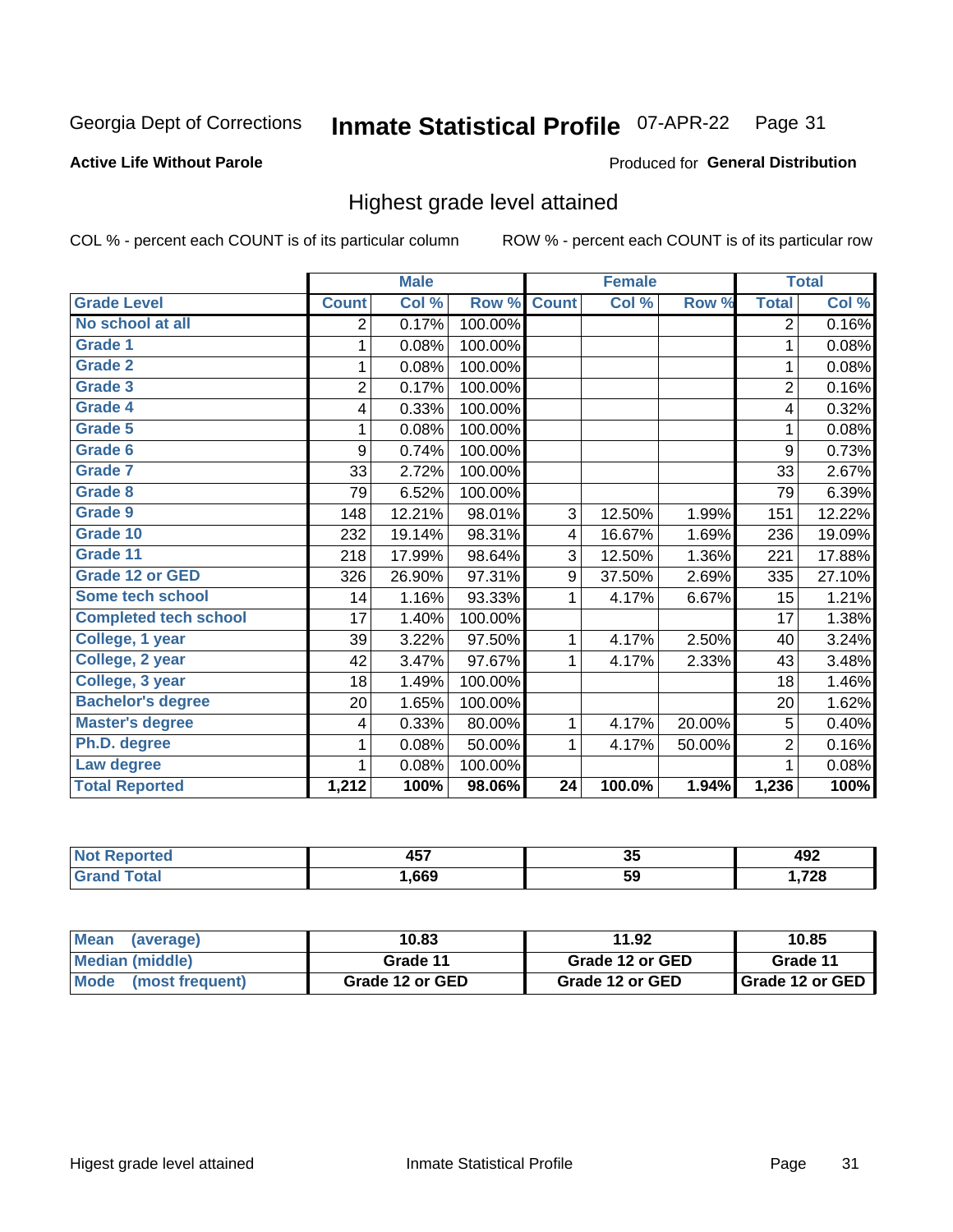#### **Inmate Statistical Profile 07-APR-22** Page 32

#### **Active Life Without Parole**

#### **Produced for General Distribution**

### Culture fair IQ scores

COL % - percent each COUNT is of its particular column

|                       |              | <b>Male</b> |                    |                | <b>Female</b> |          |              | <b>Total</b> |
|-----------------------|--------------|-------------|--------------------|----------------|---------------|----------|--------------|--------------|
| <b>IQ Scores</b>      | <b>Count</b> | Col %       | <b>Row % Count</b> |                | Col %         | Row %    | <b>Total</b> | Col %        |
| $60 - 69$             | 48           | 3.34%       | 100.00%            |                |               |          | 48           | 3.24%        |
| $70 - 79$             | 108          | 7.53%       | 98.18%             | $\overline{2}$ | 4.44%         | 1.82%    | 110          | 7.43%        |
| $80 - 89$             | 199          | 13.87%      | 96.60%             | 7              | 15.56%        | 3.40%    | 206          | 13.92%       |
| $90 - 99$             | 373          | 25.99%      | 95.15%             | 19             | 42.22%        | 4.85%    | 392          | 26.49%       |
| $100 - 109$           | 397          | 27.67%      | 97.78%             | 9              | 20.00%        | 2.22%    | 406          | 27.43%       |
| $110 - 119$           | 261          | 18.19%      | 98.12%             | 5              | 11.11%        | 1.88%    | 266          | 17.97%       |
| $120 - 129$           | 47           | 3.28%       | 95.92%             | $\overline{2}$ | 4.44%         | $4.08\%$ | 49           | 3.31%        |
| $130 - 139$           | 2            | 0.14%       | 66.67%             | 1              | 2.22%         | 33.33%   | 3            | 0.20%        |
| <b>Total Reported</b> | 1,435        | 100%        | 96.96%             | 45             | 100%          | 3.04%    | 1,480        | 100%         |

| <b>Not Reported</b>  | 215   |    | 223  |
|----------------------|-------|----|------|
| Not Valid (under 60) | 19    |    | 25   |
| <b>Grand Total</b>   | 1,669 | 59 | 728، |

| <b>Mean</b><br>(average) | 98 | 99  | 98 |
|--------------------------|----|-----|----|
| Median (middle)          | 99 | 96  | 99 |
| Mode (most frequent)     | 99 | 102 | 99 |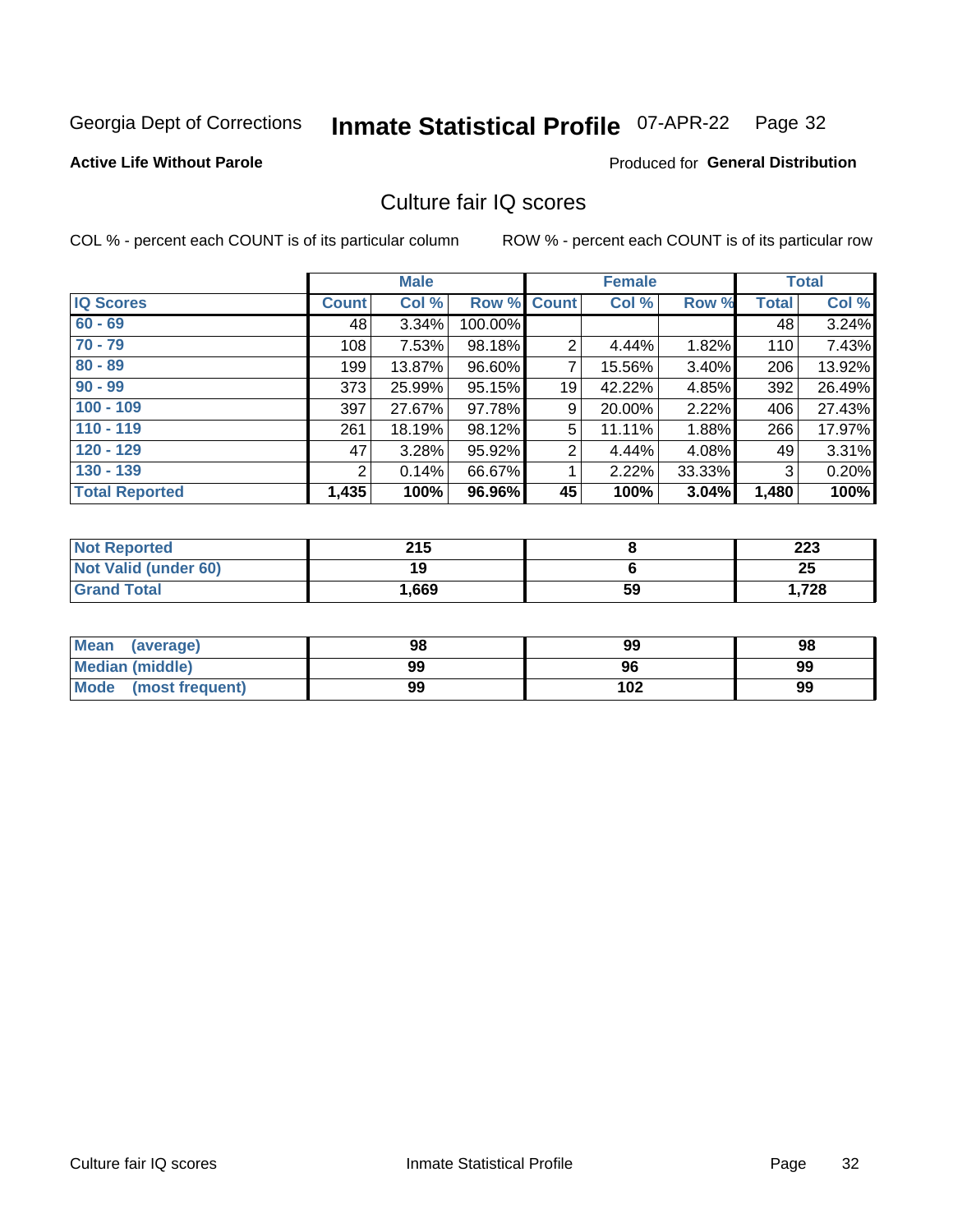#### **Inmate Statistical Profile 07-APR-22** Page 33

#### **Active Life Without Parole**

### Produced for General Distribution

## Wide Range Achievement Test (WRAT) reading score

COL % - percent each COUNT is of its particular column

|                           |                 | <b>Male</b> |         |                | <b>Female</b> |       |              | <b>Total</b> |
|---------------------------|-----------------|-------------|---------|----------------|---------------|-------|--------------|--------------|
| <b>WRAT Reading Score</b> | <b>Count</b>    | Col %       | Row %   | <b>Count</b>   | Col %         | Row % | <b>Total</b> | Col %        |
| $0.1$ to $0.9$            | 30 <sup>°</sup> | 1.96%       | 96.77%  |                | 1.96%         | 3.23% | 31           | 1.96%        |
| 1.0 to 1.9                | 25              | 1.63%       | 100.00% |                |               |       | 25           | 1.58%        |
| 2.0 to 2.9                | 50              | 3.26%       | 98.04%  | 1              | 1.96%         | 1.96% | 51           | 3.22%        |
| 3.0 to 3.9                | 90              | 5.87%       | 95.74%  | 4              | 7.84%         | 4.26% | 94           | 5.93%        |
| 4.0 to 4.9                | 110             | 7.17%       | 96.49%  | 4              | 7.84%         | 3.51% | 114          | 7.19%        |
| 5.0 to 5.9                | 143             | 9.32%       | 99.31%  | 1              | 1.96%         | 0.69% | 144          | 9.09%        |
| 6.0 to 6.9                | 132             | 8.60%       | 98.51%  | $\overline{2}$ | 3.92%         | 1.49% | 134          | 8.45%        |
| 7.0 to 7.9                | 53              | 3.46%       | 100.00% |                |               |       | 53           | 3.34%        |
| 8.0 to 8.9                | 130             | 8.47%       | 97.74%  | 3              | 5.88%         | 2.26% | 133          | 8.39%        |
| 9.0 to 9.9                | 74              | 4.82%       | 97.37%  | 2              | 3.92%         | 2.63% | 76           | 4.79%        |
| 10.0 to 10.9              | 91              | 5.93%       | 98.91%  |                | 1.96%         | 1.09% | 92           | 5.80%        |
| 11.0 to 11.9              | 140             | 9.13%       | 95.24%  | 7              | 13.73%        | 4.76% | 147          | 9.27%        |
| 12.0 to 12.9              | 415             | 27.05%      | 94.97%  | 22             | 43.14%        | 5.03% | 437          | 27.57%       |
| 13                        | 51              | 3.32%       | 94.44%  | 3              | 5.88%         | 5.56% | 54           | 3.41%        |
| <b>Total Reported</b>     | 1,534           | 100%        | 96.78%  | 51             | 100%          | 3.22% | 1,585        | 100%         |

| <b>Not Reported</b>    | 135   |    | 143  |
|------------------------|-------|----|------|
| <b>Total</b><br>'Grand | .,669 | 59 | 728، |

| <b>Mean</b><br>(average)       | 8.70         | 9.96 | 8.74 |
|--------------------------------|--------------|------|------|
| <b>Median (middle)</b>         | י ה<br>้ ⊎.∠ | 11.9 | 9.2  |
| <b>Mode</b><br>(most frequent) | 12.9         | 12.9 | 12.9 |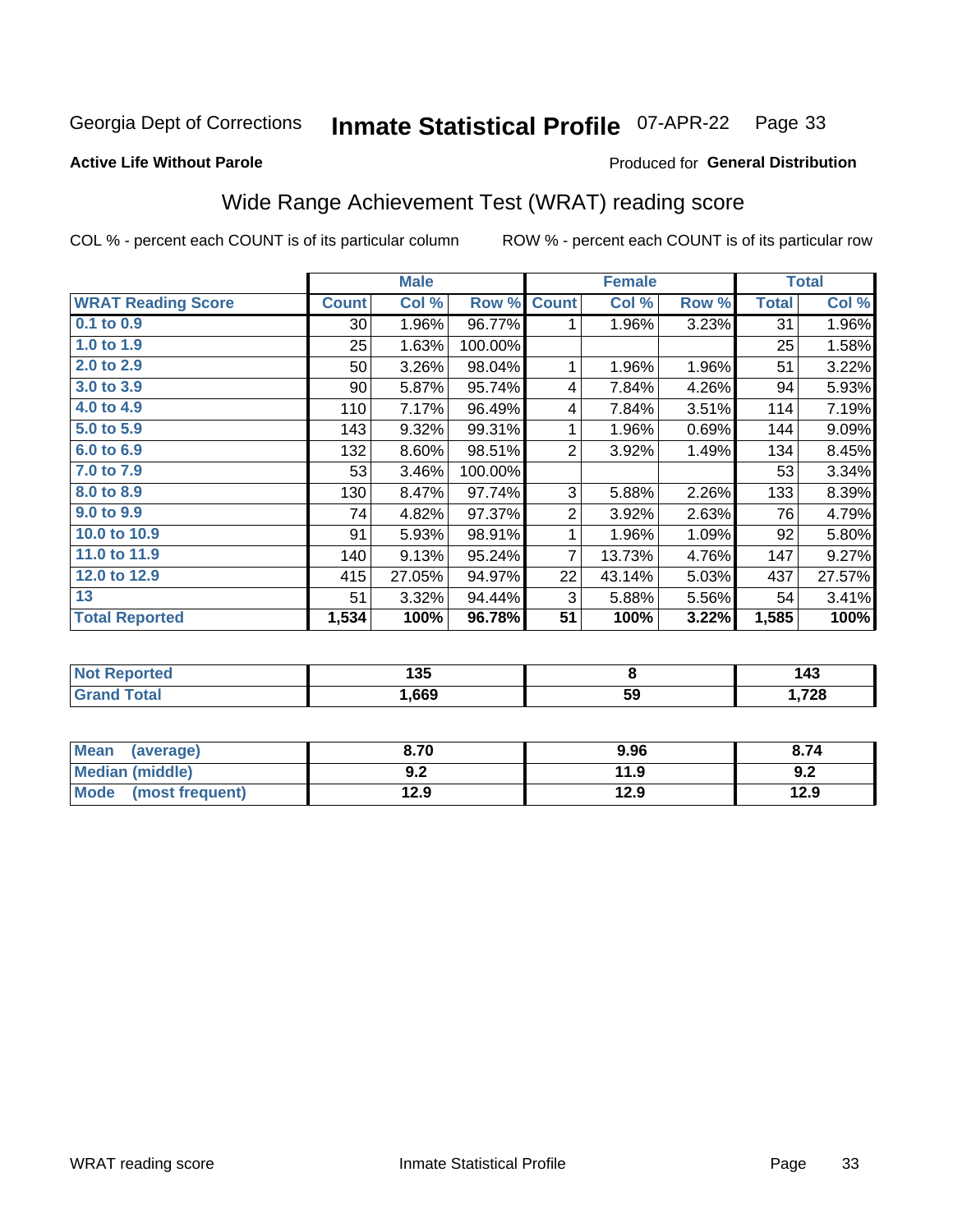#### **Inmate Statistical Profile 07-APR-22** Page 34

#### **Active Life Without Parole**

#### Produced for General Distribution

## Wide Range Achievement Test (WRAT) math score

COL % - percent each COUNT is of its particular column

|                              |              | <b>Male</b> |         |              | <b>Female</b> |        |              | <b>Total</b> |
|------------------------------|--------------|-------------|---------|--------------|---------------|--------|--------------|--------------|
| <b>WRAT Mathematic Score</b> | <b>Count</b> | Col %       | Row %   | <b>Count</b> | Col %         | Row %  | <b>Total</b> | Col %        |
| $0.1$ to $0.9$               | 5            | 0.33%       | 100.00% |              |               |        | 5            | 0.32%        |
| 1.0 to 1.9                   | 13           | 0.85%       | 100.00% |              |               |        | 13           | 0.82%        |
| 2.0 to 2.9                   | 38           | 2.48%       | 97.44%  | 1            | 1.96%         | 2.56%  | 39           | 2.46%        |
| 3.0 to 3.9                   | 88           | 5.74%       | 96.70%  | 3            | 5.88%         | 3.30%  | 91           | 5.74%        |
| 4.0 to 4.9                   | 175          | 11.41%      | 97.77%  | 4            | 7.84%         | 2.23%  | 179          | 11.29%       |
| 5.0 to 5.9                   | 225          | 14.67%      | 97.40%  | 6            | 11.76%        | 2.60%  | 231          | 14.57%       |
| 6.0 to 6.9                   | 317          | 20.66%      | 97.54%  | 8            | 15.69%        | 2.46%  | 325          | 20.50%       |
| 7.0 to 7.9                   | 140          | 9.13%       | 96.55%  | 5            | 9.80%         | 3.45%  | 145          | 9.15%        |
| 8.0 to 8.9                   | 149          | 9.71%       | 98.03%  | 3            | 5.88%         | 1.97%  | 152          | 9.59%        |
| 9.0 to 9.9                   | 111          | 7.24%       | 95.69%  | 5            | 9.80%         | 4.31%  | 116          | 7.32%        |
| 10.0 to 10.9                 | 35           | 2.28%       | 100.00% |              |               |        | 35           | 2.21%        |
| 11.0 to 11.9                 | 47           | 3.06%       | 95.92%  | 2            | 3.92%         | 4.08%  | 49           | 3.09%        |
| 12.0 to 12.9                 | 185          | 12.06%      | 93.43%  | 13           | 25.49%        | 6.57%  | 198          | 12.49%       |
| 13                           | 6            | 0.39%       | 85.71%  | 1            | 1.96%         | 14.29% | 7            | 0.44%        |
| <b>Total Reported</b>        | 1,534        | 100%        | 96.78%  | 51           | 100%          | 3.22%  | 1,585        | 100%         |
|                              |              |             |         |              |               |        |              |              |

| <b>Not Reported</b>    | 135   |    | 143   |
|------------------------|-------|----|-------|
| <b>Total</b><br>'Grand | .,669 | 59 | 728،، |

| Mean<br>(average)      | 7.29 | 8.36 | 7.33 |
|------------------------|------|------|------|
| <b>Median (middle)</b> | 6.9  |      | 6.9  |
| Mode (most frequent)   | 12.9 | 12.9 | 12.9 |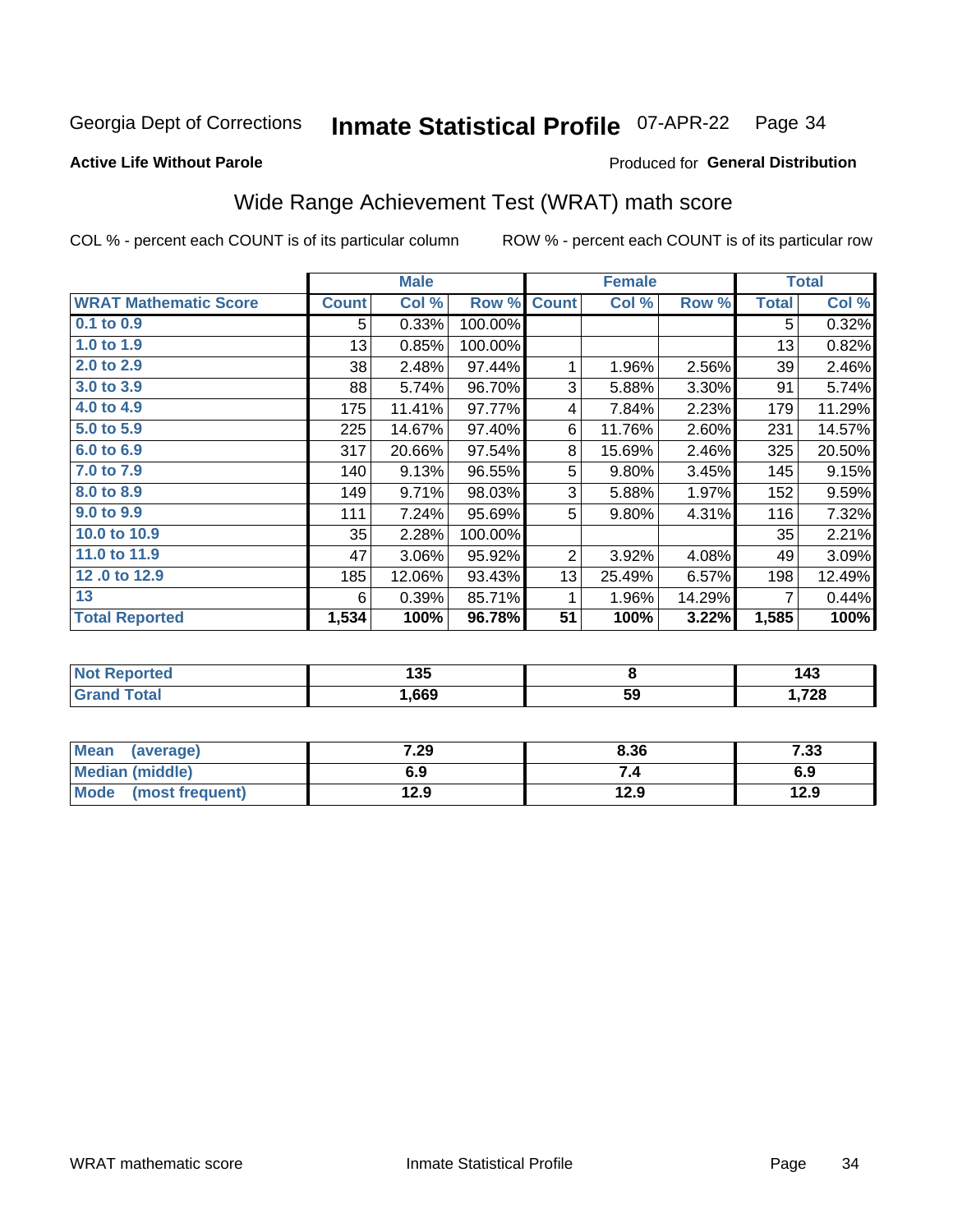#### Inmate Statistical Profile 07-APR-22 Page 35

#### **Active Life Without Parole**

#### Produced for General Distribution

### Wide Range Achievement Test (WRAT) spelling score

COL % - percent each COUNT is of its particular column

|                            |              | <b>Male</b> |         |                         | <b>Female</b>           |       |              | <b>Total</b> |
|----------------------------|--------------|-------------|---------|-------------------------|-------------------------|-------|--------------|--------------|
| <b>WRAT Spelling Score</b> | <b>Count</b> | Col %       | Row %   | <b>Count</b>            | Col %                   | Row % | <b>Total</b> | Col %        |
| 0.1 to 0.9                 | 25           | 1.63%       | 96.15%  | 1                       | 1.96%                   | 3.85% | 26           | 1.64%        |
| 1.0 to 1.9                 | 38           | 2.48%       | 100.00% |                         |                         |       | 38           | 2.40%        |
| 2.0 to 2.9                 | 67           | 4.37%       | 97.10%  | $\overline{2}$          | 3.92%                   | 2.90% | 69           | 4.36%        |
| 3.0 to 3.9                 | 96           | 6.27%       | 97.96%  | $\overline{2}$          | 3.92%                   | 2.04% | 98           | 6.19%        |
| 4.0 to 4.9                 | 96           | 6.27%       | 98.97%  | 1                       | 1.96%                   | 1.03% | 97           | 6.13%        |
| 5.0 to 5.9                 | 149          | 9.73%       | 99.33%  | 1                       | 1.96%                   | 0.67% | 150          | 9.48%        |
| 6.0 to 6.9                 | 134          | 8.75%       | 97.81%  | 3                       | 5.88%                   | 2.19% | 137          | 8.65%        |
| 7.0 to 7.9                 | 138          | 9.01%       | 98.57%  | $\overline{\mathbf{c}}$ | 3.92%                   | 1.43% | 140          | 8.84%        |
| 8.0 to 8.9                 | 132          | 8.62%       | 97.78%  | 3                       | 5.88%                   | 2.22% | 135          | 8.53%        |
| 9.0 to 9.9                 | 80           | 5.22%       | 100.00% |                         |                         |       | 80           | 5.05%        |
| 10.0 to 10.9               | 80           | 5.22%       | 100.00% |                         |                         |       | 80           | 5.05%        |
| 11.0 to 11.9               | 111          | 7.25%       | 94.87%  | 6                       | 11.76%                  | 5.13% | 117          | 7.39%        |
| 12.0 to 12.9               | 358          | 23.37%      | 92.51%  | 29                      | 56.86%                  | 7.49% | 387          | 24.45%       |
| 13                         | 28           | 1.83%       | 96.55%  | 1                       | 1.96%                   | 3.45% | 29           | 1.83%        |
| <b>Total Reported</b>      | 1,532        | 100%        | 96.78%  | 51                      | 100%                    | 3.22% | 1,583        | 100%         |
|                            |              |             |         |                         |                         |       |              |              |
| <b>Not Reported</b>        |              | 137         |         |                         | $\overline{\mathbf{8}}$ |       |              | 145          |
| <b>Grand Total</b>         |              | 1,669       |         |                         | 59                      |       |              | 1,728        |

| <b>Mean</b><br>(average)       | 8.23 | 10.49        | 8.30 |
|--------------------------------|------|--------------|------|
| Median (middle)                | 8.3  | 127<br>I 4.I | ი.ა  |
| <b>Mode</b><br>(most frequent) | 12.9 | 12.9         | 12.9 |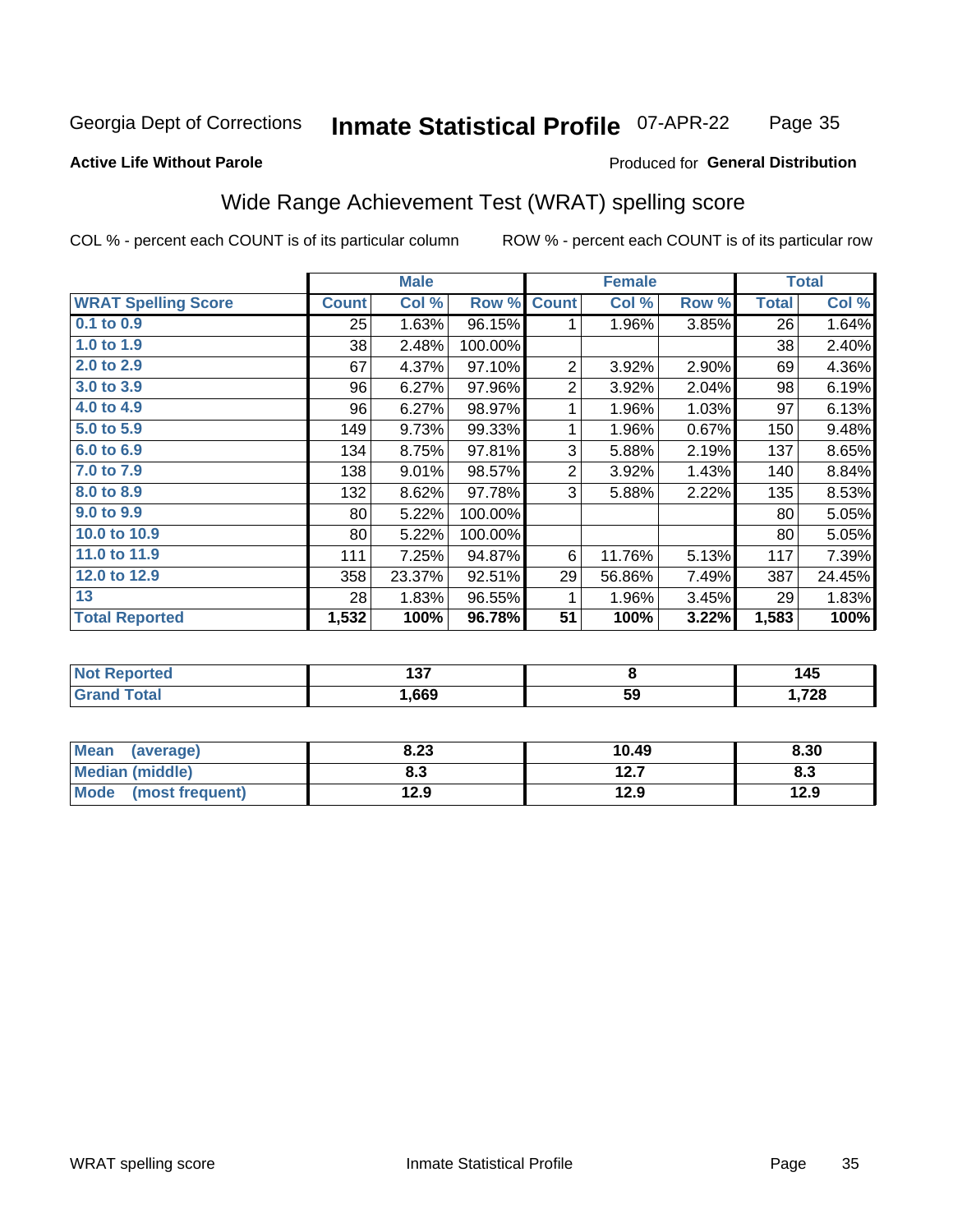## Inmate Statistical Profile 07-APR-22 Page 36

**Produced for General Distribution** 

#### **Active Life Without Parole**

### Current / last mental health treatment level

COL % - percent each COUNT is of its particular column

|                                    |                 | <b>Male</b> |         |              | <b>Female</b> |       |              | <b>Total</b> |
|------------------------------------|-----------------|-------------|---------|--------------|---------------|-------|--------------|--------------|
| <b>Mental Health Treatment Lev</b> | <b>Count</b>    | Col %       | Row %   | <b>Count</b> | Col %         | Row % | <b>Total</b> | Col %        |
| 1 No problem at current time       | 294             | 38.43%      | 96.39%  | 11           | 21.15%        | 3.61% | 305          | 37.33%       |
| 2 Receiving outpatient             | 384             | 50.20%      | 90.57%  | 40           | 76.92%        | 9.43% | 424          | 51.90%       |
| <b>Treatment</b>                   |                 |             |         |              |               |       |              |              |
| 3 Inpatient, moderate              | 68              | 8.89%       | 98.55%  |              | 1.92%         | 1.45% | 69           | 8.45%        |
| <b>Treatment</b>                   |                 |             |         |              |               |       |              |              |
| 4 Inpatient, intensive             | 18 <sub>1</sub> | 2.35%       | 100.00% |              |               |       | 18           | 2.20%        |
| <b>Treatment</b>                   |                 |             |         |              |               |       |              |              |
| <b>5 Undergoing crisis</b>         |                 | 0.13%       | 100.00% |              |               |       |              | 0.12%        |
| <b>stabilization</b>               |                 |             |         |              |               |       |              |              |
| <b>Total Evaluated</b>             | 765             | 100%        | 93.64%  | 52           | 100%          | 6.36% | 817          | 100%         |

| Never had MH<br>evaluation | 904  |    | J.   |
|----------------------------|------|----|------|
|                            | ,669 | ხყ | ,728 |

| Median (middle)                | <b>Receiving outpatient</b><br>treatment | <b>Receiving outpatient</b><br>treatment | <b>Receiving</b><br>outpatient<br>treatment |  |  |
|--------------------------------|------------------------------------------|------------------------------------------|---------------------------------------------|--|--|
| <b>Mode</b><br>(most frequent) | <b>Receiving outpatient</b><br>treatment | <b>Receiving outpatient</b><br>treatment | <b>Receiving</b><br>outpatient<br>treatment |  |  |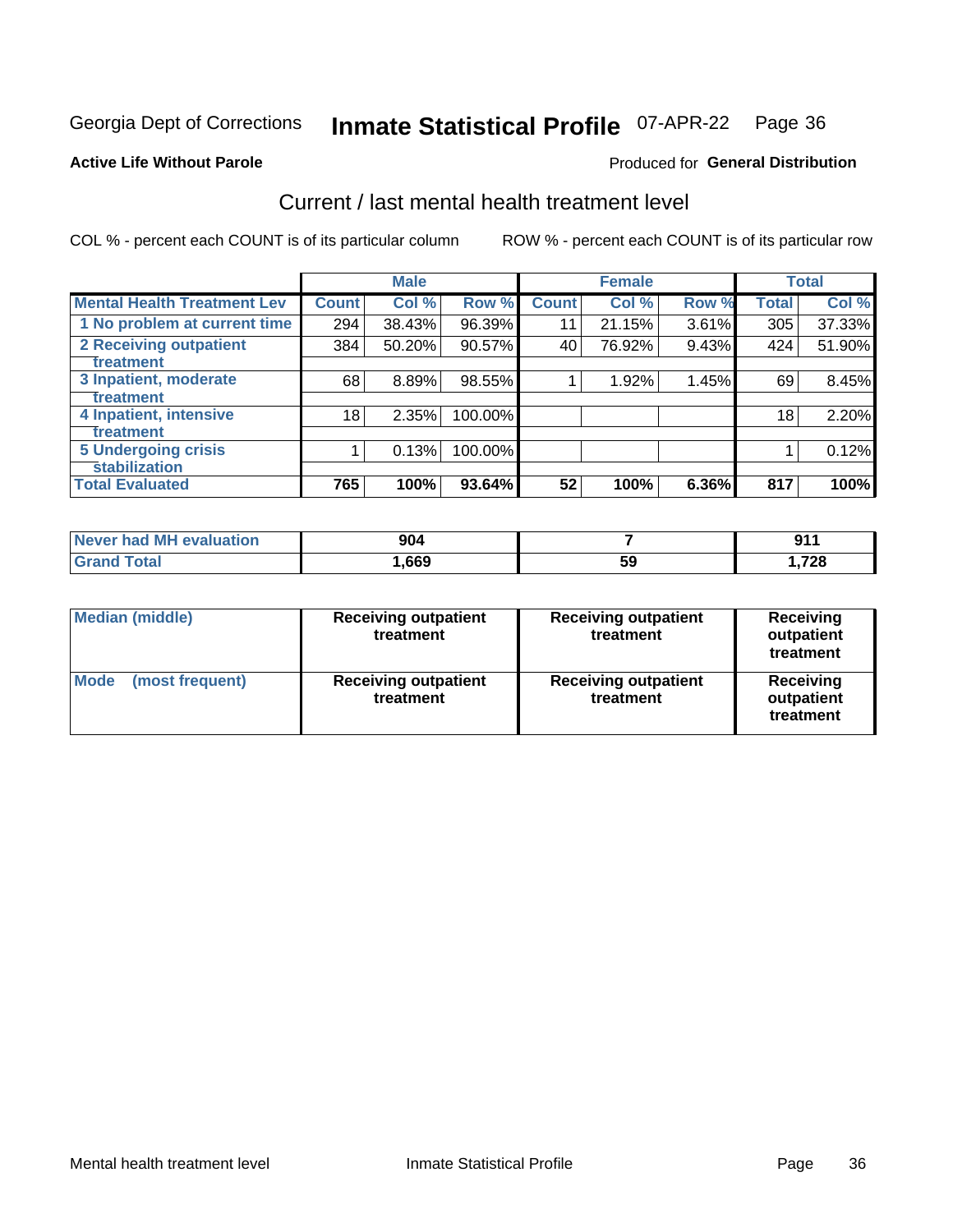#### Inmate Statistical Profile 07-APR-22 Page 37

#### **Active Life Without Parole**

#### Produced for General Distribution

## PULHESDWIT medical scale - 'P' overall condition ('P'hysical)

COL % - percent each COUNT is of its particular column

|                                  |              | <b>Male</b> |         |              | <b>Female</b> |       |              | <b>Total</b> |
|----------------------------------|--------------|-------------|---------|--------------|---------------|-------|--------------|--------------|
| 'P' Overall Condition            | <b>Count</b> | Col %       | Row %   | <b>Count</b> | Col %         | Row % | <b>Total</b> | Col %        |
| 1 No medical illness             | 1,195        | 77.30%      | 97.31%  | 33           | 56.90%        | 2.69% | 1,228        | 76.56%       |
| 2 Well-controlled chronic        | 321          | 20.76%      | 93.04%  | 24           | 41.38%        | 6.96% | 345          | 21.51%       |
| <b>illness</b>                   |              |             |         |              |               |       |              |              |
| 3 Poorly-controlled chronic      | 25           | 1.62%       | 96.15%  |              | 1.72%         | 3.85% | 26           | 1.62%        |
| <b>illness</b>                   |              |             |         |              |               |       |              |              |
| 4 Significant problems requiring | 4            | 0.26%       | 100.00% |              |               |       | 4            | 0.25%        |
| special housing                  |              |             |         |              |               |       |              |              |
| 5 Terminal illness, < 6 months   |              | $0.06\%$    | 100.00% |              |               |       |              | $0.06\%$     |
| to live                          |              |             |         |              |               |       |              |              |
| <b>Total Reported</b>            | 1,546        | 100%        | 96.38%  | 58           | 100%          | 3.62% | 1,604        | 100%         |

| rtea               | ៱៱៱  |    | 124         |
|--------------------|------|----|-------------|
|                    | 14J  |    | .           |
| $F_{min}$<br>_____ | ,669 | Jã | 700<br>74 O |

|  |  | Mode (most frequent) | 1 No medical illness | 1 No medical illness | 1 No medical<br>illness |
|--|--|----------------------|----------------------|----------------------|-------------------------|
|--|--|----------------------|----------------------|----------------------|-------------------------|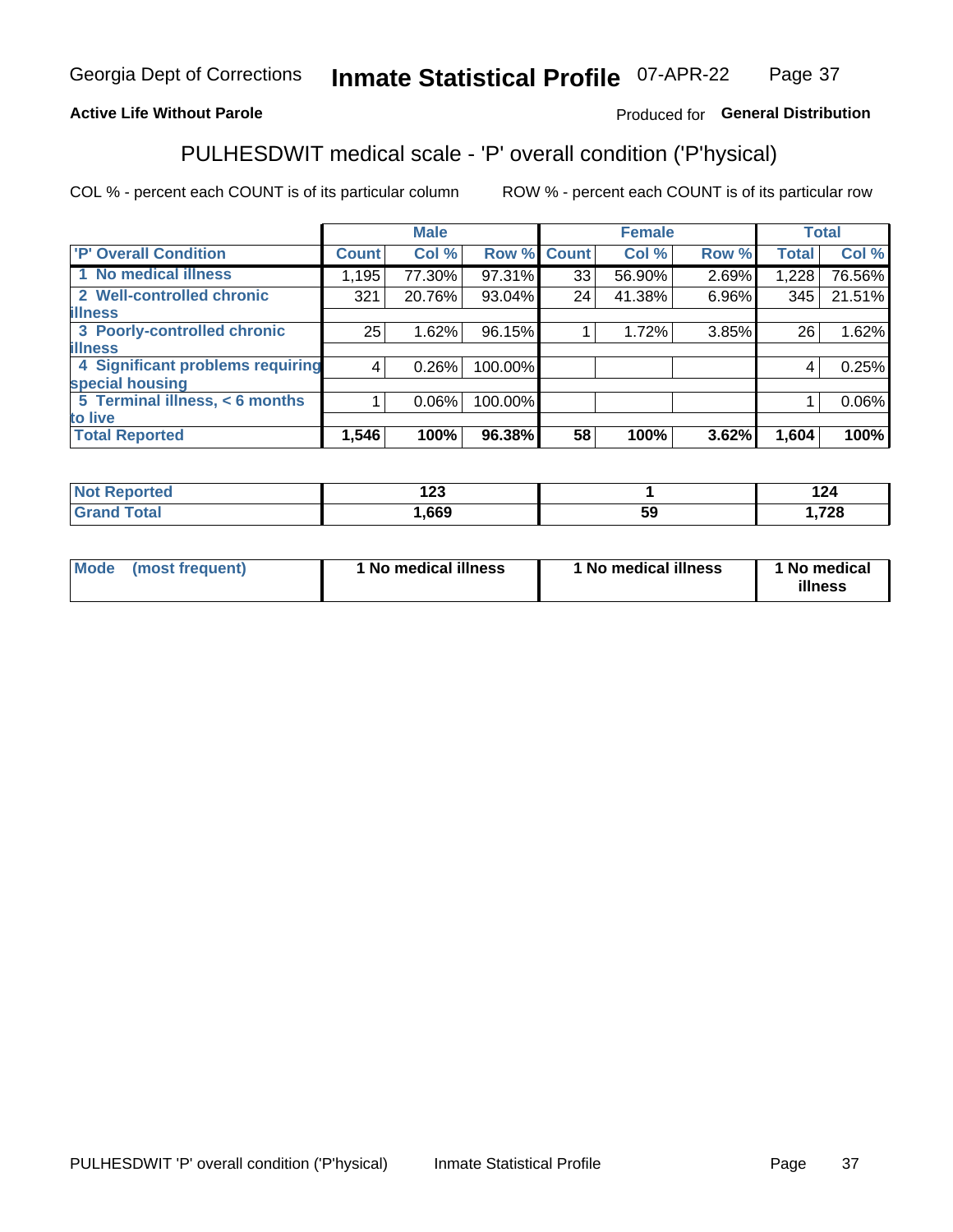#### **Active Life Without Parole**

#### Produced for General Distribution

## PULHESDWIT medical scale - 'U' upper body

COL % - percent each COUNT is of its particular column

|                              |              | <b>Male</b> |         |              | <b>Female</b> |       |              | <b>Total</b> |
|------------------------------|--------------|-------------|---------|--------------|---------------|-------|--------------|--------------|
| <b>'U' Upper Body</b>        | <b>Count</b> | Col %       | Row %   | <b>Count</b> | Col %         | Row % | <b>Total</b> | Col %        |
| 1 Upper bones, joints,       | 1,446        | 94.08%      | 96.34%  | 55           | 94.83%        | 3.66% | 1,501        | 94.11%       |
| muscles all OK               |              |             |         |              |               |       |              |              |
| 2 One or both arms minimally | 83           | 5.40%       | 96.51%  | 3            | 5.17%         | 3.49% | 86           | 5.39%        |
| <b>limited</b>               |              |             |         |              |               |       |              |              |
| 3 One or both arms           | 5            | 0.33%       | 100.00% |              |               |       | 5            | 0.31%        |
| <b>moderately limited</b>    |              |             |         |              |               |       |              |              |
| 4 One arm disabled,          | 3            | 0.20%       | 100.00% |              |               |       | 3            | 0.19%        |
| paralyzed, or amputated      |              |             |         |              |               |       |              |              |
| <b>Total Reported</b>        | 1,537        | 100%        | 96.36%  | 58           | 100%          | 3.64% | 1,595        | 100%         |

| <b>Not Reported</b> | ィっつ<br>IJZ. |    | .<br>ייי     |
|---------------------|-------------|----|--------------|
| <b>Total</b>        | ,669        | ჂႸ | 720<br>1.720 |

| Mode | (most frequent) | 1 Upper bones, joints,<br>muscles all OK | 1 Upper bones, joints,<br>muscles all OK | 1 Upper bones,<br>ljoints, muscles all<br>OK |
|------|-----------------|------------------------------------------|------------------------------------------|----------------------------------------------|
|------|-----------------|------------------------------------------|------------------------------------------|----------------------------------------------|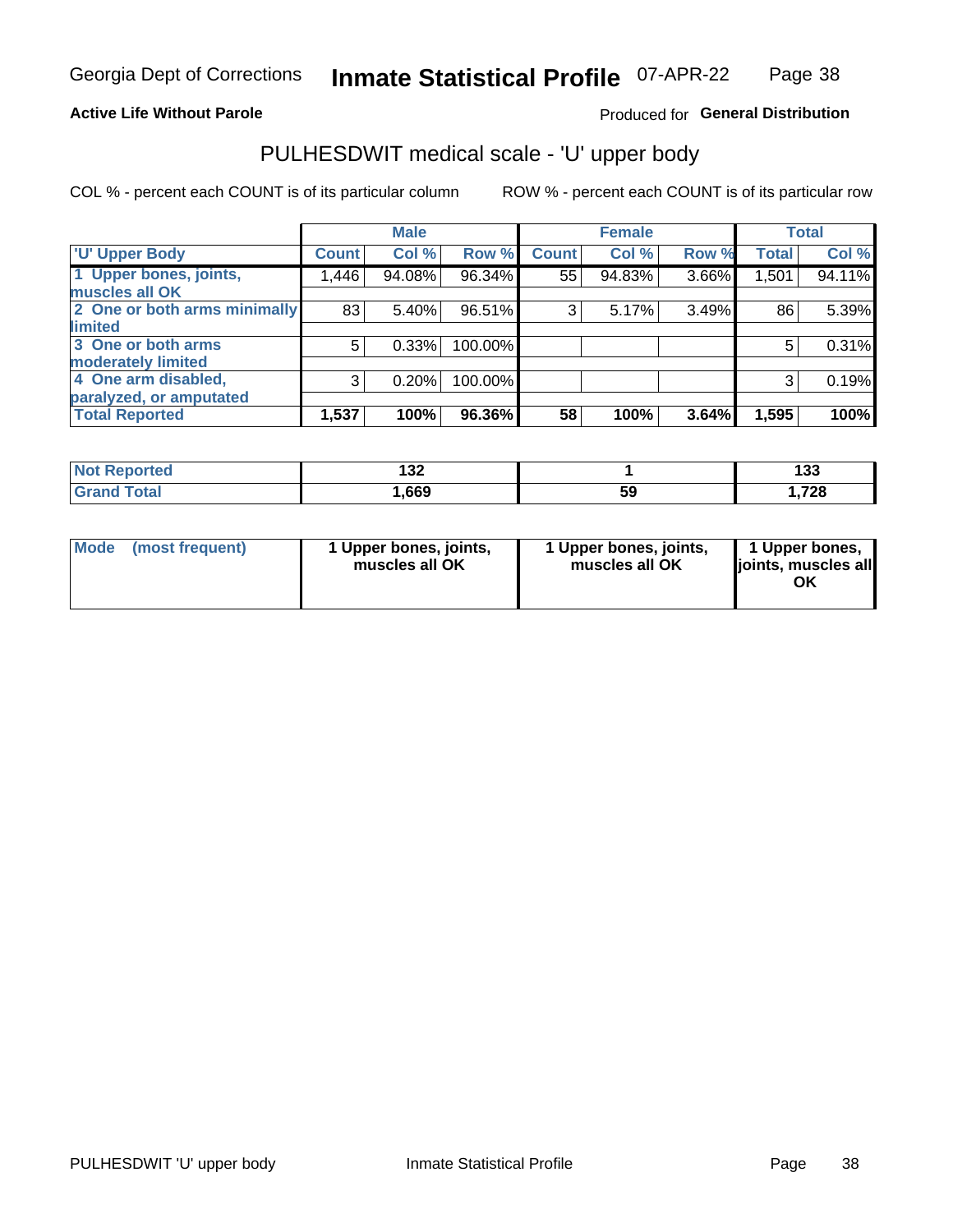#### **Active Life Without Parole**

#### Produced for General Distribution

### PULHESDWIT medical scale - 'L' lower body

COL % - percent each COUNT is of its particular column

|                                |              | <b>Male</b> |         |              | <b>Female</b> |       |              | <b>Total</b> |
|--------------------------------|--------------|-------------|---------|--------------|---------------|-------|--------------|--------------|
| 'L' Lower Body                 | <b>Count</b> | Col %       | Row %   | <b>Count</b> | Col %         | Row % | <b>Total</b> | Col %        |
| 1 Lower bones, joints,         | 1,348        | 87.70%      | 96.29%  | 52           | 89.66%        | 3.71% | 1,400        | 87.77%       |
| muscles all OK                 |              |             |         |              |               |       |              |              |
| 2 One or both legs minimally   | 163          | 10.61%      | 96.45%  | 6            | 10.34%        | 3.55% | 169          | 10.60%       |
| limited                        |              |             |         |              |               |       |              |              |
| 3 One or both legs             | 19           | 1.24%       | 100.00% |              |               |       | 19           | 1.19%        |
| moderately limited             |              |             |         |              |               |       |              |              |
| 4 One leg disabled, paralyzed, | 6            | 0.39%       | 100.00% |              |               |       | 6            | 0.38%        |
| or amputated                   |              |             |         |              |               |       |              |              |
| 5 Both legs disabled,          |              | 0.07%       | 100.00% |              |               |       |              | 0.06%        |
| paralyzed, or amputated        |              |             |         |              |               |       |              |              |
| <b>Total Reported</b>          | 1,537        | 100%        | 96.36%  | 58           | 100%          | 3.64% | 1,595        | 100%         |

| <b>Not Reported</b> | 1 ລຸດ<br>70 I |    | ,<br>193 |
|---------------------|---------------|----|----------|
| <b>Grand Total</b>  | .,669         | JJ | 728،،    |

| Mode (most frequent) | I Lower bones, joints,<br>muscles all OK | 1 Lower bones, joints,<br>muscles all OK | 1 Lower bones,<br>joints, muscles all<br>ΟK |
|----------------------|------------------------------------------|------------------------------------------|---------------------------------------------|
|----------------------|------------------------------------------|------------------------------------------|---------------------------------------------|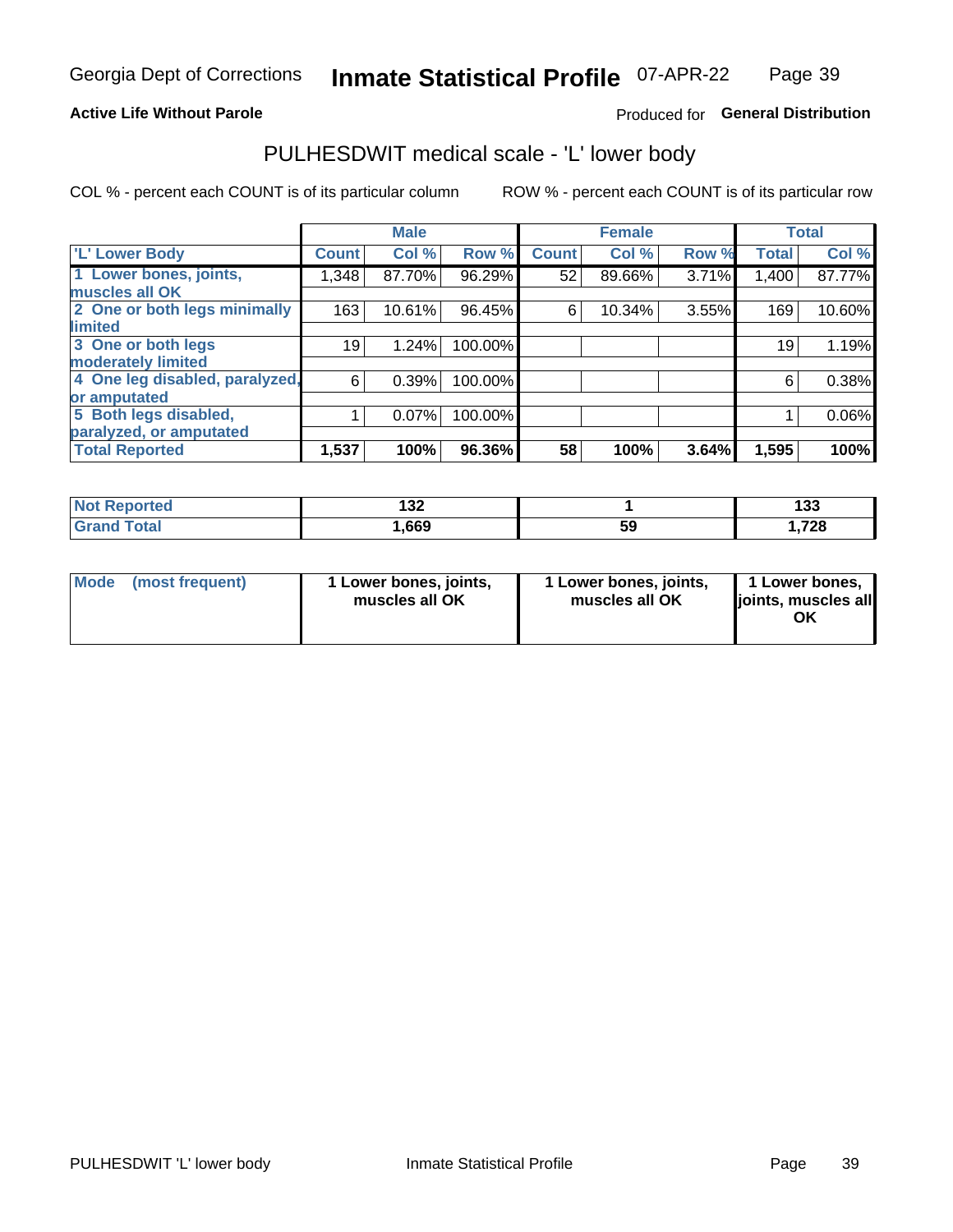#### **Active Life Without Parole**

Produced for General Distribution

### PULHESDWIT medical scale - 'H' hearing

COL % - percent each COUNT is of its particular column

|                                | <b>Male</b>  |          |             | <b>Female</b> |         |          | <b>Total</b> |        |
|--------------------------------|--------------|----------|-------------|---------------|---------|----------|--------------|--------|
| <b>H' Hearing</b>              | <b>Count</b> | Col %    | Row % Count |               | Col %   | Row %    | <b>Total</b> | Col %  |
| 1 Normal hearing both ears     | 1,504        | 97.79%   | 96.29%      | 58            | 100.00% | 3.71%    | 1,562        | 97.87% |
| 2 Some loss in one ear with    | 29           | 1.89%    | 100.00%     |               |         |          | 29           | 1.82%  |
| other OK, or mild loss in both |              |          |             |               |         |          |              |        |
| 3 Total loss in one ear with   | 4            | 0.26%    | 100.00%     |               |         |          | 4            | 0.25%  |
| mild loss in other             |              |          |             |               |         |          |              |        |
| 4 Severe loss in both ears     |              | $0.07\%$ | 100.00%     |               |         |          |              | 0.06%  |
| <b>Total Reported</b>          | 1,538        | 100%     | 96.37%      | 58            | 100%    | $3.63\%$ | 1,596        | 100%   |

| <b>Not</b><br><b>Reported</b> | .    |     | . מ<br>19Z |
|-------------------------------|------|-----|------------|
| `otal                         | ,669 | -59 | 1,728      |

| Mode (most frequent) | 1 Normal hearing both ears 1 Normal hearing both ears 1 Normal hearing | both ears |
|----------------------|------------------------------------------------------------------------|-----------|
|                      |                                                                        |           |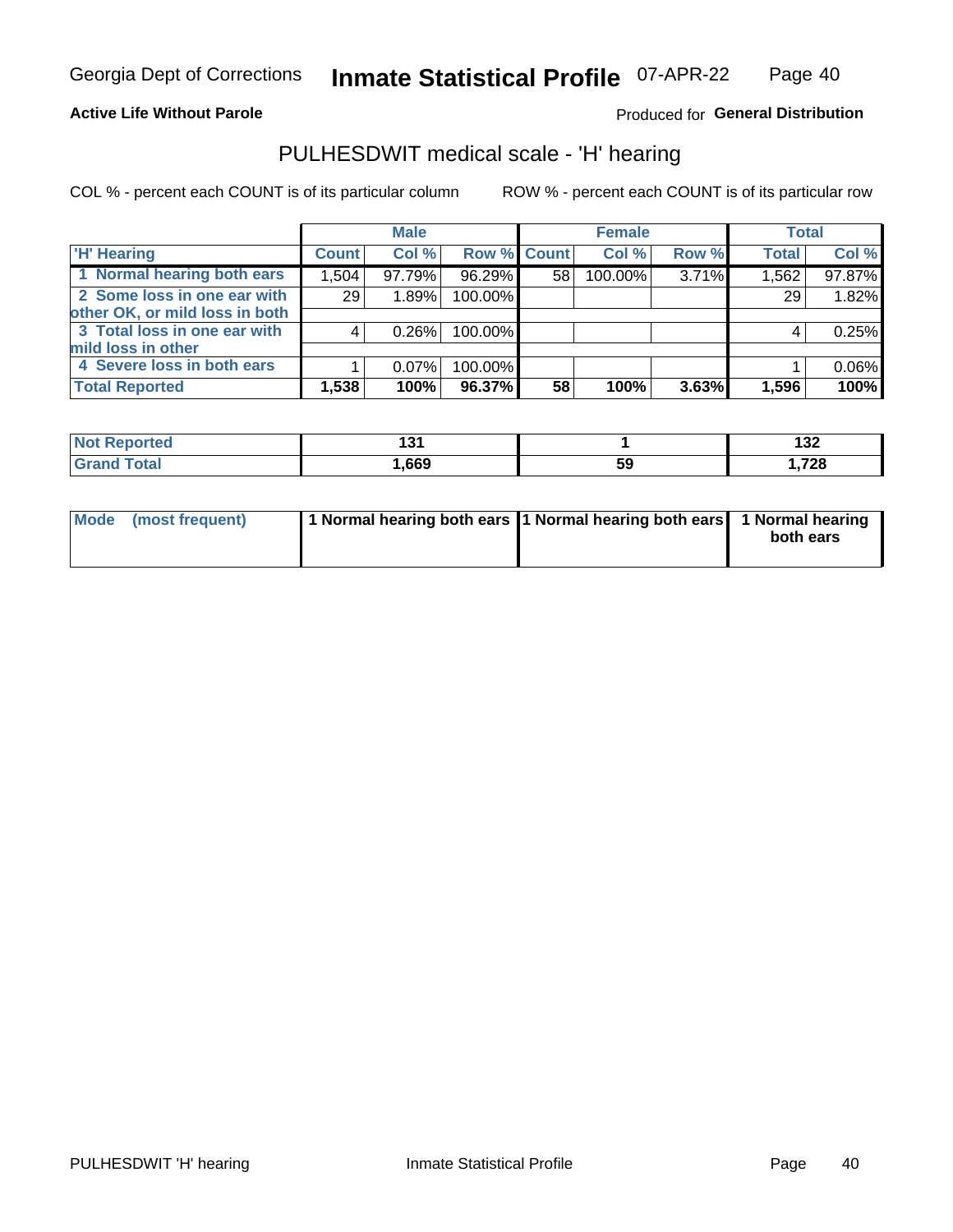#### **Active Life Without Parole**

#### Produced for General Distribution

### PULHESDWIT medical scale - 'E' vision

COL % - percent each COUNT is of its particular column

|                                 |              | <b>Male</b> |         |              | <b>Female</b> |       |              | <b>Total</b> |
|---------------------------------|--------------|-------------|---------|--------------|---------------|-------|--------------|--------------|
| 'E' Vision                      | <b>Count</b> | Col %       | Row %   | <b>Count</b> | Col %         | Row % | <b>Total</b> | Col %        |
| 1 Correctable to 20/40 in both  | 1,074        | 71.65%      | 96.93%  | 34           | 59.65%        | 3.07% | 1,108        | 71.21%       |
| eyes                            |              |             |         |              |               |       |              |              |
| 2 Correctable to 20/70 in one   | 355          | 23.68%      | 93.92%  | 23           | 40.35%        | 6.08% | 378          | 24.29%       |
| eye, may be blind in other      |              |             |         |              |               |       |              |              |
| 3 Correctable to 20/200 in one  | 62           | 4.14%       | 100.00% |              |               |       | 62           | 3.98%        |
| eye, may be blind in other      |              |             |         |              |               |       |              |              |
| 4 One eye not correctable to    |              | 0.47%       | 100.00% |              |               |       |              | 0.45%        |
| 20/200, other may be blind      |              |             |         |              |               |       |              |              |
| 5 Blind in both eyes, requiring |              | 0.07%       | 100.00% |              |               |       |              | $0.06\%$     |
| special housing                 |              |             |         |              |               |       |              |              |
| <b>Total Reported</b>           | 1,499        | 100%        | 96.34%  | 57           | 100%          | 3.66% | 1,556        | 100%         |

| <b>Reported</b><br>NOT  | 170<br>. . v |    | $\rightarrow$<br>. |
|-------------------------|--------------|----|--------------------|
| <b>Total</b><br><b></b> | ,669         | 59 | ,728               |

| Mode (most frequent) | 1 Correctable to 20/40 in both<br>eves | 1 Correctable to 20/40 in   1 Correctable to  <br>both eves | 20/40 in both eyes |
|----------------------|----------------------------------------|-------------------------------------------------------------|--------------------|
|                      |                                        |                                                             |                    |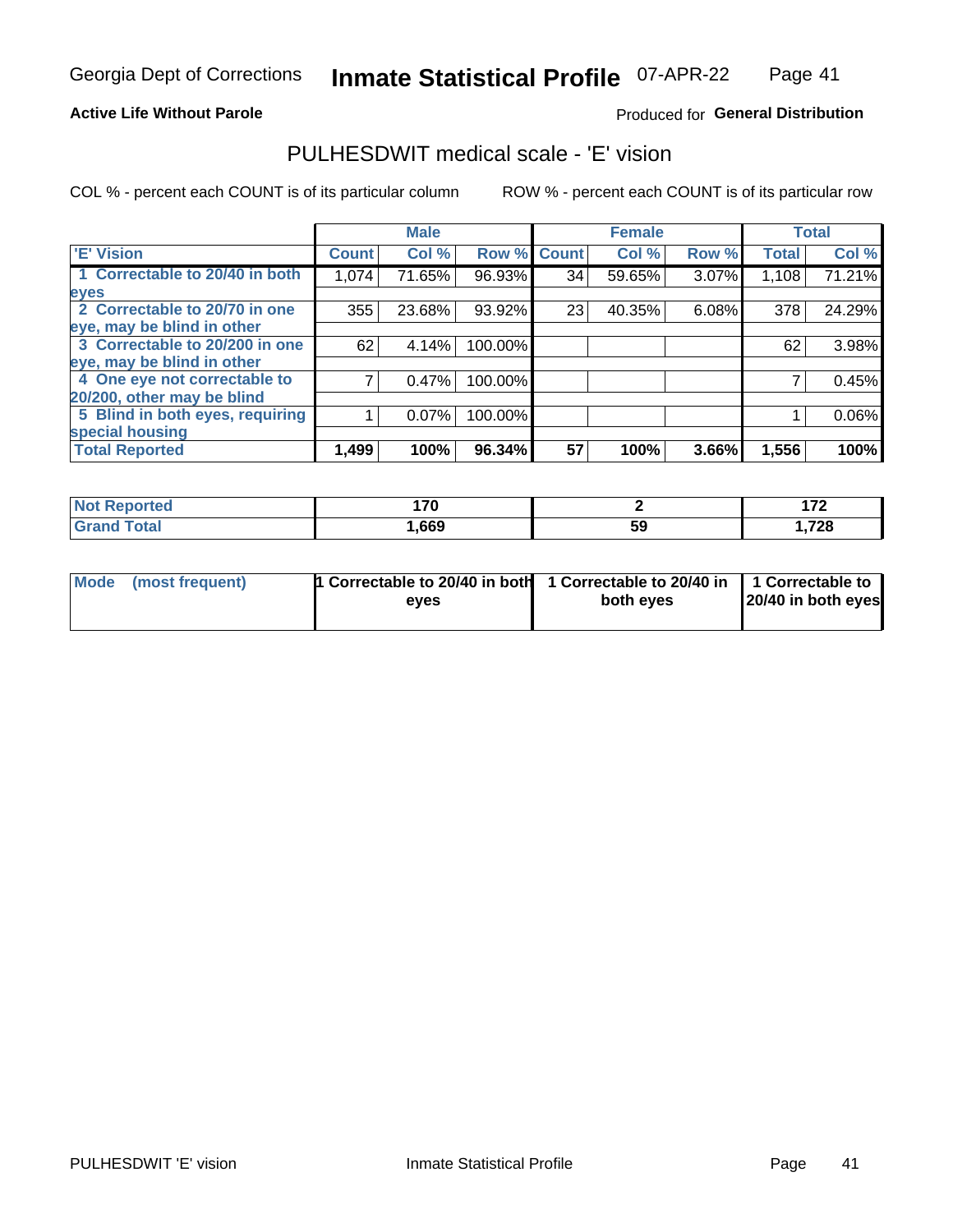#### **Active Life Without Parole**

#### Produced for General Distribution

## PULHESDWIT medical scale - 'S' pSychiatric

COL % - percent each COUNT is of its particular column

|                                 |              | <b>Male</b> |         |             | <b>Female</b> |        |              | <b>Total</b> |
|---------------------------------|--------------|-------------|---------|-------------|---------------|--------|--------------|--------------|
| 'S' pSychiatric                 | <b>Count</b> | Col %       |         | Row % Count | Col %         | Row %  | <b>Total</b> | Col %        |
| 1 No impairment or disorders    | 1,283        | 83.47%      | 98.62%  | 18          | 34.62%        | 1.38%  | 1,301        | 81.88%       |
| 2 Stable, or in remission, or   | 207          | 13.47%      | 86.25%  | 33          | 63.46%        | 13.75% | 240          | 15.10%       |
| mild impairment or retardation  |              |             |         |             |               |        |              |              |
| 3 Requires moderate inpatient   | 35           | 2.28%       | 97.22%  |             | 1.92%         | 2.78%  | 36           | 2.27%        |
| <b>treatment</b>                |              |             |         |             |               |        |              |              |
| 4 Requires intensive inpatient  | 11           | 0.72%       | 100.00% |             |               |        | 11           | 0.69%        |
| <b>treatment</b>                |              |             |         |             |               |        |              |              |
| 5 Requires Crisis Stabilization |              | 0.07%       | 100.00% |             |               |        |              | 0.06%        |
| Unit (CSU) inpatient care       |              |             |         |             |               |        |              |              |
| <b>Total Reported</b>           | 1,537        | 100%        | 96.73%  | 52          | 100%          | 3.27%  | 1,589        | 100%         |

| <b>Not Reported</b>    | 199<br>IJZ. |    | 139    |
|------------------------|-------------|----|--------|
| <b>Total</b><br>'Grand | ,669        | 59 | 728, ا |

| Mode (most frequent) | <b>1 No impairment or disorders</b> 2 Stable, or in remission, 11 No impairment or |                       |           |
|----------------------|------------------------------------------------------------------------------------|-----------------------|-----------|
|                      |                                                                                    | or mild impairment or | disorders |
|                      |                                                                                    | retardation           |           |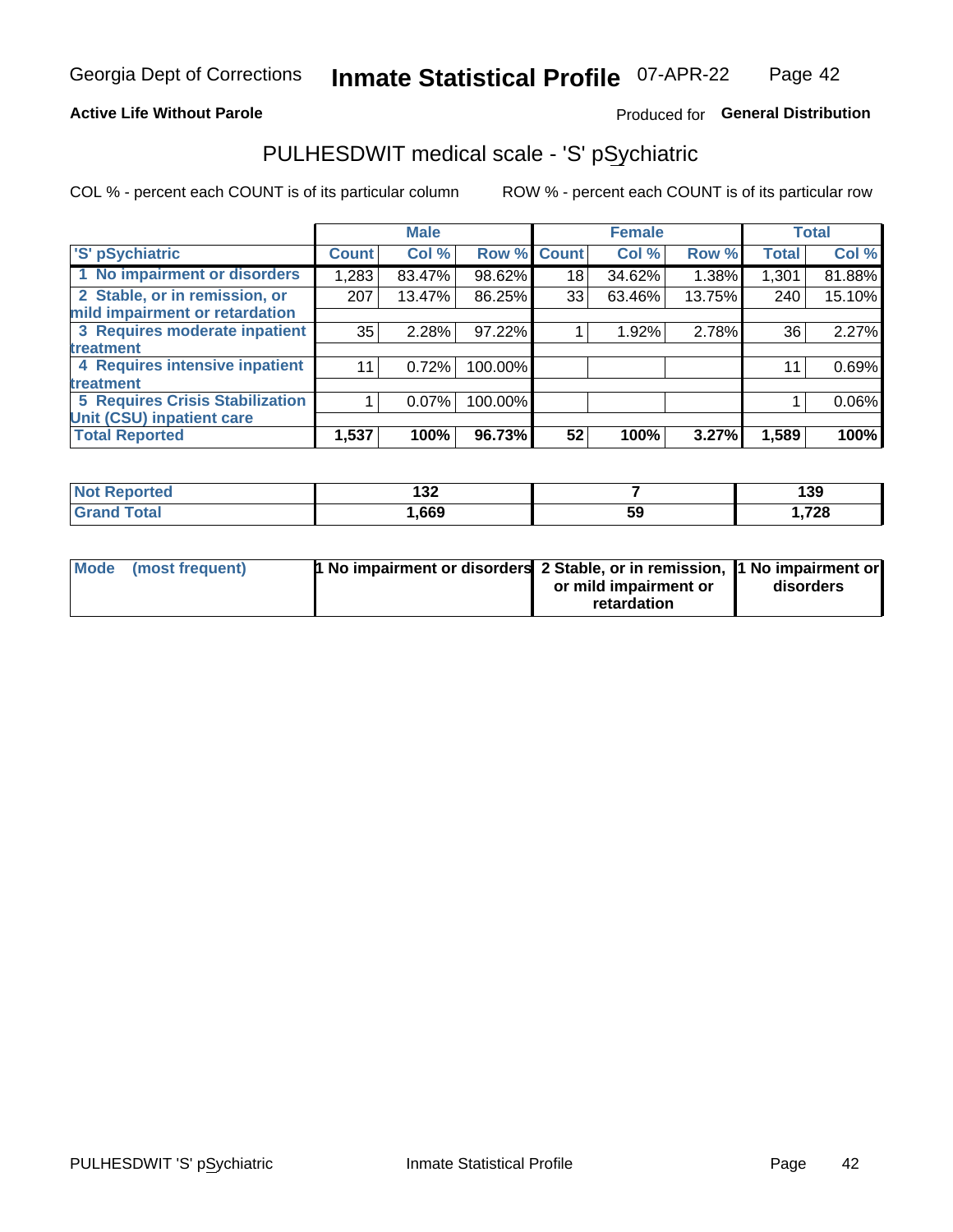#### **Active Life Without Parole**

#### Produced for General Distribution

## PULHESDWIT medical scale - 'D' dental

COL % - percent each COUNT is of its particular column

|                                 |                    | <b>Male</b> |         |              | <b>Female</b> |       |              | <b>Total</b> |
|---------------------------------|--------------------|-------------|---------|--------------|---------------|-------|--------------|--------------|
| <b>D'</b> Dental                | Count <sup>'</sup> | Col %       | Row %   | <b>Count</b> | Col %         | Row % | <b>Total</b> | Col %        |
| 1 Minimal routine dental health | 1,117              | 77.89%      | 95.55%  | 52           | 96.30%        | 4.45% | 1,169        | 78.56%       |
| <b>needs</b>                    |                    |             |         |              |               |       |              |              |
| 2 Moderate cavities and/or gum  | 279                | 19.46%      | 99.64%  |              | 1.85%         | 0.36% | 280          | 18.82%       |
| disease                         |                    |             |         |              |               |       |              |              |
| 3 Extensive gum disease         | 37                 | 2.58%       | 97.37%  |              | 1.85%         | 2.63% | 38           | 2.55%        |
| and/or widespread decay         |                    |             |         |              |               |       |              |              |
| 4 Urgent need for dental        |                    | 0.07%       | 100.00% |              |               |       |              | 0.07%        |
| <b>services</b>                 |                    |             |         |              |               |       |              |              |
| <b>Total Reported</b>           | 1,434              | 100%        | 96.37%  | 54           | 100%          | 3.63% | 1,488        | 100%         |

| orted<br>NOT RADO<br>. | つつに<br>zjj |    | 240   |
|------------------------|------------|----|-------|
| <b>Total</b>           | ,669       | 59 | .728، |

| <b>Mode</b> | (most frequent) | <b>Minimal routine dental</b><br>health needs | 1 Minimal routine dental<br>health needs | <b>11 Minimal routine I</b><br>dental health<br>needs |
|-------------|-----------------|-----------------------------------------------|------------------------------------------|-------------------------------------------------------|
|-------------|-----------------|-----------------------------------------------|------------------------------------------|-------------------------------------------------------|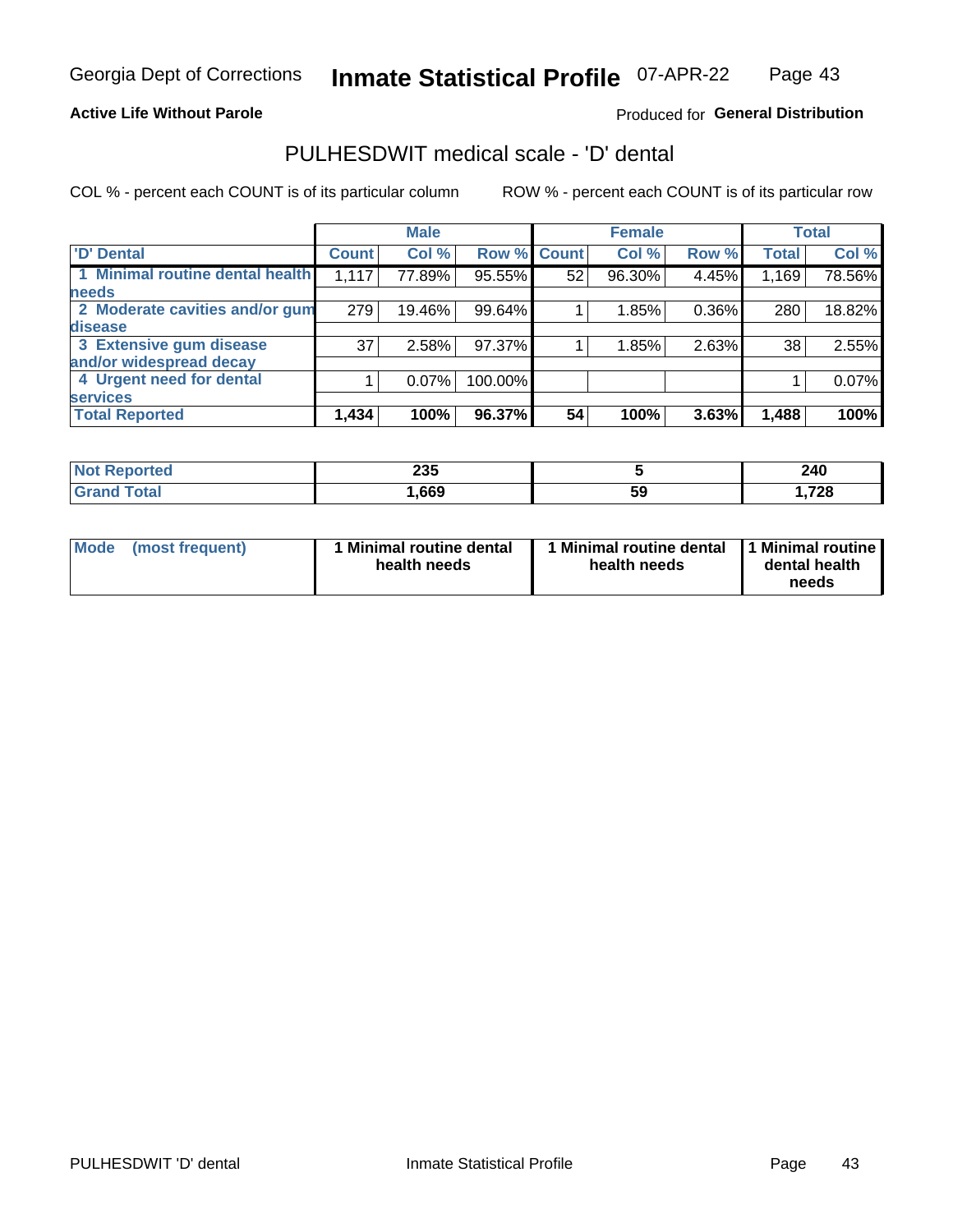#### **Active Life Without Parole**

#### Produced for General Distribution

### PULHESDWIT medical scale - 'W' work ability

COL % - percent each COUNT is of its particular column

|                                 |              | <b>Male</b> |             |    | <b>Female</b> |       |       | <b>Total</b> |
|---------------------------------|--------------|-------------|-------------|----|---------------|-------|-------|--------------|
| <b>W' work ability</b>          | <b>Count</b> | Col %       | Row % Count |    | Col %         | Row % | Total | Col %        |
| 1 Unrestricted work or activity | 1,290        | 83.98%      | 96.56%      | 46 | 79.31%        | 3.44% | 1,336 | 83.81%       |
| 2 Minor restrictions on type of | 197          | 12.83%      | 94.26%      | 12 | 20.69%        | 5.74% | 209   | 13.11%       |
| <b>work</b>                     |              |             |             |    |               |       |       |              |
| 3 Moderate restrictions on type | 33           | 2.15%       | 100.00%     |    |               |       | 33    | 2.07%        |
| of work                         |              |             |             |    |               |       |       |              |
| 4 Major restrictions on type of | 9            | 0.59%       | 100.00%     |    |               |       | 9     | 0.56%        |
| <b>work</b>                     |              |             |             |    |               |       |       |              |
| 5 Cannot work under any         |              | 0.46%       | 100.00%     |    |               |       |       | 0.44%        |
| <b>circumstances</b>            |              |             |             |    |               |       |       |              |
| <b>Total Reported</b>           | 1,536        | 100%        | 96.36%      | 58 | 100%          | 3.64% | 1,594 | 100%         |

| <b>Not Reported</b>   | 199<br>טט ו |    | י י<br>194 |
|-----------------------|-------------|----|------------|
| <b>Total</b><br>Grand | ,669        | ວະ | 728،،      |

| Mode            | 1 Unrestricted work or | 1 Unrestricted work or | 1 Unrestricted   |
|-----------------|------------------------|------------------------|------------------|
| (most frequent) | activity               | activity               | work or activity |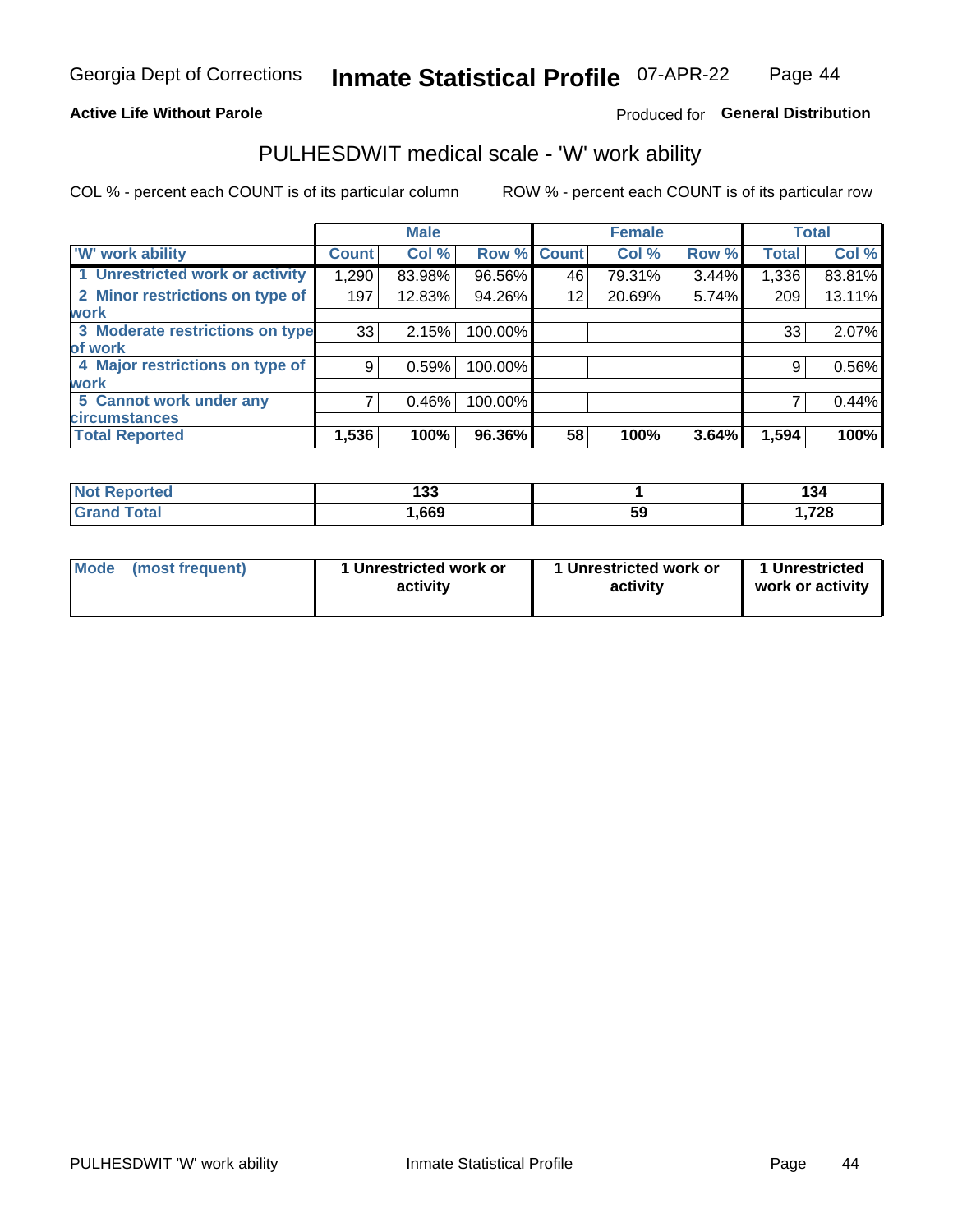#### **Active Life Without Parole**

Produced for General Distribution

### PULHESDWIT medical scale - 'I' impairment

|                                                      |              | <b>Male</b> |             |    | <b>Female</b> |       |              | <b>Total</b> |
|------------------------------------------------------|--------------|-------------|-------------|----|---------------|-------|--------------|--------------|
| <b>T' Impairment</b>                                 | <b>Count</b> | Col %       | Row % Count |    | Col %         | Row % | <b>Total</b> | Col %        |
| 1 No impairments or<br>disabilities                  | 1,515        | 98.70%      | 96.31%      | 58 | 100.00%       | 3.69% | 1,573        | 98.74%       |
| 2 Wheelchair-bound but                               | 8            | 0.52%       | 100.00%     |    |               |       | 8            | 0.50%        |
| otherwise OK<br><b>3 Needs low-level Assisted</b>    | 2            | 0.13%       | 100.00%     |    |               |       |              | 0.13%        |
| Living (level I)                                     |              |             |             |    |               |       |              |              |
| 4 Needs moderate Assisted                            |              | 0.07%       | 100.00%     |    |               |       |              | $0.06\%$     |
| Living (level II)<br><b>5 Needs maximal Assisted</b> | 9            | 0.59%       | 100.00%     |    |               |       | 9            | 0.56%        |
| <b>Living (level III)</b>                            |              |             |             |    |               |       |              |              |
| <b>Total Reported</b>                                | 1,535        | 100%        | 96.36%      | 58 | 100%          | 3.64% | 1,593        | 100%         |

| orted       | .<br>J" |    | 135  |
|-------------|---------|----|------|
| <b>otal</b> | ,669    | 59 | ,728 |

| Mode | (most frequent) | 1 No impairments or<br>disabilities | 1 No impairments or<br>disabilities | 1 No impairments<br>or disabilities |
|------|-----------------|-------------------------------------|-------------------------------------|-------------------------------------|
|------|-----------------|-------------------------------------|-------------------------------------|-------------------------------------|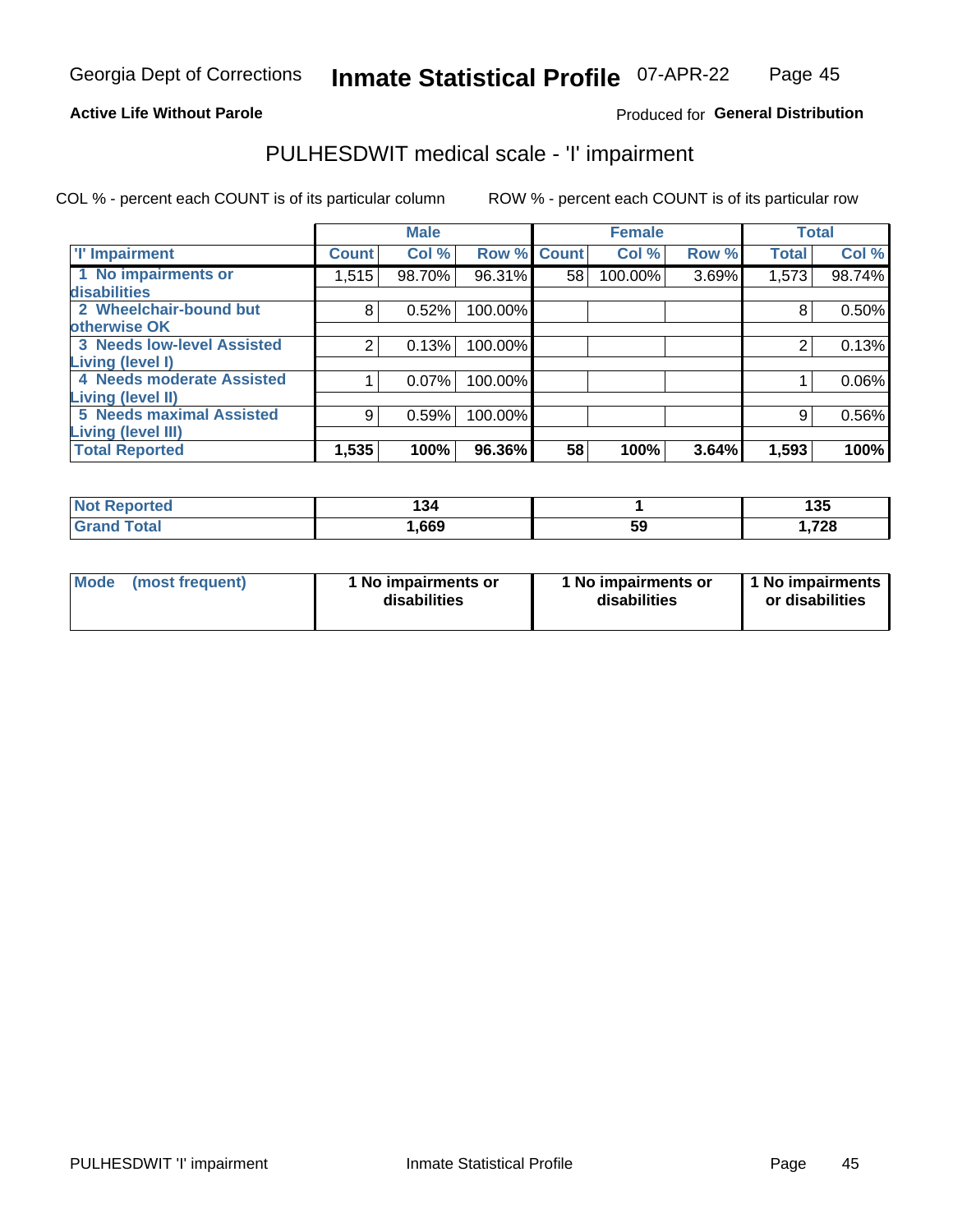#### **Active Life Without Parole**

#### Produced fo General Distribution

## PULHESDWIT medical scale - 'T' transportability

COL % - percent each COUNT is of its particular column

|                              |                    | <b>Male</b> |             |    | <b>Female</b> |       |              | <b>Total</b> |
|------------------------------|--------------------|-------------|-------------|----|---------------|-------|--------------|--------------|
| <b>T' Transportability</b>   | Count <sup>1</sup> | Col %       | Row % Count |    | Col %         | Row % | <b>Total</b> | Col %        |
| 1 Can be transported in any  | 1,529              | 98.84%      | 96.41%      | 57 | 100.00%       | 3.59% | 1,586        | 98.88%       |
| ordinary approved vehicle    |                    |             |             |    |               |       |              |              |
| 2 Wheelchair-bound, not      | 8                  | 0.52%       | 100.00%     |    |               |       |              | 0.50%        |
| needing special vehicle      |                    |             |             |    |               |       |              |              |
| 3 Wheelchair-bound, requires |                    | 0.13%       | 100.00%     |    |               |       |              | 0.12%        |
| special vehicle              |                    |             |             |    |               |       |              |              |
| 5 Requires ambulance         | 8                  | 0.52%       | 100.00%     |    |               |       |              | 0.50%        |
| transport                    |                    |             |             |    |               |       |              |              |
| <b>Total Reported</b>        | 1,547              | 100%        | 96.45%      | 57 | 100%          | 3.55% | 1,604        | 100%         |

| тео | $\sim$<br>▗▃▃ |    | . .<br>144 |
|-----|---------------|----|------------|
|     | .669          | JJ | ,728       |

| <b>Mode</b> | (most frequent) | 1 Can be transported in any 1 Can be transported in any | ordinary approved vehicle   ordinary approved vehicle   transported in any | 1 Can be<br>  ordinary approved  <br>vehicle |
|-------------|-----------------|---------------------------------------------------------|----------------------------------------------------------------------------|----------------------------------------------|
|-------------|-----------------|---------------------------------------------------------|----------------------------------------------------------------------------|----------------------------------------------|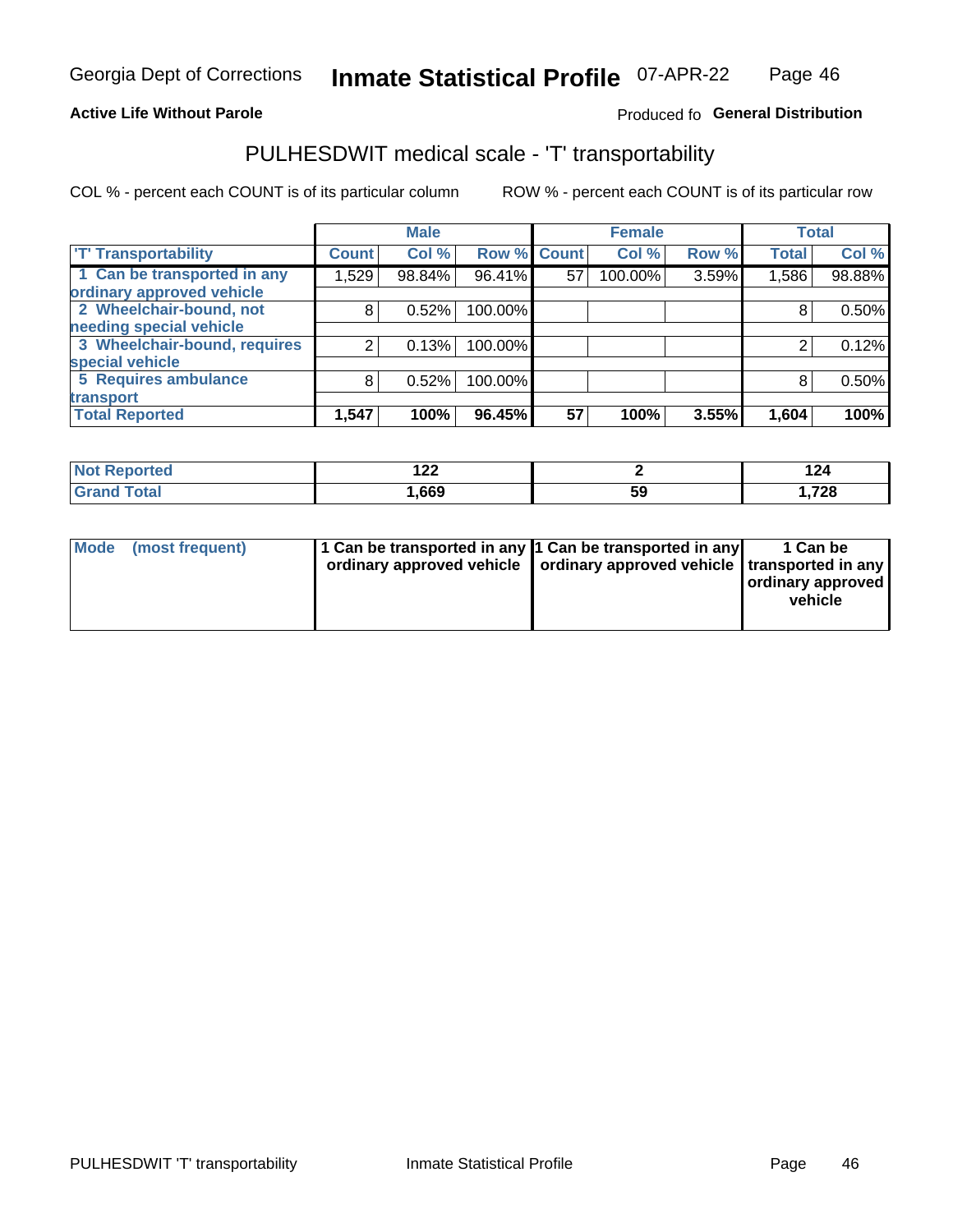#### Inmate Statistical Profile 07-APR-22 Page 47

#### **Active Life Without Parole**

### **Produced for General Distribution**

### Number of prior Georgia incarcerations

COL % - percent each COUNT is of its particular column

|                                       |                 | <b>Male</b> |         |              | <b>Female</b> |       |       | <b>Total</b> |
|---------------------------------------|-----------------|-------------|---------|--------------|---------------|-------|-------|--------------|
| <b>Num of Prior GA Incarcerations</b> | <b>Count</b>    | Col %       | Row %   | <b>Count</b> | Col %         | Row % | Total | Col %        |
| $\bf{0}$                              | 869             | 52.07%      | 94.77%  | 48           | 81.36%        | 5.23% | 917   | 53.07%       |
|                                       | 321             | 19.23%      | 98.17%  | 6            | 10.17%        | 1.83% | 327   | 18.92%       |
|                                       | 202             | 12.10%      | 99.02%  | 2            | 3.39%         | 0.98% | 204   | 11.81%       |
| 3                                     | 129             | 7.73%       | 98.47%  | 2            | 3.39%         | 1.53% | 131   | 7.58%        |
| 4                                     | 69              | 4.13%       | 100.00% |              |               |       | 69    | 3.99%        |
| 5                                     | 42              | 2.52%       | 100.00% |              |               |       | 42    | 2.43%        |
| <b>More Than 5</b>                    | 37 <sup>2</sup> | 2.22%       | 97.37%  |              | 1.69%         | 2.63% | 38    | 2.20%        |
| <b>Total Reported</b>                 | 1,669           | 100%        | 96.59%  | 59           | 100%          | 3.41% | 1,728 | 100%         |

| orted<br>N       |     |    |        |
|------------------|-----|----|--------|
| <b>otal</b>      | cco | 59 | 700    |
| $\mathbf{v}$ and | ০০১ |    | 04 ، ا |

| Mean (average)         | 1.10 | .39 | 1.08 |
|------------------------|------|-----|------|
| <b>Median (middle)</b> |      |     |      |
| Mode (most frequent)   |      |     |      |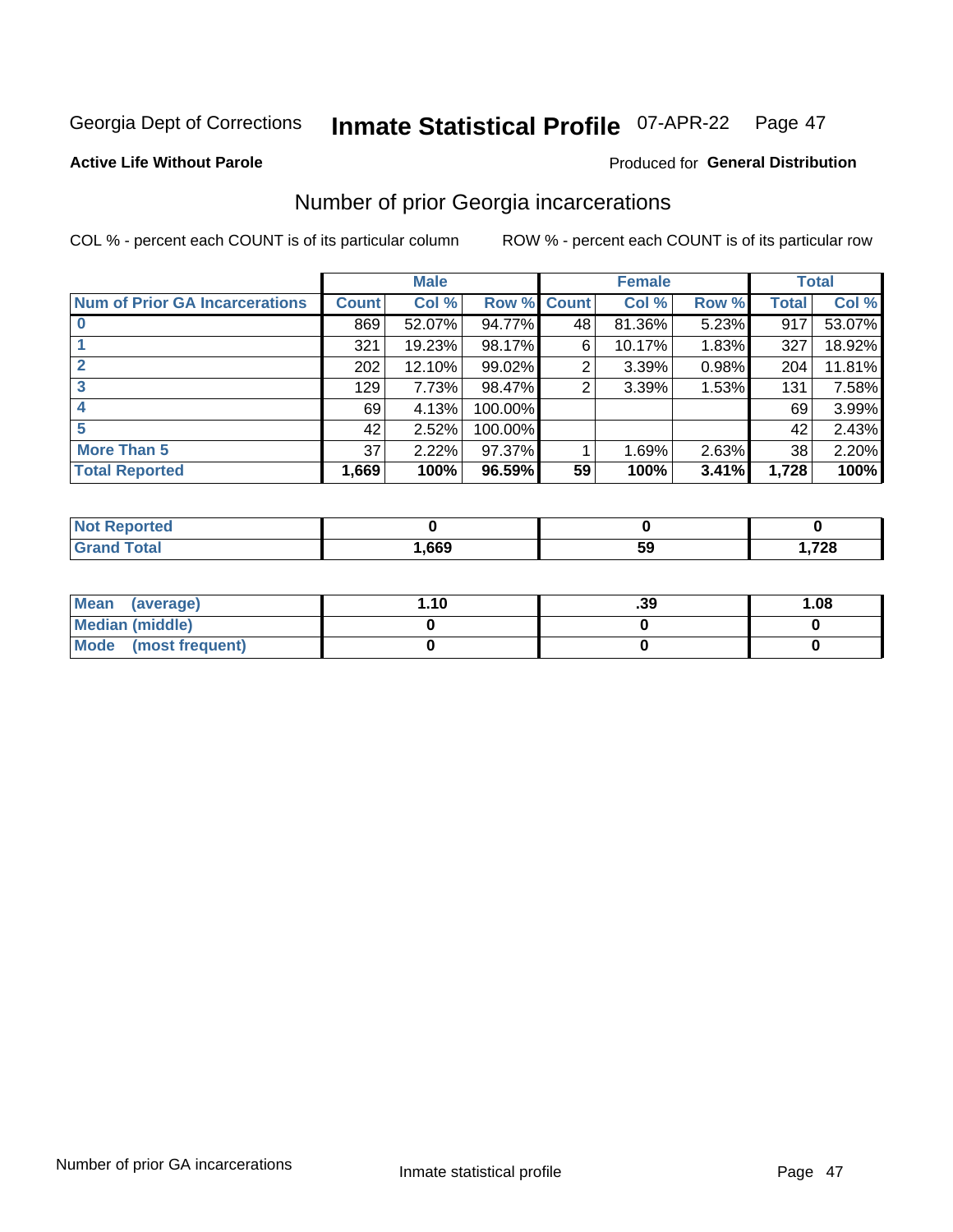#### Inmate Statistical Profile 07-APR-22 Page 48

**Active Life Without Parole** 

Produced for General Distribution

#### Prison sentence in years

COL % - percent each COUNT is of its particular column

ROW % - percent each COUNT is of its particular row

|                                 | <b>Male</b> |            |                    | <b>Female</b> |            |          | Total  |         |
|---------------------------------|-------------|------------|--------------------|---------------|------------|----------|--------|---------|
| <b>Prison Sentence In Years</b> | Count l     | Col %      | <b>Row % Count</b> |               | Col %      | Row %    | Total  | Col %   |
| <b>Life Without Parole</b>      | .669        | $100.00\%$ | $96.59\%$          | 59            | $100.00\%$ | $3.41\%$ | ا 728. | 100.00% |
| <b>Total Reported</b>           | .669        | 100%       | 96.59%             | 59            | $100\%$    | $3.41\%$ | 1.728  | 100%    |

| <b>Reported</b> |      |    |      |
|-----------------|------|----|------|
| <b>ota</b>      | ,669 | 59 | .728 |

#### **Determinate (numeric) sentences only**

| <b>Mean</b> | (average) |  |  |
|-------------|-----------|--|--|

All sentences (including determinate), with life, life without parole, and death sentences figured at 45 years

| Me<br>.<br> | -- | -- |  |
|-------------|----|----|--|
|             |    |    |  |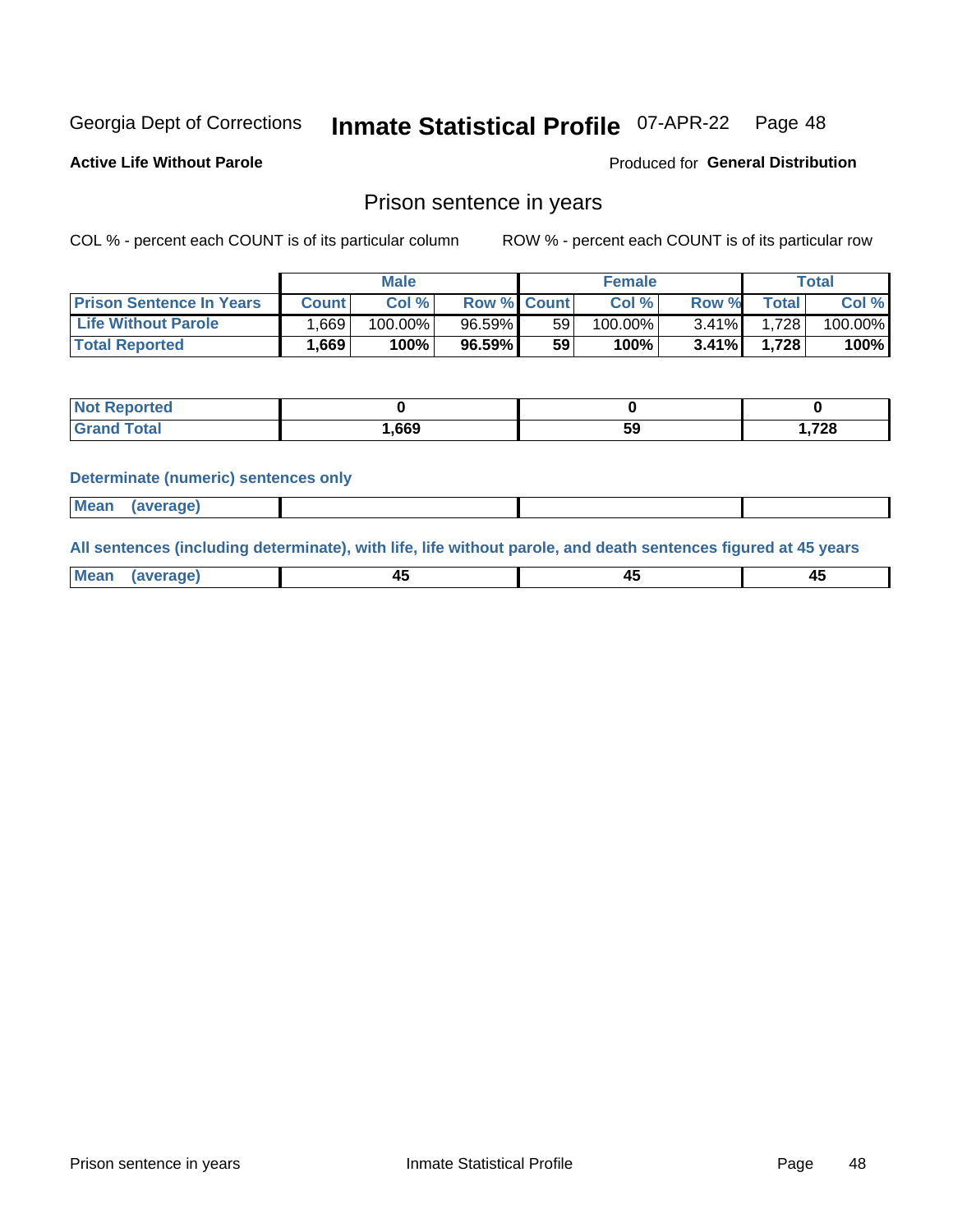#### Georgia Dept of Corrections Inmate Statistical Profile 07-APR-22 Page 49

#### **Active Life Without Parole**

#### **Produced for General Distribution**

### Primary offense, broken out into felonies vs misdemeanors

COL % - percent each COUNT is of its particular column

|                                  | <b>Male</b>       |         |                    |    | <b>Female</b> |          | Total              |         |
|----------------------------------|-------------------|---------|--------------------|----|---------------|----------|--------------------|---------|
| <b>Felonies and Misdemeanors</b> | <b>Count</b>      | Col%    | <b>Row % Count</b> |    | Col%          | Row %    | Total <sub>1</sub> | Col %   |
| <b>Felonies</b>                  | .658 <sub>1</sub> | 100.00% | 96.73%             | 56 | 100.00%       | $3.27\%$ | 1.714              | 100.00% |
| <b>Total Reported</b>            | 1,658             | $100\%$ | 96.73%             | 56 | 100%          | 3.27%    | 1,714              | 100%    |

| <b>Not Reported</b>   |      |      | 14    |
|-----------------------|------|------|-------|
| <b>⊺otal</b><br>Grand | ,669 | ,661 | 1,728 |

| <b>Mode</b><br>frequent)<br>nies<br>≧ (most tr.<br>. | onies<br>. | lonies<br>ею<br>____ |
|------------------------------------------------------|------------|----------------------|
|------------------------------------------------------|------------|----------------------|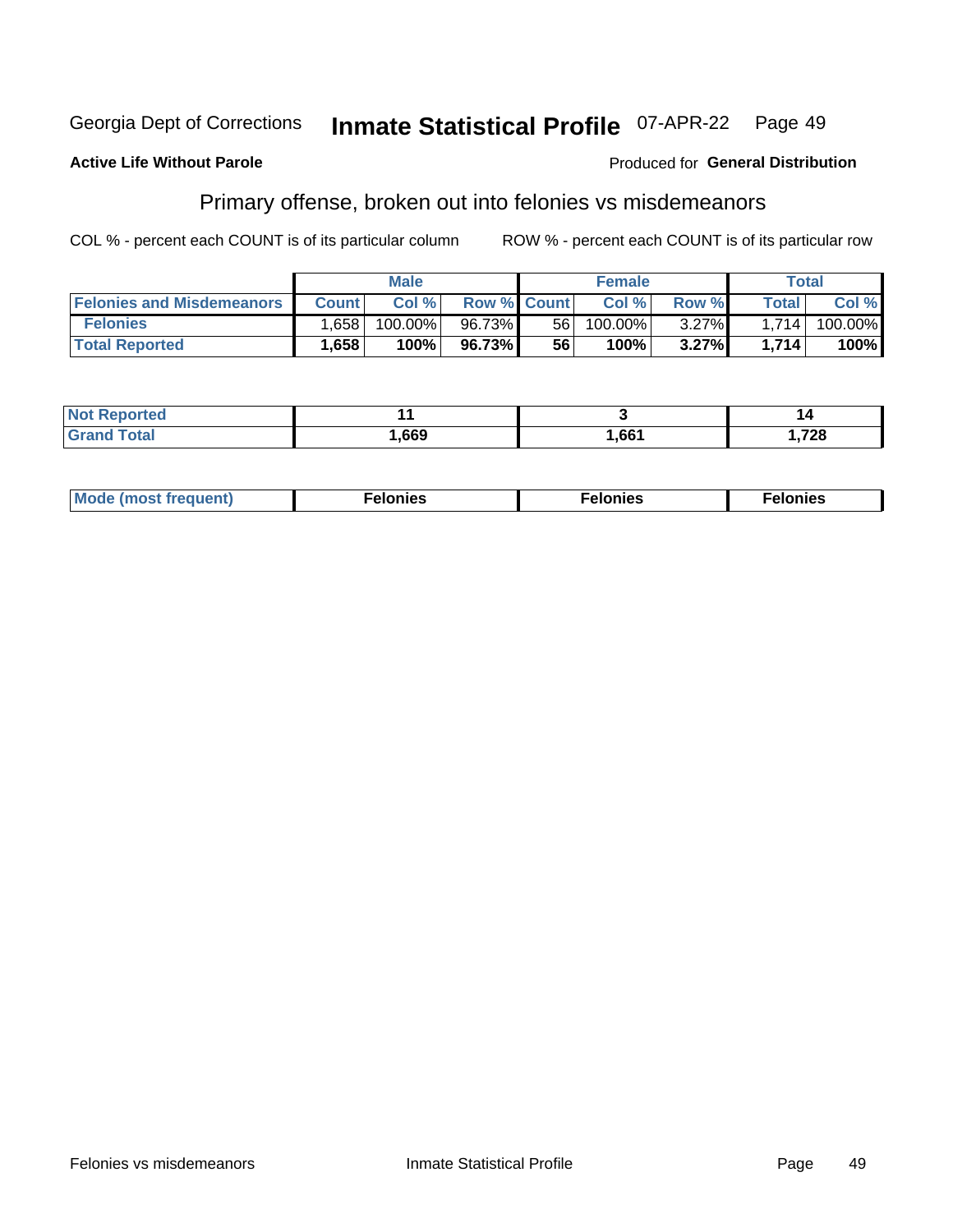#### **Inmate Statistical Profile 07-APR-22** Georgia Dept of Corrections Page 50

#### **Active Life Without Parole**

#### Produced for General Distribution

### Primary offense, broken out into six broad crime categories

COL % - percent each COUNT is of its particular column

|                         | <b>Male</b>  |        |             |    | <b>Female</b> |          |              | Total  |  |
|-------------------------|--------------|--------|-------------|----|---------------|----------|--------------|--------|--|
| <b>Crime Categories</b> | <b>Count</b> | Col%   | Row % Count |    | Col %         | Row %    | <b>Total</b> | Col %  |  |
| <b>Violent</b>          | .454         | 87.33% | 96.23%      | 57 | 98.28%        | $3.77\%$ | 1,511        | 87.70% |  |
| <b>Sex Crime</b>        | 205          | 12.31% | $99.51\%$   |    | 1.72%         | .49%     | 206          | 11.96% |  |
| <b>Drug</b>             | 6            | .36%   | 100.00%     |    | .00%          |          | 6            | .35%   |  |
| <b>Total Reported</b>   | 1,665        | 100%   | 96.63%      | 58 | 100%          | 3.37%    | 1,723        | 100%   |  |

| . .         |      |         |                  |
|-------------|------|---------|------------------|
| -<br>______ | ,669 | 50<br>- | 700<br>LU<br>___ |

| <b>Mo</b><br>quent)<br>. | .<br>∕iolent | <br>∕iolent | .<br>วlent |
|--------------------------|--------------|-------------|------------|
|                          |              |             |            |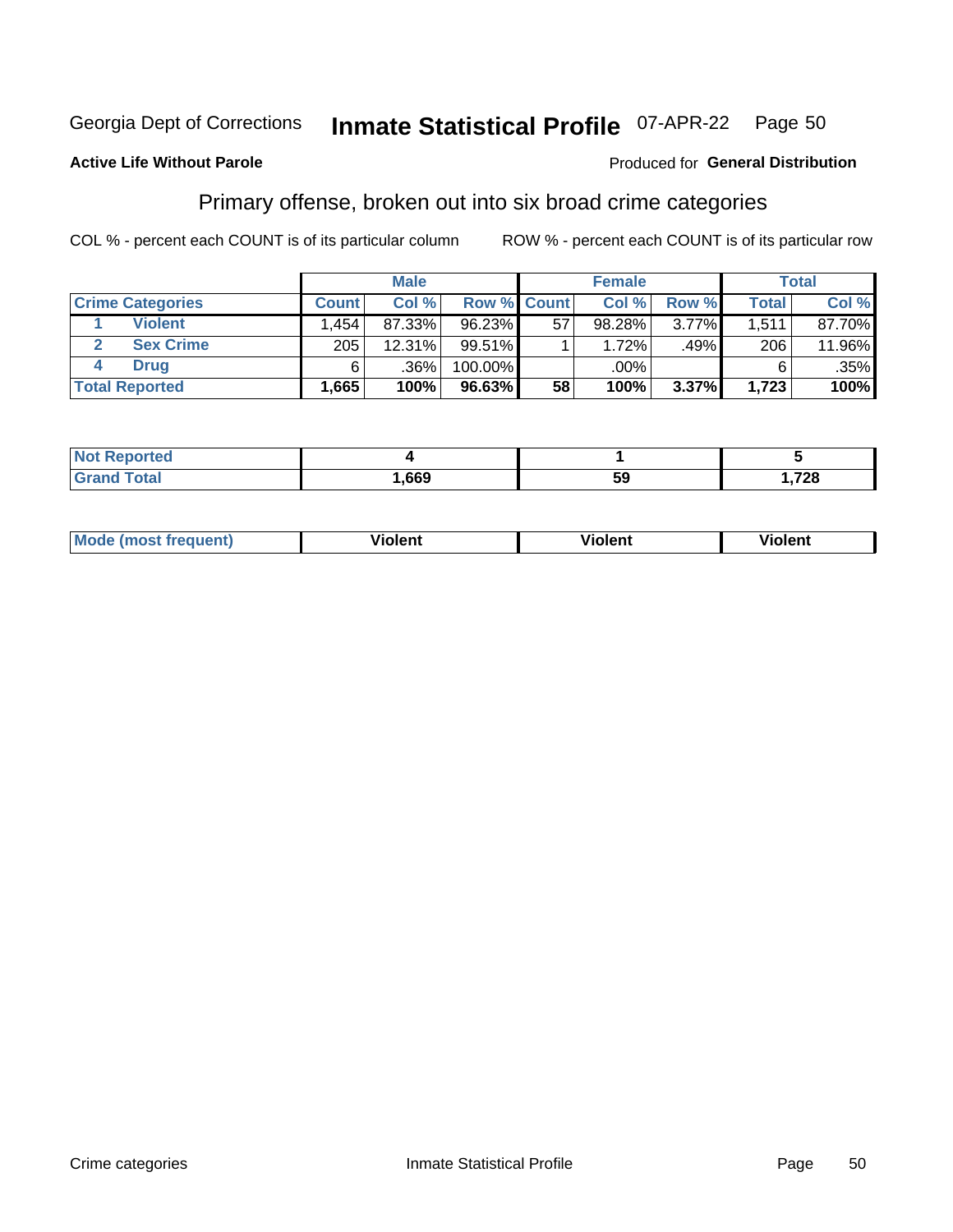#### **Inmate Statistical Profile 07-APR-22** Page 51

#### **Active Life Without Parole**

#### Produced for General Distribution

## Primary offense, detailed offense code

COL % - percent each COUNT is of its particular column

|                                         |              | <b>Male</b>                |         |              | <b>Female</b> |        |              | <b>Total</b> |
|-----------------------------------------|--------------|----------------------------|---------|--------------|---------------|--------|--------------|--------------|
| <b>Primary Offense</b>                  | <b>Count</b> | $\overline{\text{Col }^9}$ | Row %   | <b>Count</b> | Col %         | Row %  | <b>Total</b> | Col %        |
| <b>Agg Sex Battery Atmpt (2099)</b>     |              | .06%                       | 100.00% |              |               |        | 1            | .06%         |
| <b>Aggrav Assault (1302)</b>            | 3            | .18%                       | 75.00%  | 1            | 1.72%         | 25.00% | 4            | .23%         |
| <b>Aggrav Battery (1305)</b>            |              | .06%                       | 100.00% |              |               |        |              | .06%         |
| <b>Aggrav Child Molestation (2021)</b>  | 26           | 1.56%                      | 100.00% |              |               |        | 26           | 1.51%        |
| <b>Aggrav Sexual Battery (2009)</b>     |              | .42%                       | 100.00% |              |               |        | 7            | .41%         |
| <b>Aggrav Sodomy (2003)</b>             | 12           | .72%                       | 100.00% |              |               |        | 12           | .70%         |
| <b>Armed Robbery (1902)</b>             | 157          | 9.43%                      | 99.37%  | 1            | 1.72%         | .63%   | 158          | 9.17%        |
| <b>Child Molestation (2019)</b>         | 5            | .30%                       | 100.00% |              |               |        | 5            | .29%         |
| <b>False Imprisonment (1308)</b>        |              | .06%                       | 100.00% |              |               |        |              | .06%         |
| <b>Hijacking Motor Vehicle (1911)</b>   |              | .06%                       | 100.00% |              |               |        |              | .06%         |
| Kidnapping (1311)                       | 95           | 5.71%                      | 100.00% |              |               |        | 95           | 5.51%        |
| <b>Murder (1101)</b>                    | 1,193        | 71.65%                     | 95.59%  | 55           | 94.83%        | 4.41%  | 1,248        | 72.43%       |
| <b>Poss Of Firearm Dur Crime</b>        | 2            | .12%                       | 100.00% |              |               |        | 2            | .12%         |
| (2910)                                  |              |                            |         |              |               |        |              |              |
| Rape (2001)                             | 154          | 9.25%                      | 99.35%  |              | 1.72%         | .65%   | 155          | 9.00%        |
| S/D Cocaine (4021)                      |              | .06%                       | 100.00% |              |               |        |              | .06%         |
| S/D Cont Sub Public (4017)              |              | .06%                       | 100.00% |              |               |        |              | .06%         |
| S/D Cont Sub School (4018)              |              | .06%                       | 100.00% |              |               |        | 1            | .06%         |
| <b>Traf Cocaine 401+ Gm (4103)</b>      |              | .06%                       | 100.00% |              |               |        | 1            | .06%         |
| <b>Traf Methamph 28-199 Gm</b>          |              | .06%                       | 100.00% |              |               |        | 1            | .06%         |
| (4140)                                  |              |                            |         |              |               |        |              |              |
| Traf Narcotic 29+ Gm (4113)             |              | .06%                       | 100.00% |              |               |        |              | .06%         |
| <b>Traffick Sexual Servitude (1331)</b> |              | .06%                       | 100.00% |              |               |        |              | .06%         |
| <b>Total Rported</b>                    | 1,665        | 100%                       | 96.63%  | 58           | 100%          | 3.37%  | 1,723        | 100%         |

| N <sub>0</sub><br>orted<br>. |      |    |       |
|------------------------------|------|----|-------|
| <b>Total</b>                 | ,669 | 59 | 1,728 |

| Mode (most frequent) | 1101 Murder | 1101 Murder | 1101 Murder |
|----------------------|-------------|-------------|-------------|
|----------------------|-------------|-------------|-------------|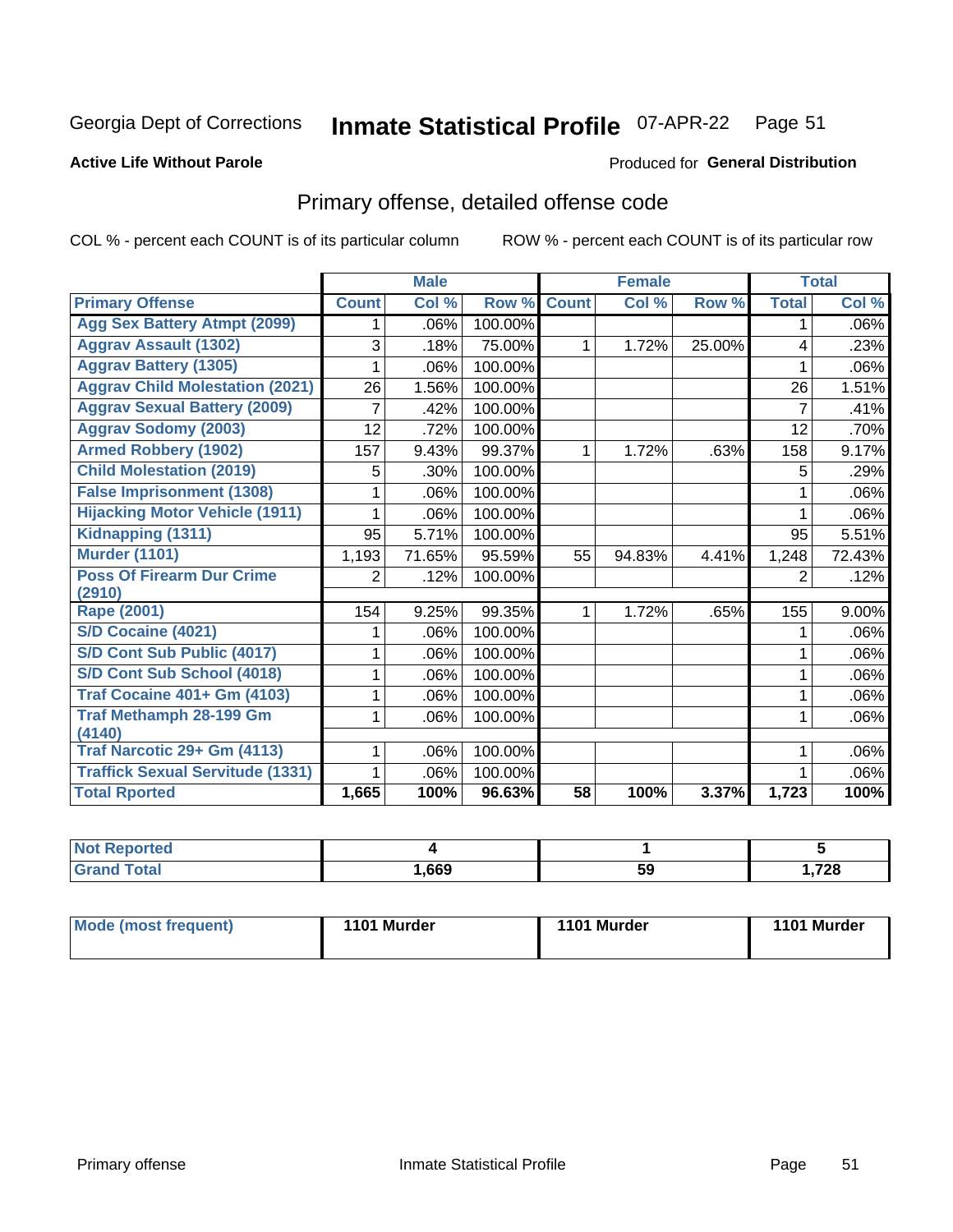## Inmate Statistical Profile 07-APR-22 Page 52

#### **Active Life Without Parole**

#### Produced for General Distribution

## County of conviction of primary offense

COL % - percent each COUNT is of its particular column

|     |                             |                | <b>Male</b> |         |                | <b>Female</b> |        |                | <b>Total</b> |
|-----|-----------------------------|----------------|-------------|---------|----------------|---------------|--------|----------------|--------------|
|     | <b>County of Conviction</b> | <b>Count</b>   | Col %       | Row %   | <b>Count</b>   | Col %         | Row %  | <b>Total</b>   | Col %        |
| 000 | <b>Unknown</b>              | 11             | .66%        | 78.57%  | $\overline{3}$ | 5.08%         | 21.43% | 14             | .81%         |
| 001 | <b>Appling County</b>       | 4              | .24%        | 100.00% |                |               |        | 4              | .23%         |
| 002 | <b>Atkinson County</b>      | 4              | .24%        | 100.00% |                |               |        | 4              | .23%         |
| 003 | <b>Bacon County</b>         | 4              | .24%        | 100.00% |                |               |        | 4              | .23%         |
| 004 | <b>Baker County</b>         | 1              | .06%        | 100.00% |                |               |        | $\mathbf 1$    | .06%         |
| 005 | <b>Baldwin County</b>       | 6              | .36%        | 100.00% |                |               |        | 6              | .35%         |
| 006 | <b>Banks County</b>         | 3              | .18%        | 100.00% |                |               |        | 3              | .17%         |
| 007 | <b>Barrow County</b>        | $\overline{7}$ | .42%        | 100.00% |                |               |        | $\overline{7}$ | .41%         |
| 008 | <b>Bartow County</b>        | 10             | .60%        | 90.91%  | 1              | 1.69%         | 9.09%  | 11             | .64%         |
| 009 | <b>Ben Hill County</b>      | $\,8\,$        | .48%        | 100.00% |                |               |        | 8              | .46%         |
| 010 | <b>Berrien County</b>       | $\overline{2}$ | .12%        | 100.00% |                |               |        | $\overline{2}$ | .12%         |
| 011 | <b>Bibb County</b>          | 49             | 2.94%       | 96.08%  | $\overline{2}$ | 3.39%         | 3.92%  | 51             | 2.95%        |
| 012 | <b>Bleckley County</b>      | $\mathbf{1}$   | .06%        | 100.00% |                |               |        | 1              | .06%         |
| 013 | <b>Brantley County</b>      | 1              | .06%        | 100.00% |                |               |        | $\mathbf 1$    | .06%         |
| 014 | <b>Brooks County</b>        | $\overline{2}$ | .12%        | 100.00% |                |               |        | $\overline{2}$ | .12%         |
| 015 | <b>Bryan County</b>         | 1              | .06%        | 100.00% |                |               |        | 1              | .06%         |
| 016 | <b>Bulloch County</b>       | 9              | .54%        | 90.00%  | 1              | 1.69%         | 10.00% | 10             | .58%         |
| 017 | <b>Burke County</b>         | 13             | .78%        | 100.00% |                |               |        | 13             | .75%         |
| 018 | <b>Butts County</b>         | $\overline{3}$ | .18%        | 100.00% |                |               |        | 3              | .17%         |
| 019 | <b>Calhoun County</b>       | $\overline{3}$ | .18%        | 100.00% |                |               |        | 3              | .17%         |
| 020 | <b>Camden County</b>        | $\overline{7}$ | .42%        | 100.00% |                |               |        | $\overline{7}$ | .41%         |
| 021 | <b>Candler County</b>       | 4              | .24%        | 100.00% |                |               |        | 4              | .23%         |
| 022 | <b>Carroll County</b>       | 5              | .30%        | 100.00% |                |               |        | 5              | .29%         |
| 023 | <b>Catoosa County</b>       | 4              | .24%        | 80.00%  | 1              | 1.69%         | 20.00% | 5              | .29%         |
| 025 | <b>Chatham County</b>       | 73             | 4.37%       | 97.33%  | $\overline{2}$ | 3.39%         | 2.67%  | 75             | 4.34%        |
| 027 | <b>Chattooga County</b>     | 3              | .18%        | 100.00% |                |               |        | 3              | .17%         |
| 028 | <b>Cherokee County</b>      | 11             | .66%        | 100.00% |                |               |        | 11             | .64%         |
| 029 | <b>Clarke County</b>        | 23             | 1.38%       | 100.00% |                |               |        | 23             | 1.33%        |
| 030 | <b>Clay County</b>          | $\mathbf{1}$   | .06%        | 100.00% |                |               |        | $\mathbf{1}$   | .06%         |
| 031 | <b>Clayton County</b>       | 76             | 4.55%       | 95.00%  | 4              | 6.78%         | 5.00%  | 80             | 4.63%        |
| 032 | <b>Clinch County</b>        | $\mathbf{1}$   | .06%        | 100.00% |                |               |        | 1              | .06%         |
| 033 | <b>Cobb County</b>          | 74             | 4.43%       | 97.37%  | 2              | 3.39%         | 2.63%  | 76             | 4.40%        |
| 034 | <b>Coffee County</b>        | 14             | .84%        | 87.50%  | $\overline{2}$ | 3.39%         | 12.50% | 16             | .93%         |
| 035 | <b>Colquitt County</b>      | 3              | .18%        | 100.00% |                |               |        | 3              | .17%         |
| 036 | <b>Columbia County</b>      | 10             | .60%        | 83.33%  | $\overline{2}$ | 3.39%         | 16.67% | 12             | .69%         |
| 037 | <b>Cook County</b>          | 5              | .30%        | 100.00% |                |               |        | 5              | .29%         |
| 038 | <b>Coweta County</b>        | 10             | .60%        | 100.00% |                |               |        | 10             | .58%         |
| 040 | <b>Crisp County</b>         | 8              | .48%        | 100.00% |                |               |        | 8              | .46%         |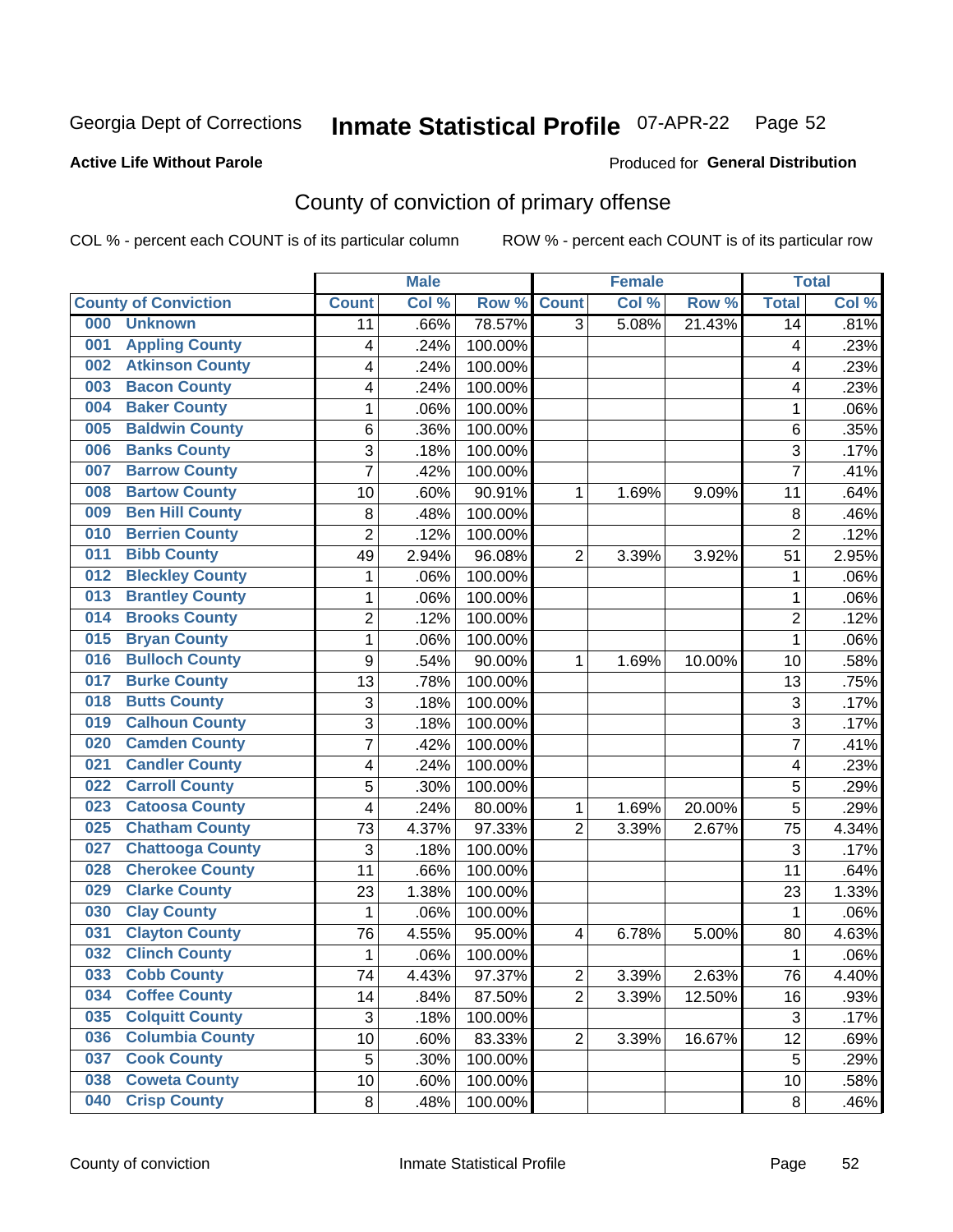## Inmate Statistical Profile 07-APR-22 Page 53

#### **Active Life Without Parole**

#### Produced for General Distribution

## County of conviction of primary offense

COL % - percent each COUNT is of its particular column

|     |                             |                  | <b>Male</b> |         |                | <b>Female</b> |        |                  | <b>Total</b> |
|-----|-----------------------------|------------------|-------------|---------|----------------|---------------|--------|------------------|--------------|
|     | <b>County of Conviction</b> | <b>Count</b>     | Col %       | Row %   | <b>Count</b>   | Col %         | Row %  | <b>Total</b>     | Col %        |
| 041 | <b>Dade County</b>          | 1                | .06%        | 100.00% |                |               |        | 1                | .06%         |
| 042 | <b>Dawson County</b>        | 3                | .18%        | 100.00% |                |               |        | 3                | .17%         |
| 043 | <b>Decatur County</b>       | 6                | .36%        | 100.00% |                |               |        | 6                | .35%         |
| 044 | <b>Dekalb County</b>        | 144              | 8.63%       | 97.30%  | 4              | 6.78%         | 2.70%  | 148              | 8.56%        |
| 045 | <b>Dodge County</b>         | 1                | .06%        | 100.00% |                |               |        | 1                | .06%         |
| 046 | <b>Dooly County</b>         | 3                | .18%        | 100.00% |                |               |        | $\overline{3}$   | .17%         |
| 047 | <b>Dougherty County</b>     | 35               | 2.10%       | 97.22%  | 1              | 1.69%         | 2.78%  | 36               | 2.08%        |
| 048 | <b>Douglas County</b>       | 40               | 2.40%       | 95.24%  | $\overline{2}$ | 3.39%         | 4.76%  | 42               | 2.43%        |
| 049 | <b>Early County</b>         | $\overline{2}$   | .12%        | 100.00% |                |               |        | $\overline{2}$   | .12%         |
| 051 | <b>Effingham County</b>     | 7                | .42%        | 87.50%  | 1              | 1.69%         | 12.50% | 8                | .46%         |
| 052 | <b>Elbert County</b>        | $\overline{c}$   | .12%        | 66.67%  | 1              | 1.69%         | 33.33% | 3                | .17%         |
| 053 | <b>Emanuel County</b>       | 14               | .84%        | 100.00% |                |               |        | 14               | .81%         |
| 056 | <b>Fayette County</b>       | 10               | .60%        | 100.00% |                |               |        | 10               | .58%         |
| 057 | <b>Floyd County</b>         | 37               | 2.22%       | 97.37%  | 1              | 1.69%         | 2.63%  | 38               | 2.20%        |
| 058 | <b>Forsyth County</b>       | 5                | .30%        | 83.33%  | 1              | 1.69%         | 16.67% | 6                | .35%         |
| 059 | <b>Franklin County</b>      | 6                | .36%        | 85.71%  | 1              | 1.69%         | 14.29% | $\overline{7}$   | .41%         |
| 060 | <b>Fulton County</b>        | 219              | 13.12%      | 98.65%  | 3              | 5.08%         | 1.35%  | 222              | 12.85%       |
| 061 | <b>Gilmer County</b>        | $\overline{2}$   | .12%        | 100.00% |                |               |        | $\overline{2}$   | .12%         |
| 063 | <b>Glynn County</b>         | 22               | 1.32%       | 100.00% |                |               |        | 22               | 1.27%        |
| 064 | <b>Gordon County</b>        | $\boldsymbol{9}$ | .54%        | 100.00% |                |               |        | $\boldsymbol{9}$ | .52%         |
| 065 | <b>Grady County</b>         | 3                | .18%        | 100.00% |                |               |        | 3                | .17%         |
| 066 | <b>Greene County</b>        | $\overline{2}$   | .12%        | 100.00% |                |               |        | $\overline{2}$   | .12%         |
| 067 | <b>Gwinnett County</b>      | 72               | 4.31%       | 94.74%  | 4              | 6.78%         | 5.26%  | 76               | 4.40%        |
| 068 | <b>Habersham County</b>     | 3                | .18%        | 75.00%  | 1              | 1.69%         | 25.00% | 4                | .23%         |
| 069 | <b>Hall County</b>          | 26               | 1.56%       | 83.87%  | 5              | 8.47%         | 16.13% | 31               | 1.79%        |
| 070 | <b>Hancock County</b>       | 5                | .30%        | 100.00% |                |               |        | 5                | .29%         |
| 071 | <b>Haralson County</b>      | 6                | .36%        | 100.00% |                |               |        | 6                | .35%         |
| 072 | <b>Harris County</b>        | $\overline{c}$   | .12%        | 100.00% |                |               |        | $\overline{c}$   | .12%         |
| 073 | <b>Hart County</b>          | 3                | .18%        | 100.00% |                |               |        | 3                | .17%         |
| 075 | <b>Henry County</b>         | 20               | 1.20%       | 95.24%  | 1              | 1.69%         | 4.76%  | 21               | 1.22%        |
| 076 | <b>Houston County</b>       | 26               | 1.56%       | 100.00% |                |               |        | 26               | 1.50%        |
| 078 | <b>Jackson County</b>       | 12               | .72%        | 100.00% |                |               |        | 12               | .69%         |
| 079 | <b>Jasper County</b>        | $\mathbf{1}$     | .06%        | 100.00% |                |               |        | $\mathbf{1}$     | .06%         |
| 080 | <b>Jeff Davis County</b>    | $\overline{2}$   | .12%        | 100.00% |                |               |        | $\overline{2}$   | .12%         |
| 081 | <b>Jefferson County</b>     | 6                | .36%        | 100.00% |                |               |        | 6                | .35%         |
| 082 | <b>Jenkins County</b>       | 1                | .06%        | 100.00% |                |               |        | 1                | .06%         |
| 083 | <b>Johnson County</b>       | $\mathbf 1$      | .06%        | 100.00% |                |               |        | 1                | .06%         |
| 084 | <b>Jones County</b>         | $\mathbf 1$      | .06%        | 50.00%  | 1              | 1.69%         | 50.00% | $\overline{2}$   | .12%         |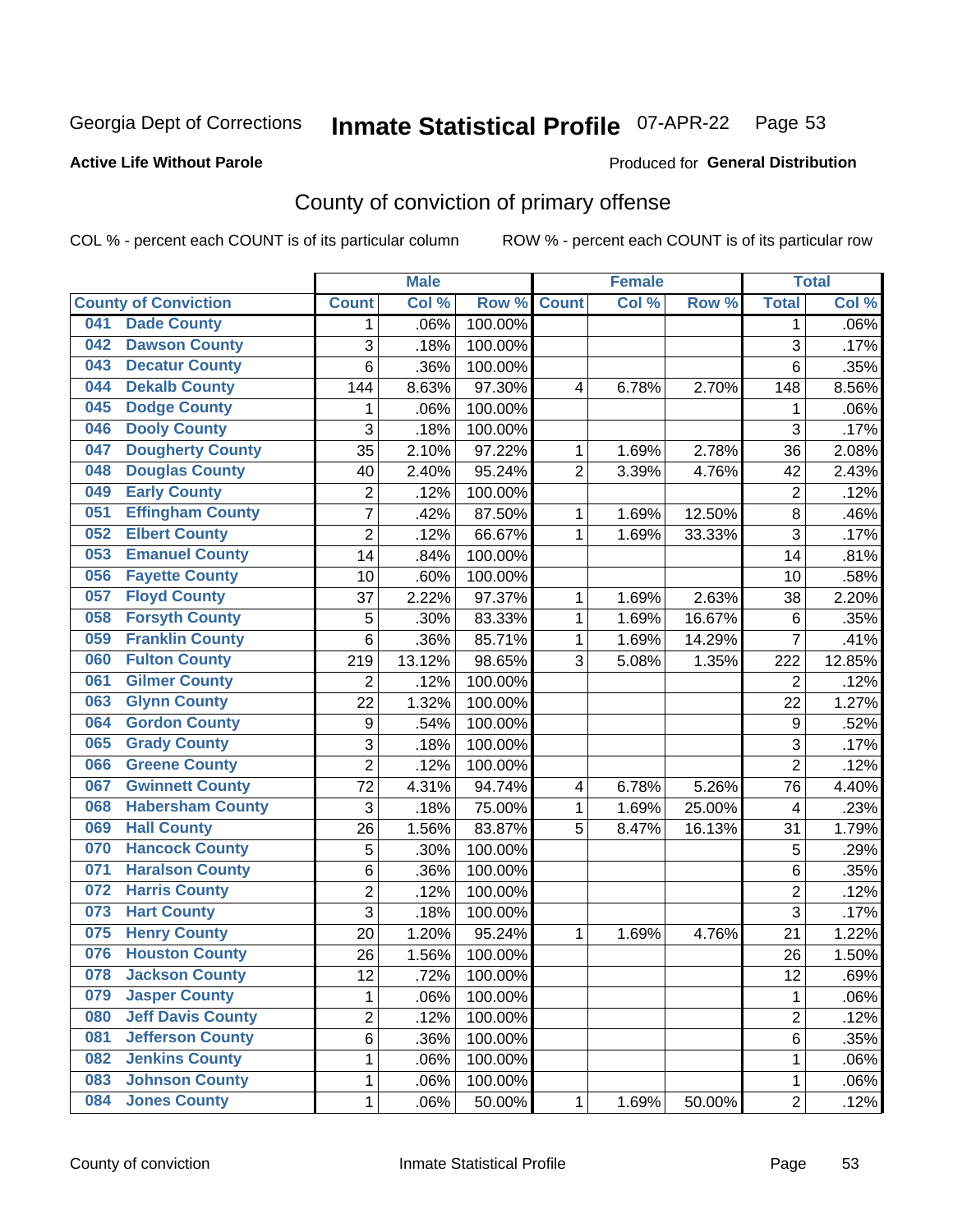## Inmate Statistical Profile 07-APR-22 Page 54

**Active Life Without Parole** 

**Produced for General Distribution** 

## County of conviction of primary offense

COL % - percent each COUNT is of its particular column

|                                              |                | <b>Male</b> |         |                | <b>Female</b> |        |                | <b>Total</b> |
|----------------------------------------------|----------------|-------------|---------|----------------|---------------|--------|----------------|--------------|
| <b>County of Conviction</b>                  | <b>Count</b>   | Col %       | Row %   | <b>Count</b>   | Col %         | Row %  | <b>Total</b>   | Col %        |
| <b>Lamar County</b><br>085                   | 1              | .06%        | 100.00% |                |               |        | 1              | $.06\%$      |
| <b>Lanier County</b><br>086                  | $\overline{2}$ | .12%        | 100.00% |                |               |        | $\overline{2}$ | .12%         |
| <b>Laurens County</b><br>087                 | 6              | .36%        | 100.00% |                |               |        | 6              | .35%         |
| <b>Lee County</b><br>088                     | 4              | .24%        | 100.00% |                |               |        | 4              | .23%         |
| <b>Liberty County</b><br>089                 | 6              | .36%        | 100.00% |                |               |        | 6              | .35%         |
| <b>Long County</b><br>091                    | 5              | .30%        | 100.00% |                |               |        | 5              | .29%         |
| <b>Lowndes County</b><br>092                 | 8              | .48%        | 100.00% |                |               |        | 8              | .46%         |
| <b>Lumpkin County</b><br>093                 | 1              | .06%        | 100.00% |                |               |        | $\mathbf{1}$   | .06%         |
| <b>Madison County</b><br>095                 | 4              | .24%        | 100.00% |                |               |        | 4              | .23%         |
| <b>Marion County</b><br>096                  | 1              | .06%        | 100.00% |                |               |        | $\mathbf{1}$   | .06%         |
| <b>Mcduffie County</b><br>097                | 3              | .18%        | 100.00% |                |               |        | 3              | .17%         |
| <b>Meriwether County</b><br>099              | $\overline{2}$ | .12%        | 100.00% |                |               |        | $\overline{2}$ | .12%         |
| <b>Miller County</b><br>100                  | 1              | .06%        | 100.00% |                |               |        | $\mathbf{1}$   | .06%         |
| <b>Mitchell County</b><br>101                | 4              | .24%        | 100.00% |                |               |        | 4              | .23%         |
| <b>Monroe County</b><br>102                  | 7              | .42%        | 100.00% |                |               |        | $\overline{7}$ | .41%         |
| <b>Morgan County</b><br>104                  | $\overline{2}$ | .12%        | 100.00% |                |               |        | $\overline{2}$ | .12%         |
| <b>Murray County</b><br>105                  | 5              | .30%        | 100.00% |                |               |        | 5              | .29%         |
| <b>Muscogee County</b><br>106                | 49             | 2.94%       | 98.00%  | 1              | 1.69%         | 2.00%  | 50             | 2.89%        |
| <b>Newton County</b><br>107                  | 16             | .96%        | 88.89%  | $\overline{2}$ | 3.39%         | 11.11% | 18             | 1.04%        |
| <b>Oconee County</b><br>108                  | 1              | .06%        | 100.00% |                |               |        | 1              | .06%         |
| <b>Oglethorpe County</b><br>109              | 3              | .18%        | 100.00% |                |               |        | 3              | .17%         |
| <b>Paulding County</b><br>110                | 6              | .36%        | 100.00% |                |               |        | 6              | .35%         |
| <b>Peach County</b><br>111                   | 5              | .30%        | 100.00% |                |               |        | 5              | .29%         |
| <b>Pickens County</b><br>112                 | $\overline{2}$ | .12%        | 100.00% |                |               |        | $\overline{2}$ | .12%         |
| <b>Pierce County</b><br>$\overline{113}$     | 3              | .18%        | 100.00% |                |               |        | 3              | .17%         |
| <b>Pike County</b><br>$\overline{114}$       | $\overline{2}$ | .12%        | 66.67%  | 1              | 1.69%         | 33.33% | 3              | .17%         |
| <b>Polk County</b><br>115                    | $\,6$          | .36%        | 100.00% |                |               |        | 6              | .35%         |
| <b>Pulaski County</b><br>$\overline{116}$    | 1              | .06%        | 100.00% |                |               |        | $\mathbf{1}$   | .06%         |
| <b>Putnam County</b><br>117                  | 9              | .54%        | 100.00% |                |               |        | 9              | .52%         |
| <b>Rabun County</b><br>119                   | 1              | .06%        | 100.00% |                |               |        | $\mathbf{1}$   | .06%         |
| <b>Randolph County</b><br>120                | $\overline{2}$ | .12%        | 100.00% |                |               |        | $\overline{2}$ | .12%         |
| 121<br><b>Richmond County</b>                | 80             | 4.79%       | 96.39%  | 3              | 5.08%         | 3.61%  | 83             | 4.80%        |
| <b>Rockdale County</b><br>122                | 10             | .60%        | 100.00% |                |               |        | 10             | .58%         |
| <b>Seminole County</b><br>125                | $\overline{2}$ | .12%        | 100.00% |                |               |        | $\overline{2}$ | .12%         |
| <b>Spalding County</b><br>126                | 14             | .84%        | 100.00% |                |               |        | 14             | .81%         |
| <b>Stephens County</b><br>127                | 4              | .24%        | 100.00% |                |               |        | 4              | .23%         |
| <b>Sumter County</b><br>129                  | 7              | .42%        | 100.00% |                |               |        | $\overline{7}$ | .41%         |
| <b>Taliaferro County</b><br>$\overline{131}$ | 1              | .06%        | 100.00% |                |               |        | $\mathbf 1$    | .06%         |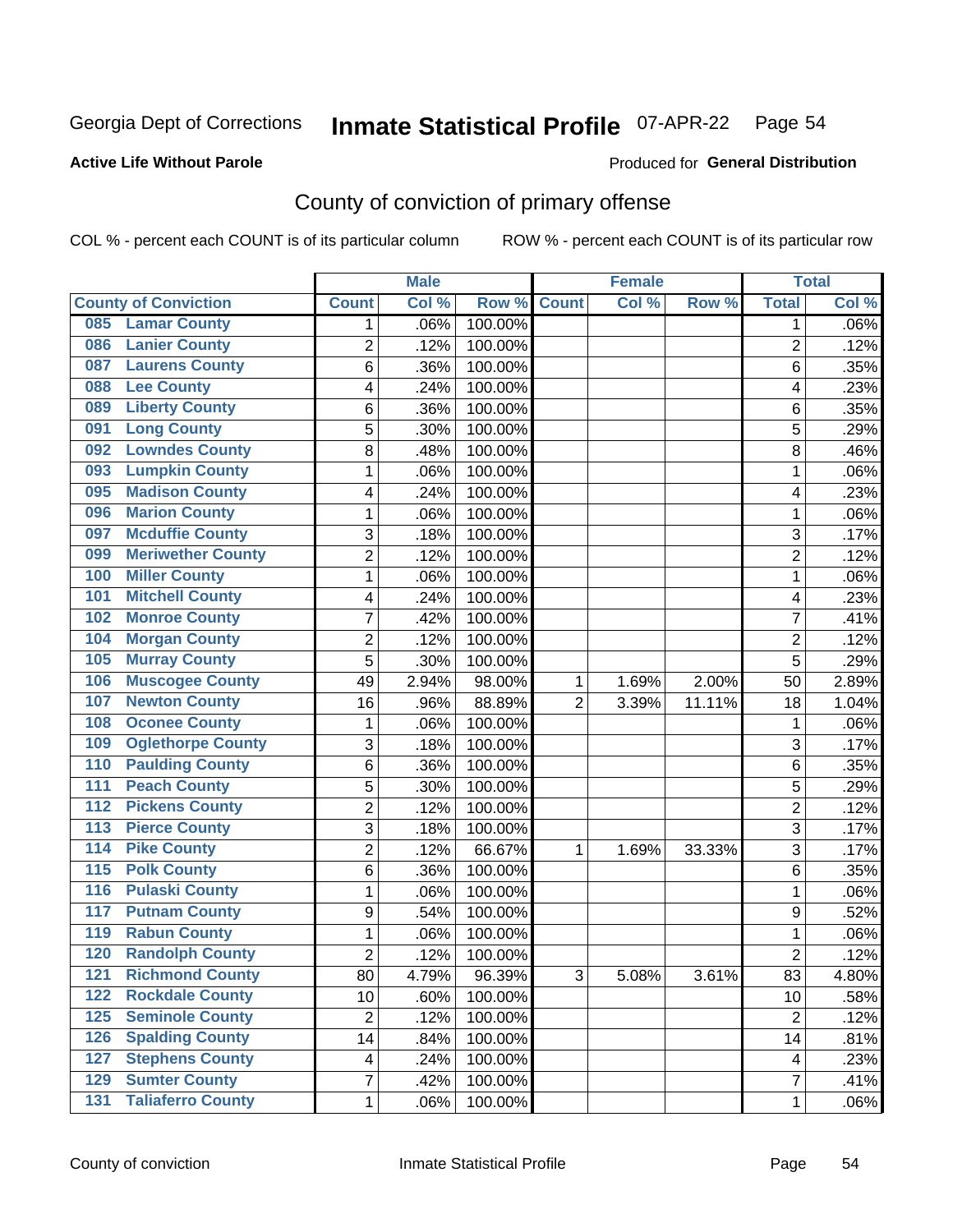## Inmate Statistical Profile 07-APR-22 Page 55

Produced for General Distribution

#### **Active Life Without Parole**

## County of conviction of primary offense

COL % - percent each COUNT is of its particular column

|                                 |                | <b>Male</b> |         |                 | <b>Female</b> |        |                | <b>Total</b> |
|---------------------------------|----------------|-------------|---------|-----------------|---------------|--------|----------------|--------------|
| <b>County of Conviction</b>     | <b>Count</b>   | Col %       | Row %   | <b>Count</b>    | Col %         | Row %  | <b>Total</b>   | Col %        |
| <b>Tattnall County</b><br>132   | 3              | .18%        | 75.00%  | 1               | 1.69%         | 25.00% | 4              | .23%         |
| <b>Taylor County</b><br>133     | $\overline{2}$ | .12%        | 100.00% |                 |               |        | $\overline{2}$ | .12%         |
| <b>Terrell County</b><br>135    | 3              | .18%        | 100.00% |                 |               |        | 3              | .17%         |
| <b>Thomas County</b><br>136     | 6              | .36%        | 100.00% |                 |               |        | 6              | .35%         |
| <b>Tift County</b><br>137       | 10             | .60%        | 100.00% |                 |               |        | 10             | .58%         |
| <b>Toombs County</b><br>138     | 12             | .72%        | 100.00% |                 |               |        | 12             | .69%         |
| <b>Towns County</b><br>139      |                | .06%        | 100.00% |                 |               |        | 1              | .06%         |
| <b>Treutlen County</b><br>140   | 6              | .36%        | 100.00% |                 |               |        | 6              | .35%         |
| <b>Troup County</b><br>141      | 10             | .60%        | 90.91%  | 1               | 1.69%         | 9.09%  | 11             | .64%         |
| <b>Turner County</b><br>142     | 2              | .12%        | 100.00% |                 |               |        | 2              | .12%         |
| <b>Twiggs County</b><br>143     | 1              | .06%        | 100.00% |                 |               |        | 1              | .06%         |
| <b>Upson County</b><br>145      | 5              | .30%        | 100.00% |                 |               |        | 5              | .29%         |
| <b>Walker County</b><br>146     | 10             | .60%        | 90.91%  | 1               | 1.69%         | 9.09%  | 11             | .64%         |
| <b>Walton County</b><br>147     | 23             | 1.38%       | 100.00% |                 |               |        | 23             | 1.33%        |
| <b>Ware County</b><br>148       | 17             | 1.02%       | 100.00% |                 |               |        | 17             | .98%         |
| <b>Warren County</b><br>149     | 3              | .18%        | 75.00%  | 1               | 1.69%         | 25.00% | 4              | .23%         |
| <b>Washington County</b><br>150 | 4              | .24%        | 100.00% |                 |               |        | 4              | .23%         |
| <b>Wayne County</b><br>151      | 12             | .72%        | 100.00% |                 |               |        | 12             | .69%         |
| <b>White County</b><br>154      |                | .06%        | 100.00% |                 |               |        |                | .06%         |
| <b>Whitfield County</b><br>155  | 14             | .84%        | 93.33%  | 1               | 1.69%         | 6.67%  | 15             | .87%         |
| <b>Wilkes County</b><br>157     | 2              | .12%        | 100.00% |                 |               |        | $\overline{2}$ | .12%         |
| <b>Worth County</b><br>159      | $\overline{2}$ | .12%        | 100.00% |                 |               |        | $\overline{2}$ | .12%         |
| <b>Total Rported</b>            | 1,669          | 100%        | 96.59%  | $\overline{59}$ | 100%          | 3.41%  | 1,728          | 100%         |

| Reported |      |    |        |
|----------|------|----|--------|
| otal     | ,669 | 59 | 728, ا |

|  | <b>Mode (most frequent)</b> | <b>Fulton County</b> | <b>Hall County</b> | <b>Fulton County</b> |
|--|-----------------------------|----------------------|--------------------|----------------------|
|--|-----------------------------|----------------------|--------------------|----------------------|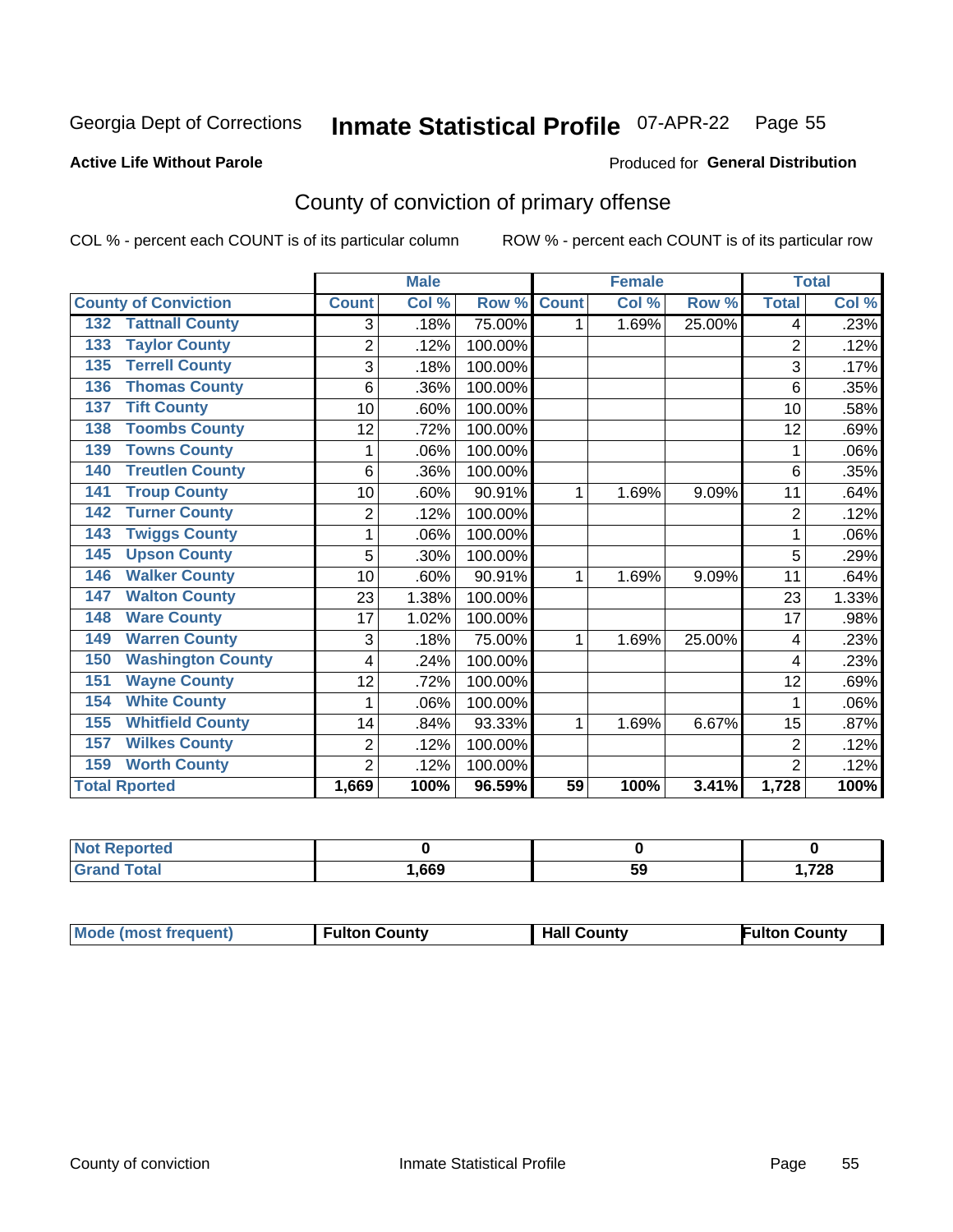#### Georgia Dept of Corrections **Active Life Without Parole**

## Inmate Statistical Profile 07-APR-22 Page 56

Produced for General Distribution

## Circuit of conviction of primary offense

|                         |                                 |              | <b>Male</b> |         |                         | <b>Female</b> |        |                 | <b>Total</b> |
|-------------------------|---------------------------------|--------------|-------------|---------|-------------------------|---------------|--------|-----------------|--------------|
|                         | <b>Circuit of Conviction</b>    | <b>Count</b> | Col %       | Row %   | <b>Count</b>            | Col %         | Row %  | <b>Total</b>    | Col %        |
| 1                       | <b>Alapaha Circuit</b>          | 14           | .84%        | 100.00% |                         |               |        | 14              | .82%         |
| $\overline{2}$          | <b>Alcovy Circuit</b>           | 39           | 2.35%       | 95.12%  | $\overline{2}$          | 3.57%         | 4.88%  | 41              | 2.39%        |
| $\overline{\mathbf{3}}$ | <b>Atlanta Circuit</b>          | 219          | 13.21%      | 98.65%  | 3                       | 5.36%         | 1.35%  | 222             | 12.95%       |
| $\overline{4}$          | <b>Atlantic Circuit</b>         | 15           | .90%        | 93.75%  | 1                       | 1.79%         | 6.25%  | 16              | .93%         |
| 5                       | <b>Augusta Circuit</b>          | 103          | 6.21%       | 95.37%  | 5                       | 8.93%         | 4.63%  | 108             | 6.30%        |
| $\overline{\bf{6}}$     | <b>Blue Ridge Circuit</b>       | 11           | .66%        | 100.00% |                         |               |        | 11              | .64%         |
| 7                       | <b>Brunswick Circuit</b>        | 47           | 2.83%       | 100.00% |                         |               |        | 47              | 2.74%        |
| $\overline{\mathbf{8}}$ | <b>Chattahoochee Circuit</b>    | 54           | 3.26%       | 98.18%  | 1                       | 1.79%         | 1.82%  | 55              | 3.21%        |
| $\overline{9}$          | <b>Cherokee Circuit</b>         | 19           | 1.15%       | 95.00%  | 1                       | 1.79%         | 5.00%  | 20              | 1.17%        |
| 10                      | <b>Clayton Circuit</b>          | 76           | 4.58%       | 95.00%  | 4                       | 7.14%         | 5.00%  | 80              | 4.67%        |
| $\overline{11}$         | <b>Cobb Circuit</b>             | 74           | 4.46%       | 97.37%  | $\overline{2}$          | 3.57%         | 2.63%  | 76              | 4.43%        |
| $\overline{12}$         | <b>Conasauga Circuit</b>        | 19           | 1.15%       | 95.00%  | 1                       | 1.79%         | 5.00%  | 20              | 1.17%        |
| 13                      | <b>Cordele Circuit</b>          | 19           | 1.15%       | 100.00% |                         |               |        | 19              | 1.11%        |
| 14                      | <b>Coweta Circuit</b>           | 27           | 1.63%       | 96.43%  | 1                       | 1.79%         | 3.57%  | 28              | 1.63%        |
| 15                      | <b>Dougherty Circuit</b>        | 35           | 2.11%       | 97.22%  | $\mathbf{1}$            | 1.79%         | 2.78%  | 36              | 2.10%        |
| 16                      | <b>Dublin Circuit</b>           | 14           | .84%        | 100.00% |                         |               |        | 14              | .82%         |
| 17                      | <b>Eastern Circuit</b>          | 73           | 4.40%       | 97.33%  | $\overline{2}$          | 3.57%         | 2.67%  | 75              | 4.38%        |
| $\overline{18}$         | <b>Flint Circuit</b>            | 20           | 1.21%       | 95.24%  | $\mathbf 1$             | 1.79%         | 4.76%  | 21              | 1.23%        |
| 19                      | <b>Griffin Circuit</b>          | 31           | 1.87%       | 96.88%  | $\mathbf{1}$            | 1.79%         | 3.13%  | 32              | 1.87%        |
| $\overline{20}$         | <b>Gwinnett Circuit</b>         | 72           | 4.34%       | 94.74%  | 4                       | 7.14%         | 5.26%  | 76              | 4.43%        |
| $\overline{21}$         | <b>Houston Circuit</b>          | 26           | 1.57%       | 100.00% |                         |               |        | 26              | 1.52%        |
| $\overline{22}$         | <b>Lookout Mountain Circuit</b> | 18           | 1.09%       | 90.00%  | $\overline{2}$          | 3.57%         | 10.00% | 20              | 1.17%        |
| 23                      | <b>Macon Circuit</b>            | 54           | 3.26%       | 96.43%  | $\overline{2}$          | 3.57%         | 3.57%  | 56              | 3.27%        |
| $\overline{24}$         | <b>Middle Circuit</b>           | 40           | 2.41%       | 100.00% |                         |               |        | 40              | 2.33%        |
| $\overline{25}$         | <b>Mountain Circuit</b>         | 8            | .48%        | 88.89%  | 1                       | 1.79%         | 11.11% | 9               | .53%         |
| 26                      | <b>Northeastern Circuit</b>     | 29           | 1.75%       | 85.29%  | $\overline{5}$          | 8.93%         | 14.71% | 34              | 1.98%        |
| $\overline{27}$         | <b>Northern Circuit</b>         | 18           | 1.09%       | 90.00%  | $\overline{2}$          | 3.57%         | 10.00% | 20              | 1.17%        |
| 28                      | <b>Ocmulgee Circuit</b>         | 26           | 1.57%       | 96.30%  | 1                       | 1.79%         | 3.70%  | 27              | 1.58%        |
| 29                      | <b>Oconee Circuit</b>           | 3            | .18%        | 100.00% |                         |               |        | 3               | .18%         |
| 30                      | <b>Ogeechee Circuit</b>         | 17           | 1.03%       | 89.47%  | $\overline{2}$          | 3.57%         | 10.53% | 19              | 1.11%        |
| $\overline{31}$         | <b>Pataula Circuit</b>          | 11           | .66%        | 100.00% |                         |               |        | 11              | .64%         |
| 32                      | <b>Piedmont Circuit</b>         | 22           | 1.33%       | 100.00% |                         |               |        | 22              | 1.28%        |
| 33                      | <b>Rome Circuit</b>             | 37           | 2.23%       | 97.37%  | $\mathbf{1}$            | 1.79%         | 2.63%  | 38              | 2.22%        |
| 34                      | <b>South Georgia Circuit</b>    | 17           | 1.03%       | 100.00% |                         |               |        | 17              | .99%         |
| 35                      | <b>Southern Circuit</b>         | 19           | 1.15%       | 100.00% |                         |               |        | 19              | 1.11%        |
| 36                      | <b>Southwestern Circuit</b>     | 11           | .66%        | 100.00% |                         |               |        | 11              | .64%         |
| 37                      | <b>Stone Mountain Circuit</b>   | 144          | 8.69%       | 97.30%  | $\overline{\mathbf{4}}$ | 7.14%         | 2.70%  | 148             | 8.63%        |
| 38                      | <b>Tallapoosa Circuit</b>       | 12           | .72%        | 100.00% |                         |               |        | 12              | .70%         |
| 39                      | <b>Tifton Circuit</b>           | 14           | .84%        | 100.00% |                         |               |        | 14              | .82%         |
| 40                      | <b>Toombs Circuit</b>           | 9            | .54%        | 90.00%  | $\mathbf{1}$            | 1.79%         | 10.00% | 10 <sub>1</sub> | .58%         |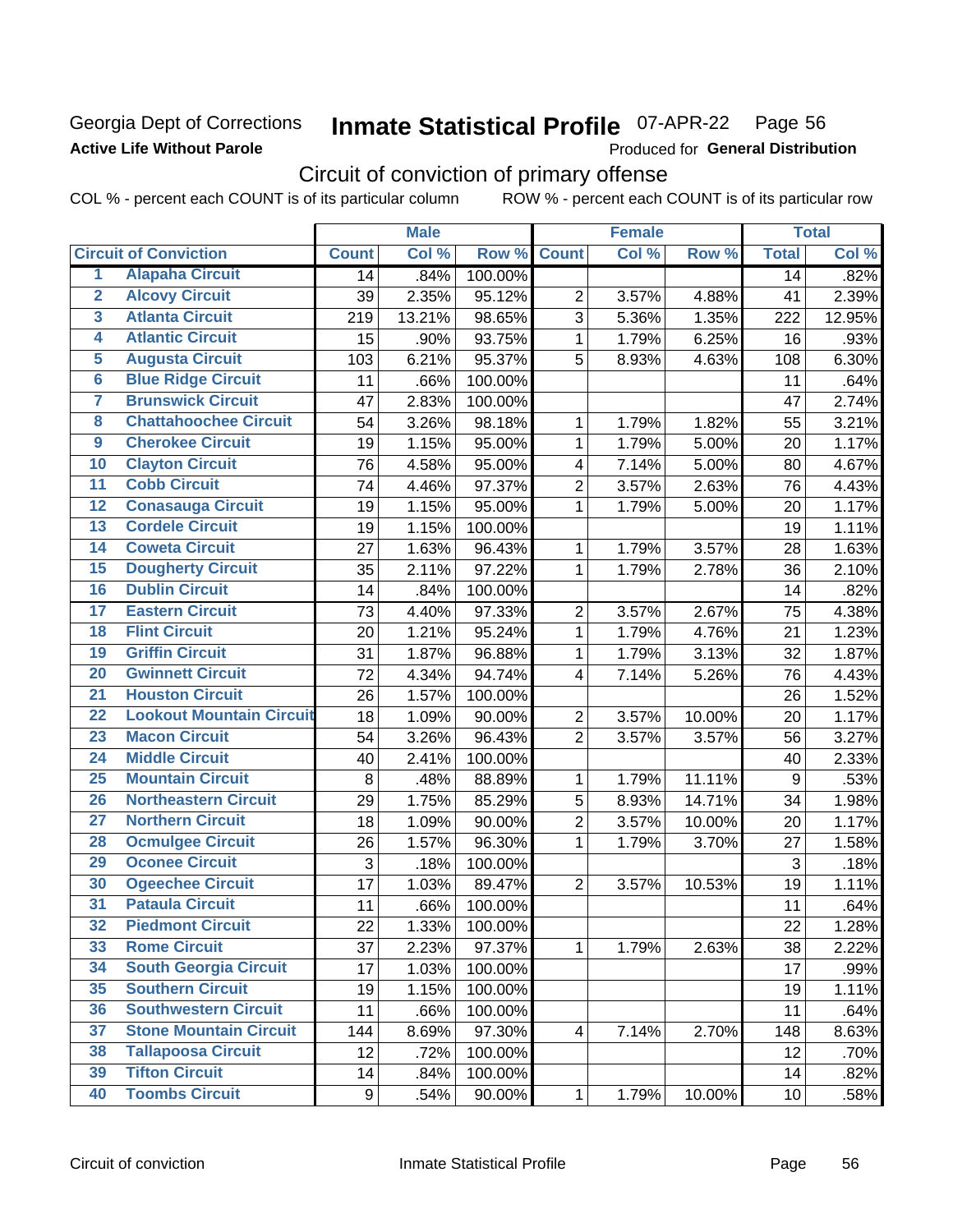### Georgia Dept of Corrections **Active Life Without Parole**

#### Inmate Statistical Profile 07-APR-22 Page 57

Produced for General Distribution

## Circuit of conviction of primary offense

|    |                                   | <b>Male</b>  |                |         | <b>Female</b>  |         |        | <b>Total</b> |                |
|----|-----------------------------------|--------------|----------------|---------|----------------|---------|--------|--------------|----------------|
|    | <b>Circuit of Conviction</b>      | <b>Count</b> | Col %          | Row %   | <b>Count</b>   | Col %   | Row %  | <b>Total</b> | Col %          |
| 41 | <b>Waycross Circuit</b>           | 39           | 2.35%          | 95.12%  | $\overline{2}$ | 3.57%   | 4.88%  | 41           | 2.39%          |
| 42 | <b>Western Circuit</b>            | 24           | 1.45%          | 100.00% |                |         |        | 24           | 1.40%          |
| 43 | <b>Rockdale Circuit</b>           | 10           | .60%           | 100.00% |                |         |        | 10           | .58%           |
| 44 | <b>Douglas Circuit</b>            | 40           | 2.41%          | 95.24%  | $\overline{2}$ | 3.57%   | 4.76%  | 42           | 2.45%          |
| 45 | <b>Appalachian Circuit</b>        | 4            | .24%           | 100.00% |                |         |        | 4            | .23%           |
| 46 | <b>Enotah Circuit</b>             | 3            | .18%           | 100.00% |                |         |        | 3            | .18%           |
| 47 | <b>Bell-Forsyth J.C.</b>          | 5            | .30%           | 83.33%  |                | 1.79%   | 16.67% | 6            | .35%           |
| 48 | <b>Towaliga Judicial Circuit</b>  | 11           | .66%           | 100.00% |                |         |        | 11           | .64%           |
| 49 | <b>Paulding Circuit</b>           | 6            | .36%           | 100.00% |                |         |        | 6            | .35%           |
|    | <b>Total Rported</b>              | 1,658        | 100%           | 96.73%  | 56             | 100%    | 3.27%  | 1,714        | 100%           |
|    | <b>Not Reported</b>               |              | 11             |         |                | 3       |        |              | 14             |
|    | <b>Grand Total</b><br>59<br>1,669 |              |                | 1,728   |                |         |        |              |                |
|    | <b>Mode (most frequent)</b>       |              | <b>Atlanta</b> |         |                | Augusta |        |              | <b>Atlanta</b> |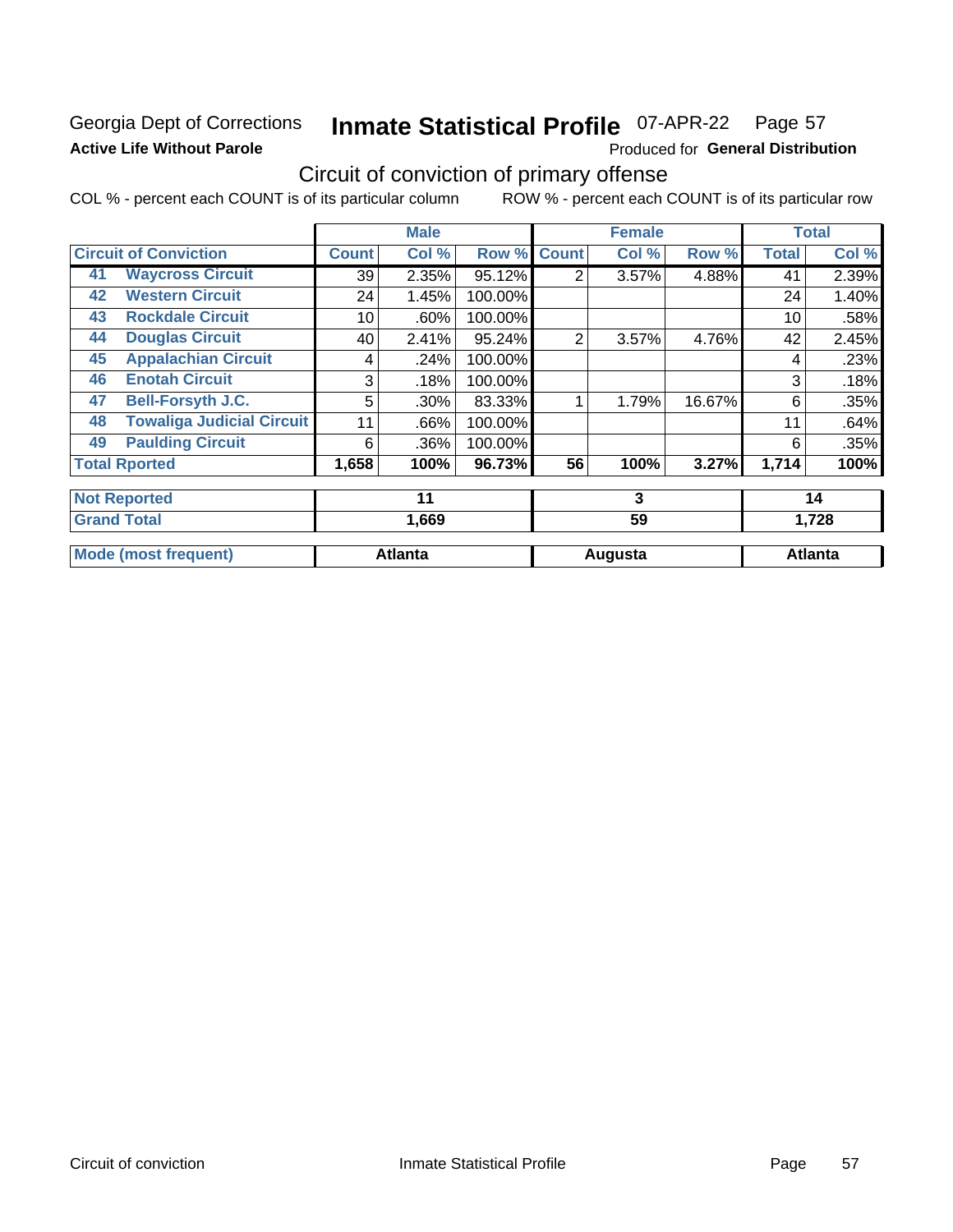#### **Active Life Without Parole**

#### **Produced for General Distribution**

### Years served (jail + prison) in this incarceration

COL % - percent each COUNT is of its particular column

|                       |                 | <b>Male</b> |                  |                         | <b>Female</b> |        |                 | <b>Total</b> |
|-----------------------|-----------------|-------------|------------------|-------------------------|---------------|--------|-----------------|--------------|
| <b>Years Served</b>   | <b>Count</b>    | Col %       | Row <sup>%</sup> | <b>Count</b>            | Col %         | Row %  | <b>Total</b>    | Col %        |
| Less than one year    | $\overline{30}$ | 1.80%       | 96.77%           | 1                       | 1.69%         | 3.23%  | $\overline{31}$ | 1.79%        |
| 1 to 1.99 years       | 10              | 0.60%       | 83.33%           | $\overline{2}$          | 3.39%         | 16.67% | 12              | 0.69%        |
| 2 to 2.99 years       | 53              | 3.18%       | 98.15%           | $\mathbf 1$             | 1.69%         | 1.85%  | 54              | 3.13%        |
| 3 to 3.99 years       | 93              | 5.57%       | 97.89%           | $\overline{2}$          | 3.39%         | 2.11%  | 95              | 5.50%        |
| 4 to 4.99 years       | 102             | 6.11%       | 96.23%           | $\overline{\mathbf{4}}$ | 6.78%         | 3.77%  | 106             | 6.13%        |
| 5 to 5.99 years       | 120             | 7.19%       | 96.77%           | 4                       | 6.78%         | 3.23%  | 124             | 7.18%        |
| 6 to 6.99 years       | 122             | 7.31%       | 95.31%           | 6                       | 10.17%        | 4.69%  | 128             | 7.41%        |
| 7 to 7.99 years       | 127             | 7.61%       | 95.49%           | 6                       | 10.17%        | 4.51%  | 133             | 7.70%        |
| 8 to 8.99 years       | 108             | 6.47%       | 94.74%           | 6                       | 10.17%        | 5.26%  | 114             | 6.60%        |
| 9 to 9.99 years       | 102             | 6.11%       | 93.58%           | 7                       | 11.86%        | 6.42%  | 109             | 6.31%        |
| 10 to 10.99 years     | 95              | 5.69%       | 95.00%           | 5                       | 8.47%         | 5.00%  | 100             | 5.79%        |
| 11 to 11.99 years     | 86              | 5.15%       | 95.56%           | 4                       | 6.78%         | 4.44%  | 90              | 5.21%        |
| 12 to 12.99 years     | 52              | 3.12%       | 98.11%           | 1                       | 1.69%         | 1.89%  | 53              | 3.07%        |
| 13 to 13.99 years     | 45              | 2.70%       | 100.00%          |                         |               |        | 45              | 2.60%        |
| 14 to 14.99 years     | 42              | 2.52%       | 97.67%           | 1                       | 1.69%         | 2.33%  | 43              | 2.49%        |
| 15 to 15.99 years     | 28              | 1.68%       | 93.33%           | $\overline{c}$          | 3.39%         | 6.67%  | 30              | 1.74%        |
| 16 to 16.99 years     | 30              | 1.80%       | 96.77%           | 1                       | 1.69%         | 3.23%  | 31              | 1.79%        |
| 17 to 17.99 years     | 36              | 2.16%       | 100.00%          |                         |               |        | 36              | 2.08%        |
| 18 to 18.99 years     | 31              | 1.86%       | 96.88%           | 1                       | 1.69%         | 3.13%  | 32              | 1.85%        |
| 19 to 19.99 years     | 40              | 2.40%       | 93.02%           | 3                       | 5.08%         | 6.98%  | 43              | 2.49%        |
| 20 to 20.99 years     | 37              | 2.22%       | 100.00%          |                         |               |        | 37              | 2.14%        |
| 21 to 21.99 years     | 40              | 2.40%       | 100.00%          |                         |               |        | 40              | 2.31%        |
| 22 to 22.99 years     | 32              | 1.92%       | 100.00%          |                         |               |        | 32              | 1.85%        |
| 23 to 23.99 years     | 28              | 1.68%       | 96.55%           | 1                       | 1.69%         | 3.45%  | 29              | 1.68%        |
| 24 to 24.99 years     | 42              | 2.52%       | 97.67%           | 1                       | 1.69%         | 2.33%  | 43              | 2.49%        |
| 25 to 25.99 years     | 38              | 2.28%       | 100.00%          |                         |               |        | 38              | 2.20%        |
| 26 to 26.99 years     | 23              | 1.38%       | 100.00%          |                         |               |        | 23              | 1.33%        |
| 27 to 27.99 years     | 24              | 1.44%       | 100.00%          |                         |               |        | 24              | 1.39%        |
| 28 to 28.99 years     | 20              | 1.20%       | 100.00%          |                         |               |        | 20              | 1.16%        |
| 29 to 29.99 years     | 5               | 0.30%       | 100.00%          |                         |               |        | 5               | 0.29%        |
| Thirty + years        | 28              | 1.68%       | 100.00%          |                         |               |        | 28              | 1.62%        |
| <b>Total Reported</b> | 1,669           | 100%        | 96.59%           | $\overline{59}$         | 100%          | 3.41%  | 1,728           | 100.0%       |

| <b>orteg</b><br><b>No</b> |       |    |       |
|---------------------------|-------|----|-------|
| <b>Total</b><br>Cro       | 1,669 | 59 | 1,728 |
|                           |       |    |       |

| <b>Mean</b><br>(average) | 11.96             | 9.39              | 11.87             |
|--------------------------|-------------------|-------------------|-------------------|
| Median (middle)          | 9.56              | 8.62              | 9.51              |
| Mode (most frequent)     | 10 to 10.99 years | 11 to 11.99 years | $9$ to 9.99 years |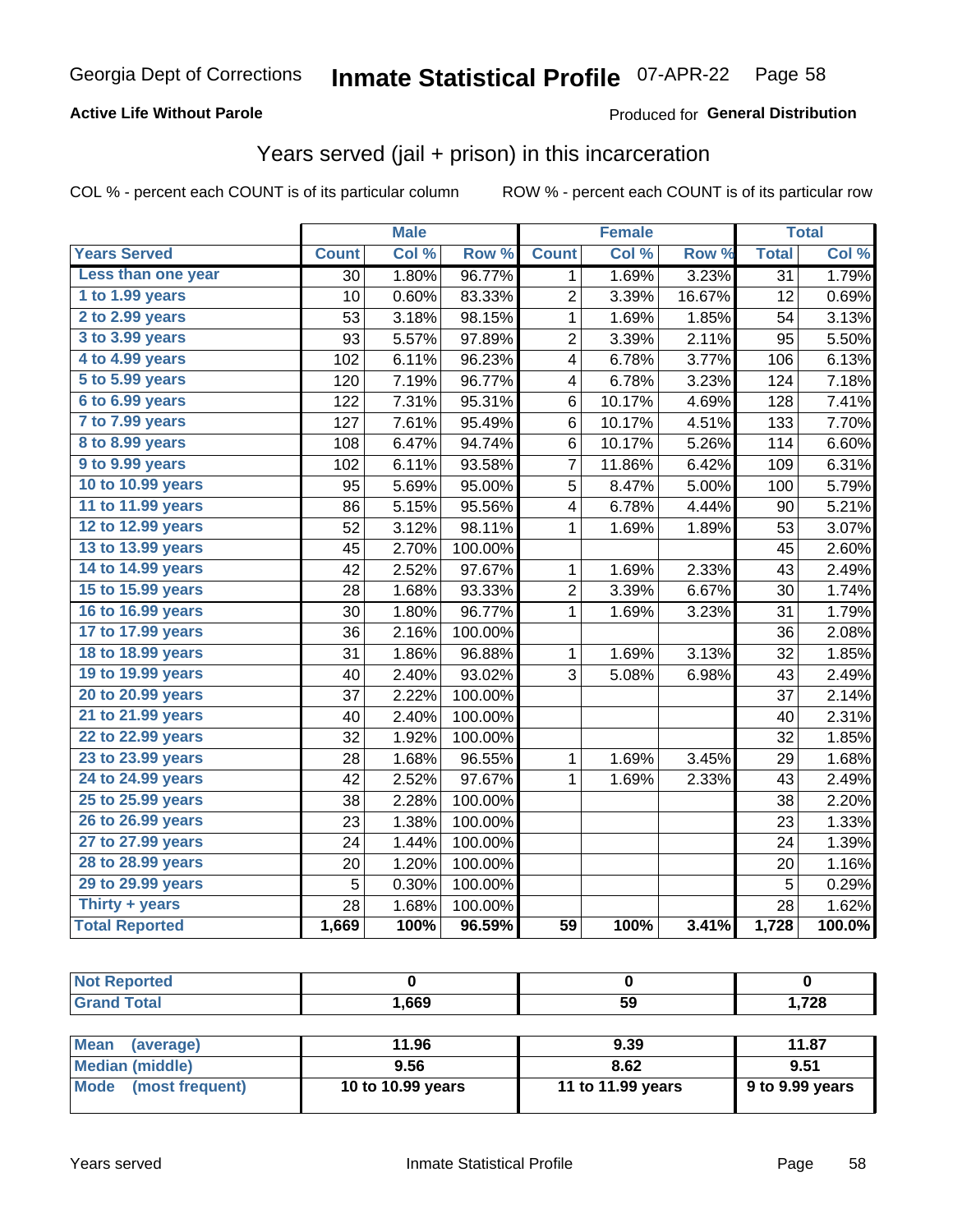#### **Inmate Statistical Profile 07-APR-22** Page 59

#### **Active Life Without Parole**

Produced for General Distribution

### Results of most recent HIV tests

COL % - percent each COUNT is of its particular column

|                         | <b>Male</b>     |           |        | <b>Female</b> |        |       | Total       |          |
|-------------------------|-----------------|-----------|--------|---------------|--------|-------|-------------|----------|
| <b>HIV Test Results</b> | <b>Count</b>    | Col%      | Row %I | <b>Count</b>  | Col %  | Row % | $\tau$ otal | Col %    |
| <b>Positive</b>         | 13 <sub>1</sub> | 0.82%     | 92.86% |               | 1.85%  | 7.14% | 14          | $0.86\%$ |
| <b>Negative</b>         | .565            | $99.18\%$ | 96.72% | 53            | 98.15% | 3.28% | 1,618       | 99.14%   |
| <b>Total Reported</b>   | .578            | 100%      | 96.69% | 54            | 100%   | 3.31% | 1,632       | 100%     |

| <b>Not Reported</b> | ∼.   |    | 96   |
|---------------------|------|----|------|
| <b>Grand Total</b>  | ,669 | 59 | ,728 |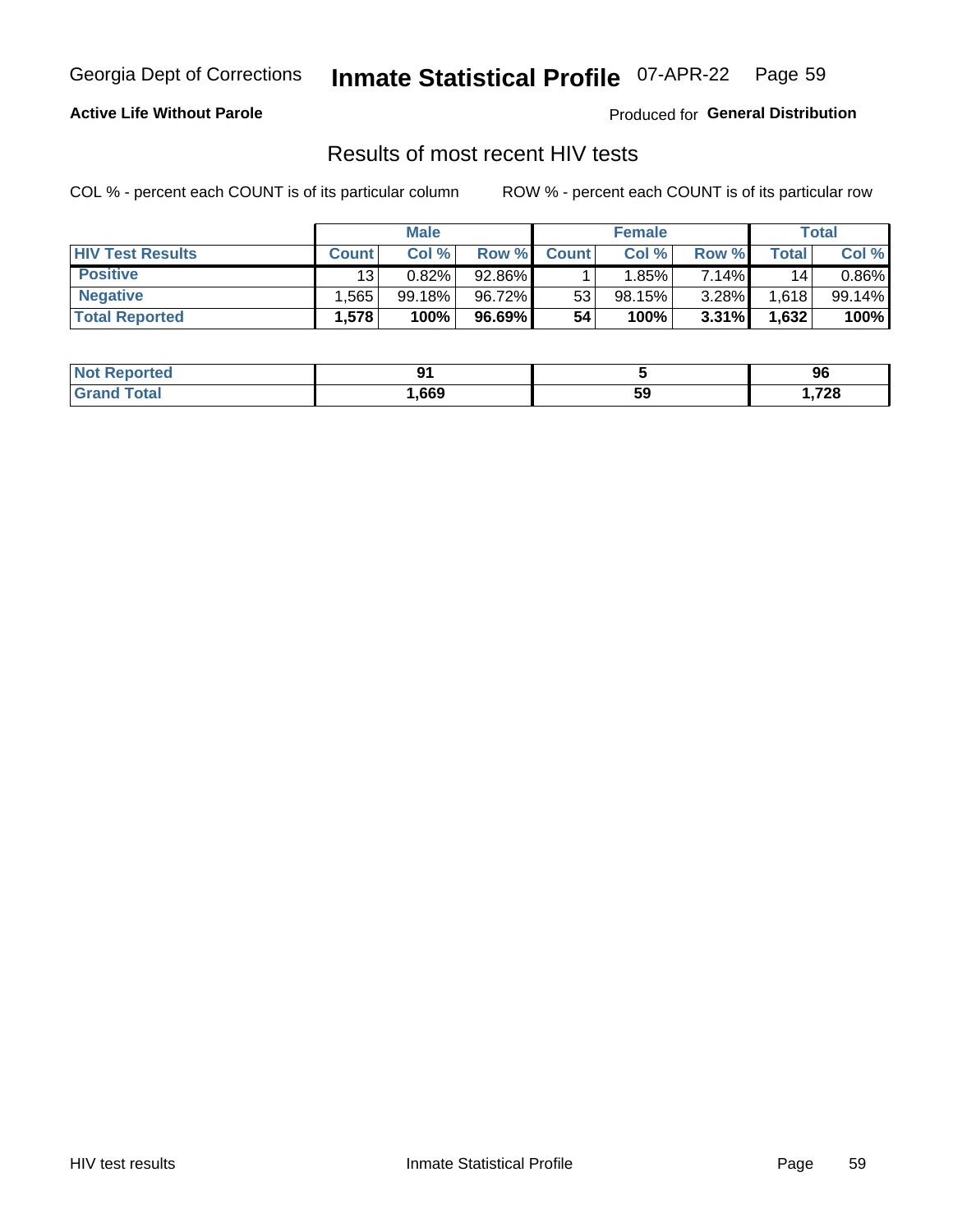## Georgia Dept of Corrections **Inmate Statistical Profile** 07-APR-22 Page 60

#### **Active Life Without Parole**

Produced for **General Distribution**

### Results of most recent tuberculosis test

|                                  | <b>Male</b>  |           |           | <b>Female</b> |        |          | Total |        |
|----------------------------------|--------------|-----------|-----------|---------------|--------|----------|-------|--------|
| <b>Tuberculosis Test Results</b> | <b>Count</b> | Col%      | Row %     | <b>Count</b>  | Col%   | Row %    | Total | Col %  |
| <b>Positive on current test</b>  | 262          | $16.08\%$ | $99.24\%$ |               | 3.57%  | $0.76\%$ | 264   | 15.67% |
| <b>Negative</b>                  | .367         | 83.92%    | 96.20%    | 54            | 96.43% | $3.80\%$ | 1.421 | 84.33% |
| <b>Total Reported</b>            | .629         | 100%      | 96.68%    | 56            | 100%   | 3.32%    | 1,685 | 100%   |

| <b>Not Reported</b> | 14   |    | ᠇֊     |
|---------------------|------|----|--------|
| <b>Total</b>        | ,669 | 59 | 728, ا |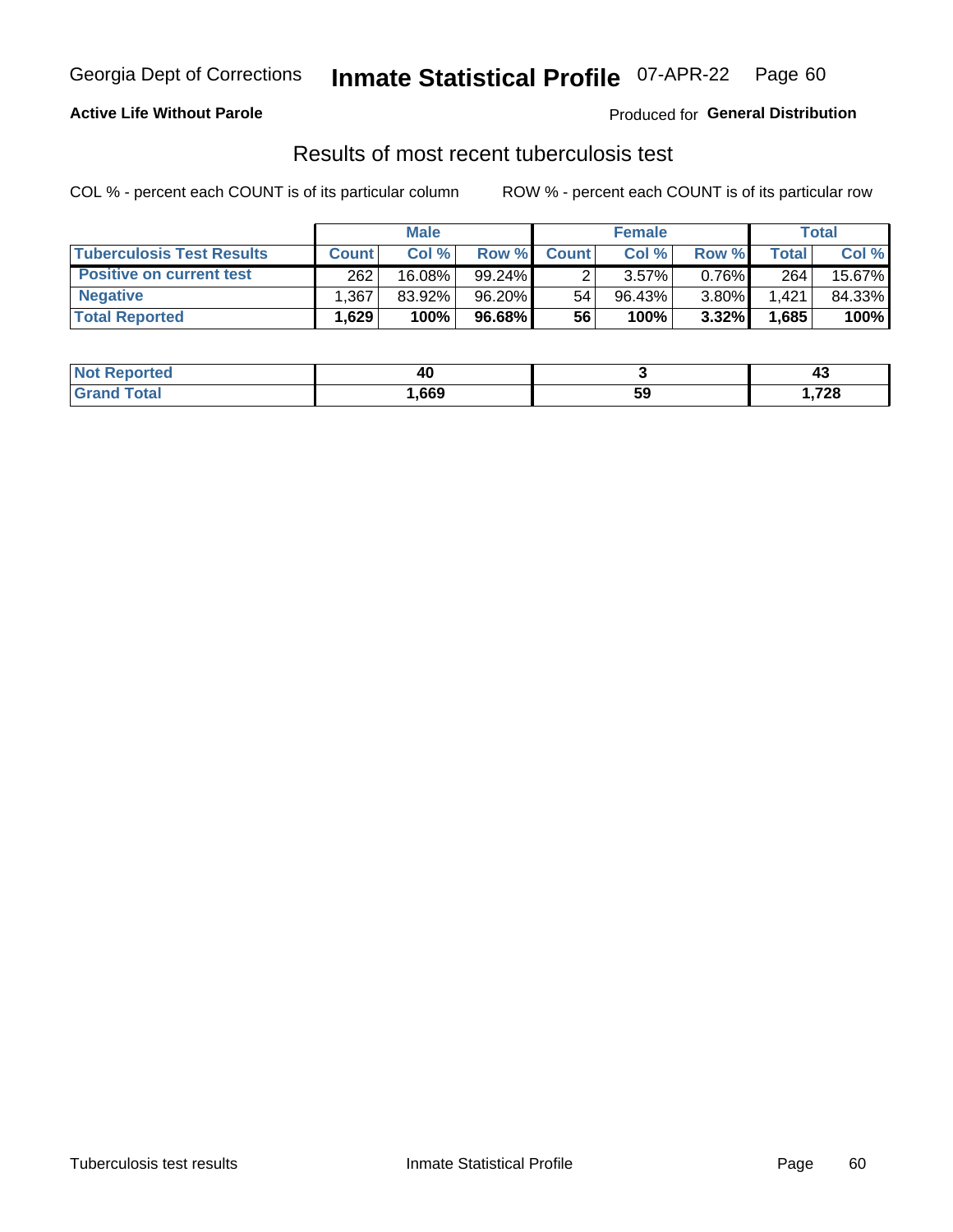## Georgia Dept of Corrections **Inmate Statistical Profile** 07-APR-22 Page 61

#### **Active Life Without Parole**

Produced for **General Distribution**

#### Results of most recent syphilis test

|                                 | <b>Male</b>  |           |           | <b>Female</b> |        |          | Total |        |
|---------------------------------|--------------|-----------|-----------|---------------|--------|----------|-------|--------|
| <b>Syphilis Test Results</b>    | <b>Count</b> | Col%      | Row %     | <b>Count</b>  | Col %  | Row %I   | Total | Col %  |
| <b>Positive on current test</b> | 15           | $2.68\%$  | 93.75%    |               | 10.00% | $6.25\%$ | 16    | 2.81%  |
| <b>Negative</b>                 | 544          | $97.32\%$ | 98.37%    |               | 90.00% | $1.63\%$ | 553   | 97.19% |
| <b>Total Reported</b>           | 559          | 100%      | $98.24\%$ | 10            | 100%   | 1.76%    | 569   | 100%   |

| <b>Not Reported</b> | .110 | 49 | ,159 |
|---------------------|------|----|------|
| <b>Grand Total</b>  | ,669 | 59 | 728، |